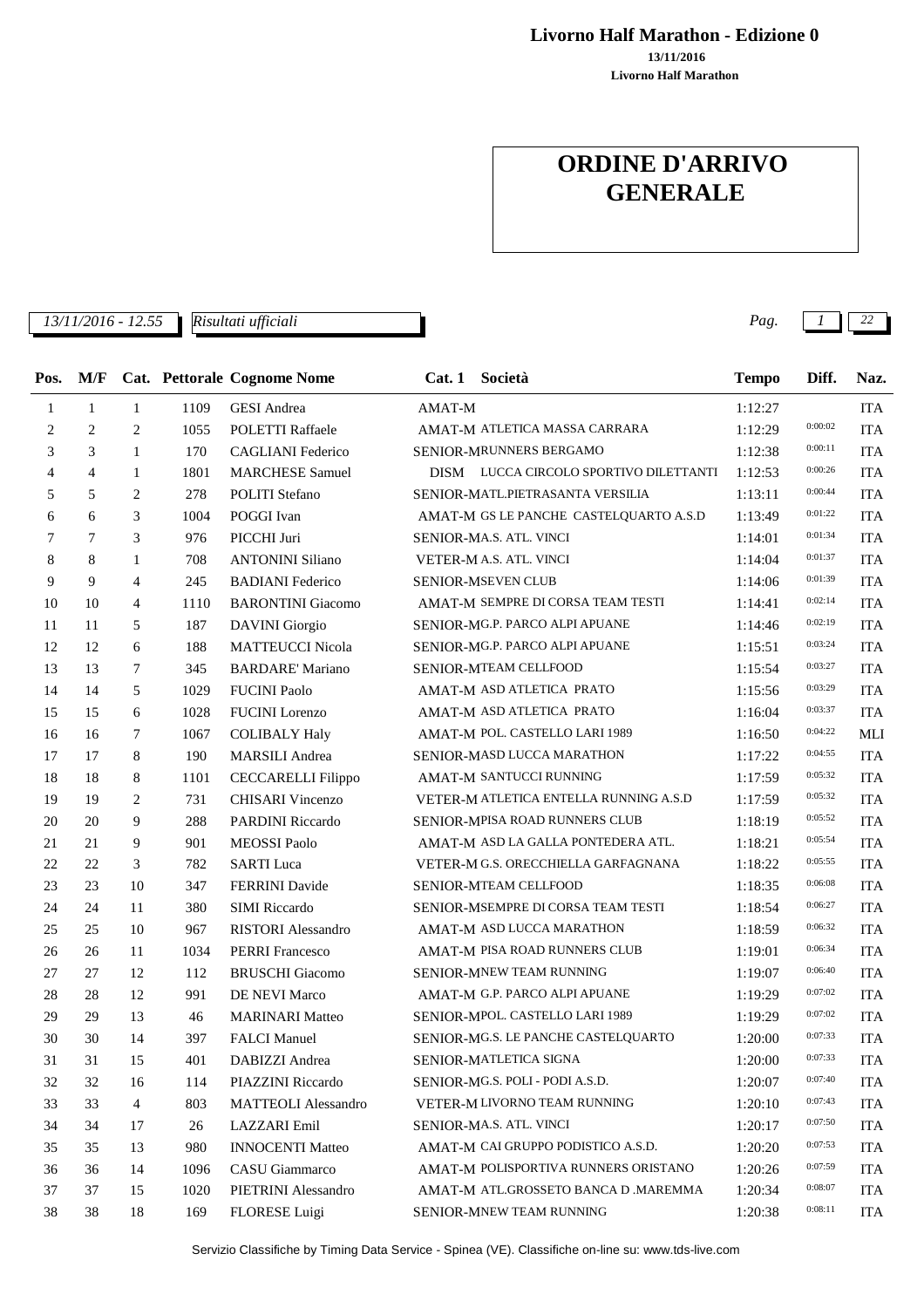*13/11/2016 - 12.55 Pag. 2 22*

| Pos.   | M/F          |              |      | <b>Cat. Pettorale Cognome Nome</b> | Cat.1     | Società                                  | <b>Tempo</b> | Diff.   | Naz.       |
|--------|--------------|--------------|------|------------------------------------|-----------|------------------------------------------|--------------|---------|------------|
| 39     | 39           | 16           | 1070 | PRUNO Davide                       |           | AMAT-M ATL. ARCI FAVARO                  | 1:21:03      | 0:08:36 | <b>ITA</b> |
| 40     | 40           | 5            | 646  | <b>BERNARDINI Marcello</b>         |           | VETER-M G.P. PARCO ALPI APUANE           | 1:21:18      | 0:08:51 | <b>ITA</b> |
| 41     | 41           | 17           | 1063 | <b>COMINALE Elpidio</b>            |           | AMAT-M LIVORNO TEAM RUNNING              | 1:21:33      | 0:09:06 | <b>ITA</b> |
| 42     | 42           | 6            | 713  | PORCIANI Giorgio                   |           | VETER-M SCUDERIA LATINI RUNNING CLUB 894 | 1:21:33      | 0:09:06 | <b>ITA</b> |
| 43     | 43           | 7            | 735  | <b>BARTELLONI Franco</b>           |           | VETER-M STRACARRARA                      | 1:21:35      | 0:09:07 | <b>ITA</b> |
| 44     | 44           | 19           | 418  | PANCIATICI Pietro                  |           | SENIOR-MPODISTI LIVORNESI                | 1:21:40      | 0:09:13 | <b>ITA</b> |
| 45     | 45           | 20           | 165  | <b>GUALTIERI</b> Alessandro        |           | SENIOR-MVAL DI SERCHIO RUNNING TEAM      | 1:21:47      | 0:09:20 | <b>ITA</b> |
| 46     | 46           | 18           | 1106 | D'ANDREA Daniele                   | AMAT-M    |                                          | 1:21:54      | 0:09:27 |            |
| 47     | 47           | 8            | 618  | <b>BAMBINI</b> Alberto             |           | VETER-M AIG 4 MORI                       | 1:22:14      | 0:09:47 | <b>ITA</b> |
| 48     | 48           | 21           | 350  | <b>BUONAMINI</b> Luigi             |           | SENIOR-MPOL. CASTELLO LARI 1989          | 1:22:17      | 0:09:50 | <b>ITA</b> |
| 49     | 49           | 22           | 371  | CALFAPIETRA Giorgio                |           | SENIOR-MSEMPRE DI CORSA TEAM TESTI       | 1:22:18      | 0:09:51 | <b>ITA</b> |
| 50     | 50           | 23           | 332  | <b>MASCIA Roberto</b>              |           | SENIOR-MLIVORNO TEAM RUNNING             | 1:22:29      | 0:10:02 | <b>ITA</b> |
| 51     | 51           | 24           | 373  | <b>CHIAVERINI Davide</b>           |           | SENIOR-MSEMPRE DI CORSA TEAM TESTI       | 1:22:29      | 0:10:02 | <b>ITA</b> |
| 52     | $\mathbf{1}$ | 1            | 1306 | <b>DARDINI</b> Claudia             | <b>ST</b> | G.S. LAMMARI                             | 1:22:42      | 0:10:15 | <b>ITA</b> |
| 53     | 52           | 25           | 355  | GIUGNO Carlo                       |           | SENIOR-MG.S. LE PANCHE CASTELQUARTO      | 1:22:43      | 0:10:16 | <b>ITA</b> |
| 54     | 53           | 19           | 1001 | <b>LUCCETTI Morris</b>             |           | AMAT-M STRACARRARA                       | 1:22:44      | 0:10:17 | <b>ITA</b> |
| 55     | 54           | 26           | 38   | <b>GRASSI</b> Gabriele             |           | SENIOR-MRUNCARD                          | 1:22:45      | 0:10:18 | <b>ITA</b> |
| 56     | 55           | 27           | 387  | MUGNAINI Andrea                    |           | SENIOR-MA. ATL. CAMAIORE                 | 1:22:48      | 0:10:21 | <b>ITA</b> |
| 57     | 56           | 28           | 346  | <b>GUIDUCCI</b> Andrea             |           | SENIOR-MTEAM CELLFOOD                    | 1:22:49      | 0:10:22 | <b>ITA</b> |
| 58     | 57           | 20           | 931  | <b>FRATTALI Marco</b>              |           | AMAT-M TERRE ETRUSCO LABRONICHE 0019     | 1:22:50      | 0:10:23 | <b>ITA</b> |
| 59     | 58           | 29           | 194  | VENESELLI Stefano                  |           | SENIOR-MASD LUCCA MARATHON               | 1:22:51      | 0:10:24 | <b>ITA</b> |
| 60     | 59           | 30           | 365  | <b>SUSINI Daniele</b>              |           | SENIOR-MLIVORNO TEAM RUNNING             | 1:22:54      | 0:10:27 | <b>ITA</b> |
| 61     | 60           | 9            | 727  | <b>SORBI</b> Andrea                |           | VETER-M ASD LUCCA MARATHON               | 1:22:56      | 0:10:29 | <b>ITA</b> |
| 62     | 61           | 21           | 1082 | DE PASQUALE Daniele                |           | AMAT-M G.S. ORECCHIELLA GARFAGNANA       | 1:23:02      | 0:10:35 | <b>ITA</b> |
| 63     | 62           | 31           | 231  | <b>TOMA</b> Mirco                  |           | SENIOR-MG.P. PARCO ALPI APUANE           | 1:23:05      | 0:10:38 | <b>ITA</b> |
| 64     | 63           | 32           | 78   | <b>RAMA</b> Michele                |           | SENIOR-MASD LUCCA MARATHON               | 1:23:09      | 0:10:42 | <b>ITA</b> |
| 65     | 64           | 1            | 1553 | <b>AIELLO Moreno</b>               |           | ARGENT-MASD LA GALLA PONTEDERA ATL.      | 1:23:10      | 0:10:43 | <b>ITA</b> |
| 66     | 65           | 22           | 993  | VASSALLE Andrea                    |           | AMAT-M G.S. ORECCHIELLA GARFAGNANA       | 1:23:15      | 0:10:48 | <b>ITA</b> |
| 67     | 66           | 33           | 351  | <b>NELLI</b> Andrea                |           | SENIOR-MTEAM CELLFOOD                    | 1:23:19      | 0:10:52 | <b>ITA</b> |
| 68     | 67           | 34           | 191  | PAOLINELLI Mauro                   |           | SENIOR-MASD LUCCA MARATHON               | 1:23:21      | 0:10:54 | <b>ITA</b> |
| 69     | 68           | 35           | 135  | FERNANDEZ Francisco                |           | SENIOR-MRUNNERS BARBERINO A.S.D.         | 1:23:23      | 0:10:56 | <b>ITA</b> |
| 70     | 69           | 23           | 1091 | <b>MARCHETTI Alessandro</b>        |           | AMAT-M ASD SANTUCCI RUNNING              | 1:23:27      | 0:11:00 | <b>ITA</b> |
| 71     | 70           | 36           | 41   | <b>ANGIOLI Simone</b>              |           | SENIOR-MATL.CASALGUIDI M.C.L.ARISTON     | 1:23:30      | 0:11:03 | <b>ITA</b> |
| 72     | 71           | 24           | 909  | <b>BORETTI</b> Edoardo             |           | <b>AMAT-M RUNCARD</b>                    | 1:23:32      | 0:11:05 | <b>ITA</b> |
| 73     | 72           | 37           | 244  | <b>BULLERI</b> Marco               |           | SENIOR-MATLETICA RIVELLINO PIOMBINO      | 1:23:35      | 0:11:08 | <b>ITA</b> |
| 74     | 73           | 25           | 962  | <b>BRACCI</b> Francesco            |           | AMAT-M CARVICO SKYRUNNING                | 1:23:37      | 0:11:10 | <b>ITA</b> |
| 75     | 74           | 38           | 189  | PETROZZINO Paolo                   |           | SENIOR-MG.P. PARCO ALPI APUANE           | 1:23:41      | 0:11:14 | <b>ITA</b> |
| 76     | 75           | 39           | 335  | IAVAGNILIO Giorgio                 |           | SENIOR-MLIVORNO TEAM RUNNING             | 1:23:43      | 0:11:16 | <b>ITA</b> |
| 77     | 76           | 40           | 363  | SANDRI Alessandro                  |           | SENIOR-MPODISTI LIVORNESI                | 1:23:44      | 0:11:17 | ITA        |
| $78\,$ | 2            | $\mathbf{1}$ | 1473 | FABBRI Leanna                      |           | AMAT-F G.S. ORECCHIELLA GARFAGNANA       | 1:23:44      | 0:11:17 | <b>ITA</b> |
| 79     | 77           | 10           | 801  | <b>LENZI Massimo</b>               |           | VETER-M LIVORNO TEAM RUNNING             | 1:23:44      | 0:11:17 | <b>ITA</b> |
| 80     | 78           | 26           | 1081 | <b>MATTEONI</b> Federico           |           | AMAT-M G.S. ORECCHIELLA GARFAGNANA       | 1:23:55      | 0:11:28 | <b>ITA</b> |
| 81     | 79           | 27           | 1083 | <b>BARONI</b> Jacopo               |           | AMAT-M G.S. ORECCHIELLA GARFAGNANA       | 1:24:08      | 0:11:41 | <b>ITA</b> |
| 82     | 80           | 28           | 972  | DI FILIPPO Salvatore               |           | AMAT-M TOSCANA ATLETICA EMPOLI           | 1:24:15      | 0:11:48 | <b>ITA</b> |
| 83     | 81           | 41           | 306  | <b>MANNARI</b> Gionata             |           | SENIOR-MASD LA GALLA PONTEDERA ATL.      | 1:24:16      | 0:11:49 | ITA        |
| 84     | 82           | 42           | 72   | STELLA Andrea                      |           | SENIOR-MATL.FOLLONICA                    | 1:24:21      | 0:11:54 | <b>ITA</b> |
| 85     | 83           | 43           | 367  | VIVIANI Massimo                    |           | <b>SENIOR-MATLETICA ARCI FAVARO</b>      | 1:24:28      | 0:12:01 | <b>ITA</b> |
| 86     | 84           | 29           | 1062 | ROSSI Lorenzo                      |           | AMAT-M LIVORNO TEAM RUNNING ASD          | 1:24:30      | 0:12:03 | <b>ITA</b> |
| 87     | 85           | 30           | 939  | <b>MAGNANI</b> Sandro              |           | AMAT-M ASD LUCCA MARATHON                | 1:24:31      | 0:12:04 | <b>ITA</b> |
| 88     | 86           | 31           | 1074 | POLI Sandro                        |           | AMAT-M SEMPRE DI CORSA TEAM TESTI        | 1:24:33      | 0:12:06 | <b>ITA</b> |
| 89     | 87           | 44           | 111  | <b>BORRACCI Tommaso</b>            |           | SENIOR-MLA FONTANINA                     | 1:24:35      | 0:12:08 | ITA        |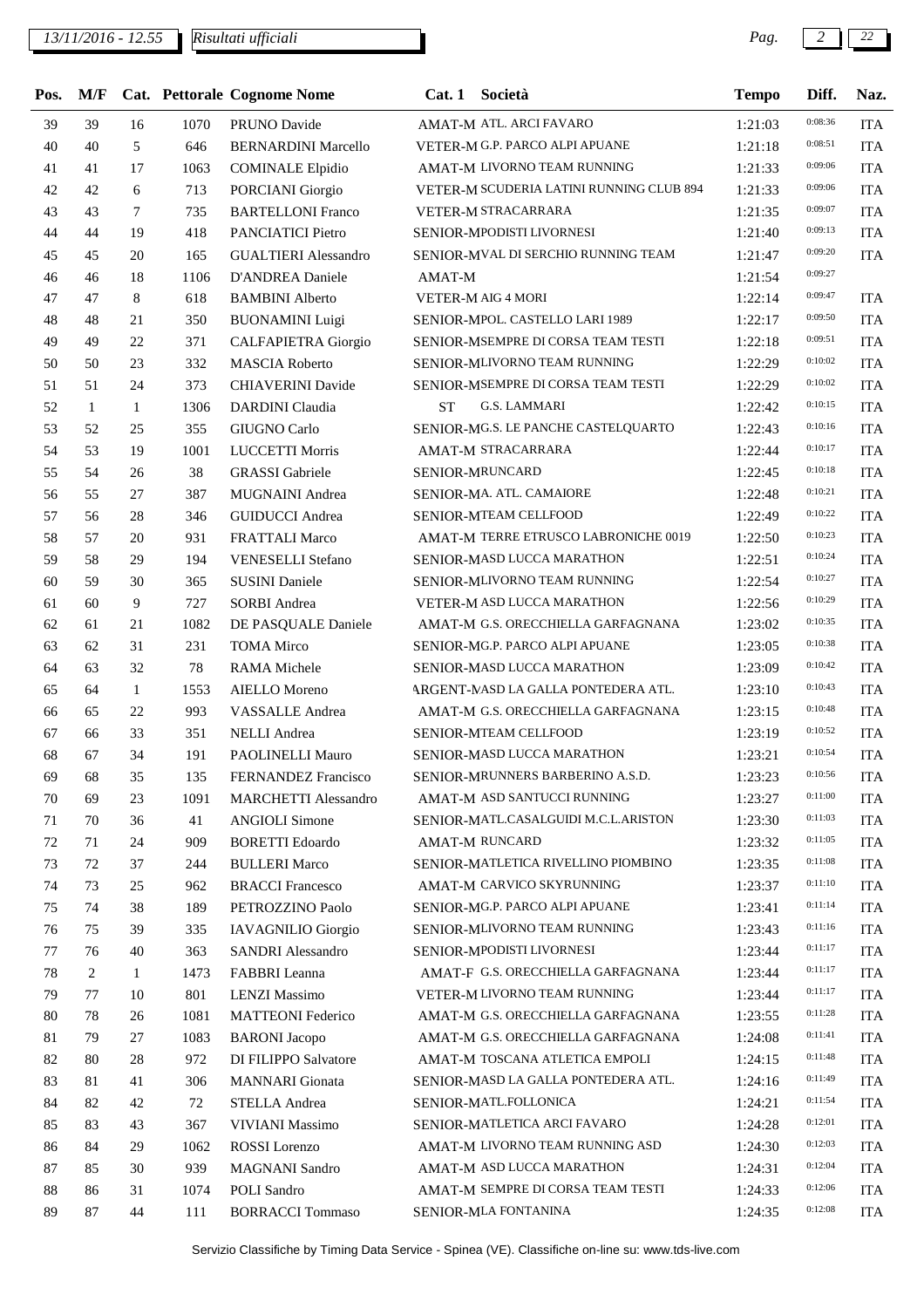| Pos. | M/F            |              |      | <b>Cat. Pettorale Cognome Nome</b> | Cat.1           | Società                                   | <b>Tempo</b> | Diff.   | Naz.       |
|------|----------------|--------------|------|------------------------------------|-----------------|-------------------------------------------|--------------|---------|------------|
| 90   | 88             | 45           | 268  | <b>CUSERI</b> Andrea               |                 | SENIOR-MG.S. IL FIORINO A.S.D.            | 1:24:49      | 0:12:22 | <b>ITA</b> |
| 91   | 89             | 11           | 837  | <b>MODESTI Paolo</b>               |                 | VETER-M G.P.PIOMBINO AVIS                 | 1:24:49      | 0:12:22 | <b>ITA</b> |
| 92   | 90             | 12           | 759  | <b>CALEO</b> Mirco                 |                 | VETER-M PISA ROAD RUNNERS CLUB            | 1:24:53      | 0:12:26 | <b>ITA</b> |
| 93   | 91             | 13           | 807  | LUCIOLI Massimo                    |                 | VETER-M LIVORNO TEAM RUNNING              | 1:24:55      | 0:12:28 | <b>ITA</b> |
| 94   | 92             | 32           | 1068 | ROSSI Andrea                       |                 | AMAT-M PODISTICA ARONA                    | 1:25:02      | 0:12:35 | <b>ITA</b> |
| 95   | 93             | 33           | 1052 | PETRINI Alessio                    |                 | AMAT-M G.S. DILETTANTISTICO RUNDAGI       | 1:25:04      | 0:12:37 | <b>ITA</b> |
| 96   | 94             | 46           | 249  | ELEZI Saimir                       |                 | SENIOR-MG.S. LE PANCHE CASTELQUARTO       | 1:25:13      | 0:12:46 | <b>ITA</b> |
| 97   | 95             | 34           | 990  | <b>RIGACCI Massimo</b>             |                 | AMAT-M LUIVAN SETTIGNANO                  | 1:25:30      | 0:13:03 | <b>ITA</b> |
| 98   | 96             | 47           | 396  | <b>GRECCHI</b> Giovanni            |                 | SENIOR-MASD POLISPORTIVA MADONNETTA       | 1:25:36      | 0:13:09 | <b>ITA</b> |
| 99   | 97             | 14           | 679  | <b>ZINGONI Nicola</b>              |                 | VETER-M PALESTRA EQUINOX SRL              | 1:25:49      | 0:13:22 | <b>ITA</b> |
| 100  | 98             | 48           | 208  | MACCHI Yuri                        |                 | SENIOR-MPALESTRA EQUINOX SRL              | 1:25:49      | 0:13:22 | <b>ITA</b> |
| 101  | 3              | 2            | 1447 | <b>MARIETTA Claudia</b>            |                 | AMAT-F G.S. LAMMARI                       | 1:25:50      | 0:13:23 | <b>ITA</b> |
| 102  | 99             | 49           | 123  | <b>MARTELLINI Roberto</b>          | <b>SENIOR-M</b> |                                           | 1:25:51      | 0:13:24 | <b>ITA</b> |
| 103  | 100            | 50           | 328  | <b>ROSATI</b> Samuele              |                 | SENIOR-MLIVORNO TEAM RUNNING              | 1:26:00      | 0:13:33 | <b>ITA</b> |
| 104  | 101            | 35           | 1064 | <b>TASSONE</b> Daniele             |                 | AMAT-M LIVORNO TEAM RUNNING               | 1:26:02      | 0:13:35 | <b>ITA</b> |
| 105  | 102            | 51           | 428  | TOMMASI Giovanni                   | <b>SENIOR-M</b> |                                           | 1:26:05      | 0:13:38 |            |
| 106  | $\overline{4}$ | $\mathbf{1}$ | 1637 | <b>MARZI</b> Claudia               |                 | LADIES-F G.S. LAMMARI                     | 1:26:05      | 0:13:38 | <b>ITA</b> |
| 107  | 103            | 36           | 934  | <b>MARIANI</b> Alessandro          |                 | AMAT-M ASD LUCCA MARATHON                 | 1:26:08      | 0:13:41 | <b>ITA</b> |
| 108  | 104            | 37           | 963  | <b>CIARI</b> Daniele               |                 | AMAT-M GRUPPO PODISTI RESCO 1909          | 1:26:10      | 0:13:43 | <b>ITA</b> |
| 109  | 105            | 15           | 755  | <b>FERRARI</b> Antony              |                 | VETER-M ATL.PIETRASANTA VERSILIA          | 1:26:28      | 0:14:01 | <b>ITA</b> |
| 110  | 5              | $\mathbf{1}$ | 1301 | COZZI Alessandra                   |                 | SENIOR-FATL. CASTELLO                     | 1:26:30      | 0:14:03 | <b>ITA</b> |
| 111  | 106            | 2            | 1547 | <b>ALLORI Aldo</b>                 |                 | <b>ARGENT-ML RIVELLINO</b>                | 1:26:32      | 0:14:05 | <b>ITA</b> |
| 112  | 107            | 52           | 124  | <b>DOMENICHINI Andrea</b>          |                 | SENIOR-MA.S.D. S.P. TORRE DEL MANGIA      | 1:26:34      | 0:14:07 | <b>ITA</b> |
| 113  | 108            | 53           | 197  | <b>COGILLI</b> Paolo               |                 | SENIOR-MASD LUCCA MARATHON                | 1:26:49      | 0:14:22 | <b>ITA</b> |
| 114  | 109            | 38           | 1076 | <b>VANNOZZI Alessio</b>            |                 | AMAT-M ASD SEMPRE DI CORSA TEAM TESTI     | 1:26:51      | 0:14:24 | <b>ITA</b> |
| 115  | 110            | 16           | 779  | PAOLETTI Alberto                   |                 | VETER-M ISOLOTTO A.P.D.                   | 1:26:53      | 0:14:26 | <b>ITA</b> |
| 116  | 111            | 17           | 691  | PINTORI Giovanni                   |                 | VETER-M ATL. MASSAROSA AMICI D.MARCIA     | 1:26:54      | 0:14:27 | <b>ITA</b> |
| 117  | 112            | 54           | 392  | AMMALATI Giancarlo                 |                 | SENIOR-MATL.FOLLONICA                     | 1:26:58      | 0:14:31 | <b>ITA</b> |
| 118  | 113            | 55           | 103  | <b>ESPOSITO Giuseppe</b>           |                 | SENIOR-MPOLIZIA PENITENZIARIA LIVORNO ASD | 1:27:01      | 0:14:34 | <b>ITA</b> |
| 119  | 114            | 56           | 104  | <b>IANNAZZONE Claudio</b>          |                 | SENIOR-MPOLIZIA PENITENZIARIA LIVORNO ASD | 1:27:01      | 0:14:34 | <b>ITA</b> |
| 120  | 115            | 39           | 927  | <b>DEMUNARI</b> Luca               |                 | AMAT-M PIETRO MICCA BIELLA                | 1:27:09      | 0:14:42 | ITA        |
| 121  | 116            | 18           | 662  | <b>DILIBERTO Marco</b>             |                 | VETER-M POLIZIA PENITENZIARIA LIVORNO ASD | 1:27:10      | 0:14:43 | <b>ITA</b> |
| 122  | 117            | 57           | 56   | <b>EMMANUELI</b> Giuseppe          |                 | SENIOR-MA.S.D. ATLETICA CINQUE CERCHI     | 1:27:19      | 0:14:52 | <b>ITA</b> |
| 123  | 118            | 40           | 953  | <b>BRAMBILLA Filippo</b>           |                 | AMAT-M ATLETICA LIVORNO                   | 1:27:20      | 0:14:53 | <b>ITA</b> |
| 124  | 119            | 19           | 655  | <b>GIANSANTE Antonio</b>           |                 | VETER-M G. POD. LE SBARRE                 | 1:27:28      | 0:15:01 | <b>ITA</b> |
| 125  | 120            | 58           | 236  | <b>SIMONINI Pier Angelo</b>        |                 | SENIOR-MPOL. ARCI UISP VENTURINA          | 1:27:31      | 0:15:04 | <b>ITA</b> |
| 126  | 121            | 41           | 978  | <b>CITTI</b> Matteo                |                 | AMAT-M ATLETICA LIVORNO                   | 1:27:32      | 0:15:05 | <b>ITA</b> |
| 127  | 122            | 59           | 327  | <b>SANTUCCI Marco</b>              |                 | SENIOR-MRUNCARD                           | 1:27:51      | 0:15:24 | <b>ITA</b> |
| 128  | 123            | 60           | 293  | SARGENTI Fabrizio                  |                 | SENIOR-MG.S. CAMIGLIANO                   | 1:27:56      | 0:15:29 | <b>ITA</b> |
| 129  | 124            | 42           | 910  | <b>CIAMBELLOTTI Alessio</b>        |                 | <b>AMAT-M RUNCARD</b>                     | 1:27:59      | 0:15:32 | <b>ITA</b> |
| 130  | 125            | 20           | 848  | FREDIANI Mileno                    |                 | VETER-M UISP COMITATO TERR.LE PISTOIA     | 1:28:03      | 0:15:36 | <b>ITA</b> |
| 131  | 126            | 61           | 362  | <b>TURINI</b> Denni                |                 | SENIOR-MPODISTI LIVORNESI                 | 1:28:05      | 0:15:38 | <b>ITA</b> |
| 132  | 127            | 43           | 1084 | FRANCESCONI Sandro                 |                 | AMAT-M ATL. MASSAROSA AMICI D.MARCIA      | 1:28:13      | 0:15:46 | <b>ITA</b> |
| 133  | 128            | 62           | 274  | <b>BARLUZZI</b> Stefano            |                 | SENIOR-MO.R.S.T. 2.0                      | 1:28:17      | 0:15:50 | <b>ITA</b> |
| 134  | 129            | 63           | 432  | <b>GIACHI</b> Gabriele             |                 | SENIOR-MMEETING CLUB                      | 1:28:19      | 0:15:52 | <b>ITA</b> |
| 135  | 130            | 64           | 155  | <b>IANNONE</b> Leopoldo            |                 | SENIOR-MASD PODISTICA EMPOLESE 1986       | 1:28:27      | 0:16:00 | <b>ITA</b> |
| 136  | 131            | 44           | 982  | <b>TORQUATI Simone</b>             |                 | AMAT-M GRUPPO PODISTICO LA VERRU'A ASD    | 1:28:28      | 0:16:01 | <b>ITA</b> |
| 137  | 6              | 2            | 1280 | <b>BIAGINI</b> Francesca           |                 | SENIOR-FNAVE U.S. A.S.D.                  | 1:28:30      | 0:16:03 | <b>ITA</b> |
| 138  | 132            | 45           | 926  | <b>BIASI Maurizio</b>              |                 | AMAT-M ATLETICA CASSINO                   | 1:28:36      | 0:16:09 | <b>ITA</b> |
| 139  | 133            | 46           | 914  | D'APUZZO Andrea                    |                 | <b>AMAT-M RUNCARD</b>                     | 1:28:44      | 0:16:17 | <b>ITA</b> |
| 140  | 134            | 21           | 783  | <b>ADORNI Maurizio</b>             |                 | VETER-M A.S.D. SPEZIA MARATHON            | 1:28:44      | 0:16:17 | <b>ITA</b> |
|      |                |              |      |                                    |                 |                                           |              |         |            |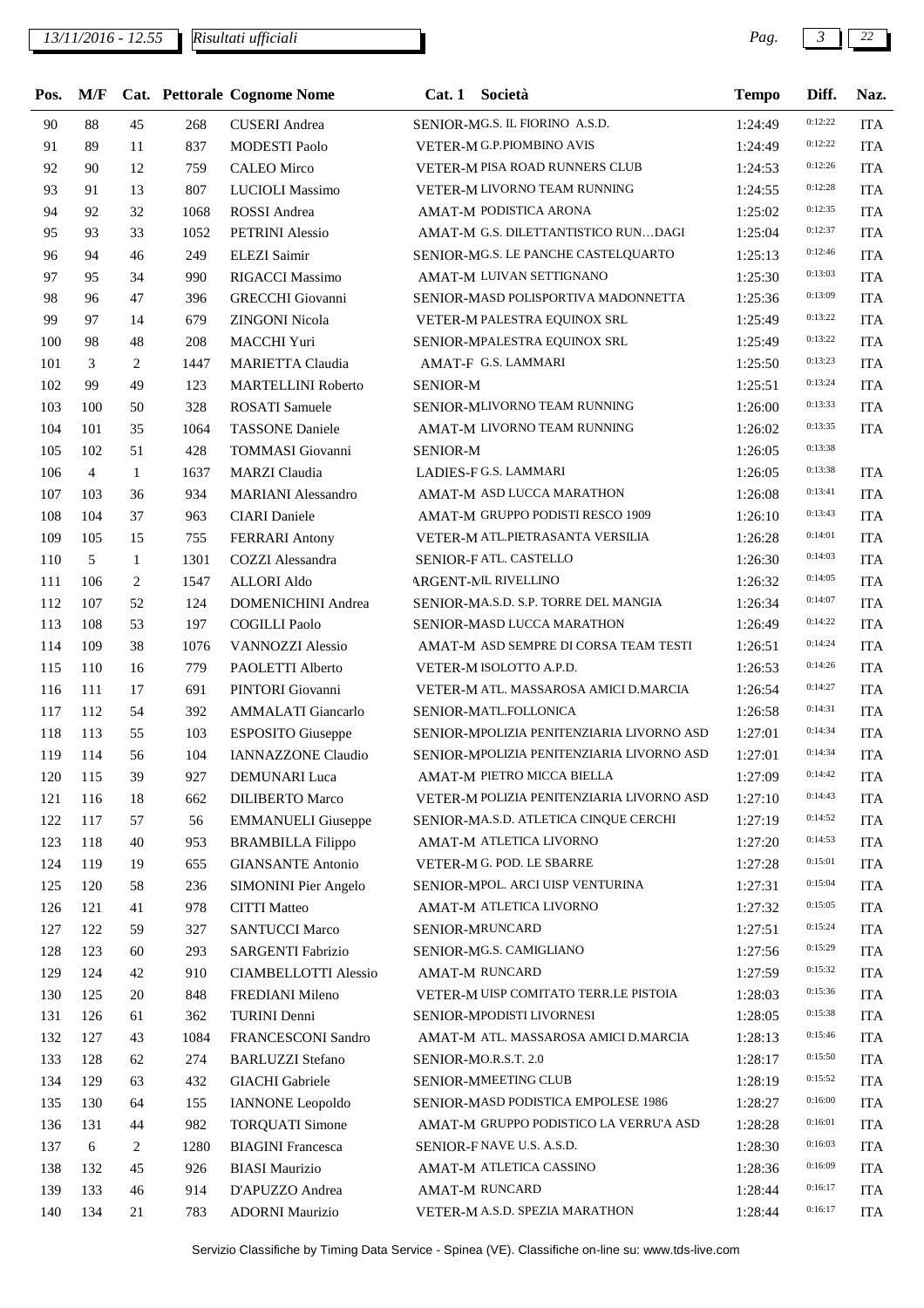| Pos. | M/F        |    |      | Cat. Pettorale Cognome Nome | Cat.1               | Società                                     | <b>Tempo</b> | Diff.              | Naz.       |
|------|------------|----|------|-----------------------------|---------------------|---------------------------------------------|--------------|--------------------|------------|
| 141  | 135        | 65 | 160  | PAVESE Paolo                |                     | SENIOR-MG.S. PODISTICA EMPOLESE             | 1:28:46      | 0:16:19            | <b>ITA</b> |
| 142  | 136        | 66 | 185  | <b>GABBANINI</b> Luca       |                     | SENIOR-MGRUPPO PODISTICO ROSSINI            | 1:28:48      | 0:16:21            | <b>ITA</b> |
| 143  | 137        | 22 | 798  | <b>MARCACCI</b> Andrea      |                     | VETER-M LIVORNO TEAM RUNNING                | 1:28:50      | 0:16:23            | <b>ITA</b> |
| 144  | 138        | 67 | 370  | <b>BERNINI</b> Andrea       |                     | SENIOR-MSEMPRE DI CORSA TEAM TESTI          | 1:28:53      | 0:16:26            | <b>ITA</b> |
| 145  | 139        | 68 | 192  | DI MURO Roberto             |                     | SENIOR-MASD LUCCA MARATHON                  | 1:28:54      | 0:16:27            | <b>ITA</b> |
| 146  | 140        | 47 | 1092 | ZANNI Juri                  | AMAT-M              |                                             | 1:28:57      | 0:16:30            | <b>ITA</b> |
| 147  | 141        | 69 | 183  | <b>IULA Roberto</b>         |                     | SENIOR-MGRUPPO PODISTICO ROSSINI            | 1:28:58      | 0:16:31            | <b>ITA</b> |
| 148  | 142        | 23 | 720  | LIVONI Maurizio             |                     | VETER-M GRUPPO PODISTICO ROSSINI            | 1:28:58      | 0:16:31            | <b>ITA</b> |
| 149  | 143        | 70 | 163  | <b>ARMANINO Aleramo</b>     |                     | SENIOR-MGRUPPO CITTA' DI GENOVA             | 1:28:59      | 0:16:32            | <b>ITA</b> |
| 150  | 144        | 71 | 13   | <b>CARBONE Massimo</b>      |                     | SENIOR-MATL.FOLLONICA                       | 1:29:02      | 0:16:35            | <b>ITA</b> |
| 151  | 145        | 72 | 422  | <b>MEOZZI Marco</b>         |                     | SENIOR-MVERSILIA SPORT                      | 1:29:04      | 0:16:37            | <b>ITA</b> |
| 152  | 146        | 48 | 992  | <b>MUCCIARINI Simone</b>    |                     | AMAT-M G.POD. RICCARDO VALENTI              | 1:29:05      | 0:16:38            | <b>ITA</b> |
| 153  | 147        | 24 | 722  | <b>MATTEUCCI</b> Sergio     |                     | VETER-M GRUPPO PODISTICO ROSSINI            | 1:29:09      | 0:16:42            | <b>ITA</b> |
| 154  | 148        | 25 | 638  | <b>MERLO Paolo</b>          |                     | VETER-M G.S. SPLENDOR COSSATO               | 1:29:09      | 0:16:42            | <b>ITA</b> |
| 155  | $\tau$     | 3  | 1416 | <b>MERLO Barbara</b>        |                     | AMAT-F G.S. SPLENDOR COSSATO                | 1:29:09      | 0:16:42            | <b>ITA</b> |
| 156  | 149        | 26 | 805  | <b>CIVITA Fulvio</b>        |                     | VETER-M LIVORNO TEAM RUNNING                | 1:29:11      | 0:16:44            | <b>ITA</b> |
| 157  | 150        | 27 | 804  | <b>BARONCINI Riccardo</b>   |                     | VETER-M LIVORNO TEAM RUNNING                | 1:29:11      | 0:16:44            | <b>ITA</b> |
| 158  | 151        | 28 | 824  | <b>MARTELLI Stefano</b>     |                     | VETER-M SEMPRE DI CORSA TEAM TESTI          | 1:29:13      | 0:16:46            | <b>ITA</b> |
| 159  | 152        | 73 | 372  | <b>CAROTI</b> Roberto       |                     | SENIOR-MSEMPRE DI CORSA TEAM TESTI          | 1:29:18      | 0:16:51            | <b>ITA</b> |
| 160  | 153        | 29 | 610  | MARESCALCHI Luca            |                     | <b>VETER-M RUNCARD</b>                      | 1:29:26      | 0:16:59            | <b>ITA</b> |
| 161  | 154        | 74 | 340  | <b>GRI</b> Giuseppe         |                     | SENIOR-MLIVORNO TEAM RUNNING                | 1:29:28      | 0:17:01            | <b>ITA</b> |
| 162  | 155        | 75 | 334  | <b>GUERINI</b> Alberto      |                     | SENIOR-MLIVORNO TEAM RUNNING                | 1:29:29      | 0:17:02            | <b>ITA</b> |
| 163  | 156        | 76 | 420  | <b>CARMASSI Massimo</b>     |                     | SENIOR-MVERSILIA SPORT                      | 1:29:29      | 0:17:02            | <b>ITA</b> |
| 164  | 157        | 30 | 620  | DE MARIA Maurizio           |                     | VETER-M POD.OSPEDALIERI PISA                | 1:29:31      | 0:17:04            | <b>ITA</b> |
| 165  | 158        | 31 | 612  | <b>TAVERNINI Vittorio</b>   |                     | VETER-M ATLETICA BUJA                       | 1:29:31      | 0:17:04            | <b>ITA</b> |
| 166  | 159        | 49 | 1022 | <b>VISANI</b> Alberto       |                     | AMAT-M G.S.IL FIORINO                       | 1:29:32      | 0:17:04            | <b>ITA</b> |
| 167  | 160        | 32 | 645  | <b>GUIDI</b> Daniele        |                     | VETER-M POLIZIA PENITENZIARIA LIVORNO ASD   | 1:29:34      | 0:17:07            | <b>ITA</b> |
| 168  | 161        | 33 | 744  | <b>LOMI</b> Sandro          |                     | VETER-M POL. CASTELLO LARI 1989             | 1:29:39      | 0:17:12            | <b>ITA</b> |
| 169  | 162        | 77 | 224  | MILITELLO Francesco         |                     | SENIOR-MSTRACARRARA                         | 1:29:44      | 0:17:17            | <b>ITA</b> |
| 170  | 163        | 78 | 88   | <b>FALCONE Raffaele</b>     |                     | SENIOR-MASD SEVENTIES RUNNING TEAM LUC      | 1:29:45      | 0:17:18            | <b>ITA</b> |
| 171  | 164        | 79 | 338  | <b>FULCERI Alessandro</b>   |                     | SENIOR-MLIVORNO TEAM RUNNING                | 1:29:47      | 0:17:20            | <b>ITA</b> |
| 172  |            | 80 | 18   | <b>FRANCESCHINI Gino</b>    |                     | SENIOR-MG.S. ORECCHIELLA GARFAGNANA         | 1:29:48      | 0:17:21            | <b>ITA</b> |
| 173  | 165<br>166 | 34 | 825  | <b>NUCERA</b> Mauro         |                     | VETER-M SEMPRE DI CORSA TEAM TESTI          | 1:29:49      | 0:17:22            | <b>ITA</b> |
|      |            | 81 |      | ALBERGO Stefano             |                     | SENIOR-MG.S.IL FIORINO                      | 1:29:50      | 0:17:23            |            |
| 174  | 167        |    | 262  | <b>BOTTE Mario</b>          |                     | <b>AMAT-M RUNCARD</b>                       |              | 0:17:25            | <b>ITA</b> |
| 175  | 168<br>169 | 50 | 929  |                             |                     |                                             | 1:29:52      | 0:17:26            | <b>ITA</b> |
| 176  |            | 82 | 398  | LAVAGETTO Marco             | <b>SENIOR-MUISP</b> | SENIOR-MPOD.OSPEDALIERI PISA                | 1:29:53      | 0:17:27            | <b>ITA</b> |
| 177  | 170        | 83 | 171  | ZACCHIA Massimiliano        |                     | SENIOR-MS.S.D.S. MENSA SANA IN CORPORE SANO | 1:29:54      | 0:17:28            | <b>ITA</b> |
| 178  | 171        | 84 | 239  | CAPOLINGUA Giuseppe         |                     |                                             | 1:29:55      | 0:17:29            | <b>ITA</b> |
| 179  | 172        | 35 | 811  | RUGGIERO Marco              |                     | VETER-M PODISTI LIVORNESI                   | 1:29:56      | 0:17:30            | <b>ITA</b> |
| 180  | 173        | 36 | 775  | <b>BIAGIOTTI Massimo</b>    |                     | VETER-M ASD LA GALLA PONTEDERA ATL.         | 1:29:57      | 0:17:34            | <b>ITA</b> |
| 181  | 174        | 85 | 280  | <b>VELA Luca</b>            |                     | SENIOR-MA.S.D. ATLETICA PRATO               | 1:30:01      | 0:17:35            | <b>ITA</b> |
| 182  | 175        | 51 | 989  | LA MARCA Marcello           |                     | AMAT-M RUNCARD                              | 1:30:02      |                    | <b>ITA</b> |
| 183  | 176        | 86 | 20   | SPAIRANI Carlo              |                     | SENIOR-MA.S.D. SPEZIA MARATHON              | 1:30:03      | 0:17:36<br>0:17:36 | <b>ITA</b> |
| 184  | 177        | 87 | 186  | DE ANGELIS Sergio           |                     | SENIOR-MGRUPPO PODISTICO ROSSINI            | 1:30:03      |                    | <b>ITA</b> |
| 185  | 178        | 37 | 692  | <b>ZUNTINI Franco</b>       |                     | VETER-M ATLETICA ENTELLA RUNNING A.S.D      | 1:30:03      | 0:17:36            | <b>ITA</b> |
| 186  | 179        | 38 | 723  | <b>BURCHIELLI Gianluca</b>  |                     | VETER-M ASD LA GALLA PONTEDERA ATL.         | 1:30:04      | 0:17:37            | <b>ITA</b> |
| 187  | 180        | 88 | 127  | <b>LAZZERI</b> Federico     |                     | SENIOR-MA.S.N.ATLETICA LASTRA               | 1:30:09      | 0:17:42            | <b>ITA</b> |
| 188  | 181        | 39 | 613  | CHIOSI Giampaolo            |                     | VETER-M HAPPY RUNNER CLUB                   | 1:30:14      | 0:17:47            | <b>ITA</b> |
| 189  | 182        | 89 | 360  | <b>MORELLI</b> Luca         |                     | SENIOR-MPODISTI LIVORNESI                   | 1:30:15      | 0:17:48            | <b>ITA</b> |
| 190  | 183        | 40 | 795  | <b>BARTOLOZZI Stefano</b>   |                     | VETER-M LIVORNO TEAM RUNNING                | 1:30:15      | 0:17:48            | <b>ITA</b> |
| 191  | 184        | 90 | 261  | <b>LUCCHESI Paolo</b>       |                     | SENIOR-MVAL DI SERCHIO RUNNING TEAM         | 1:30:21      | 0:17:54            | <b>ITA</b> |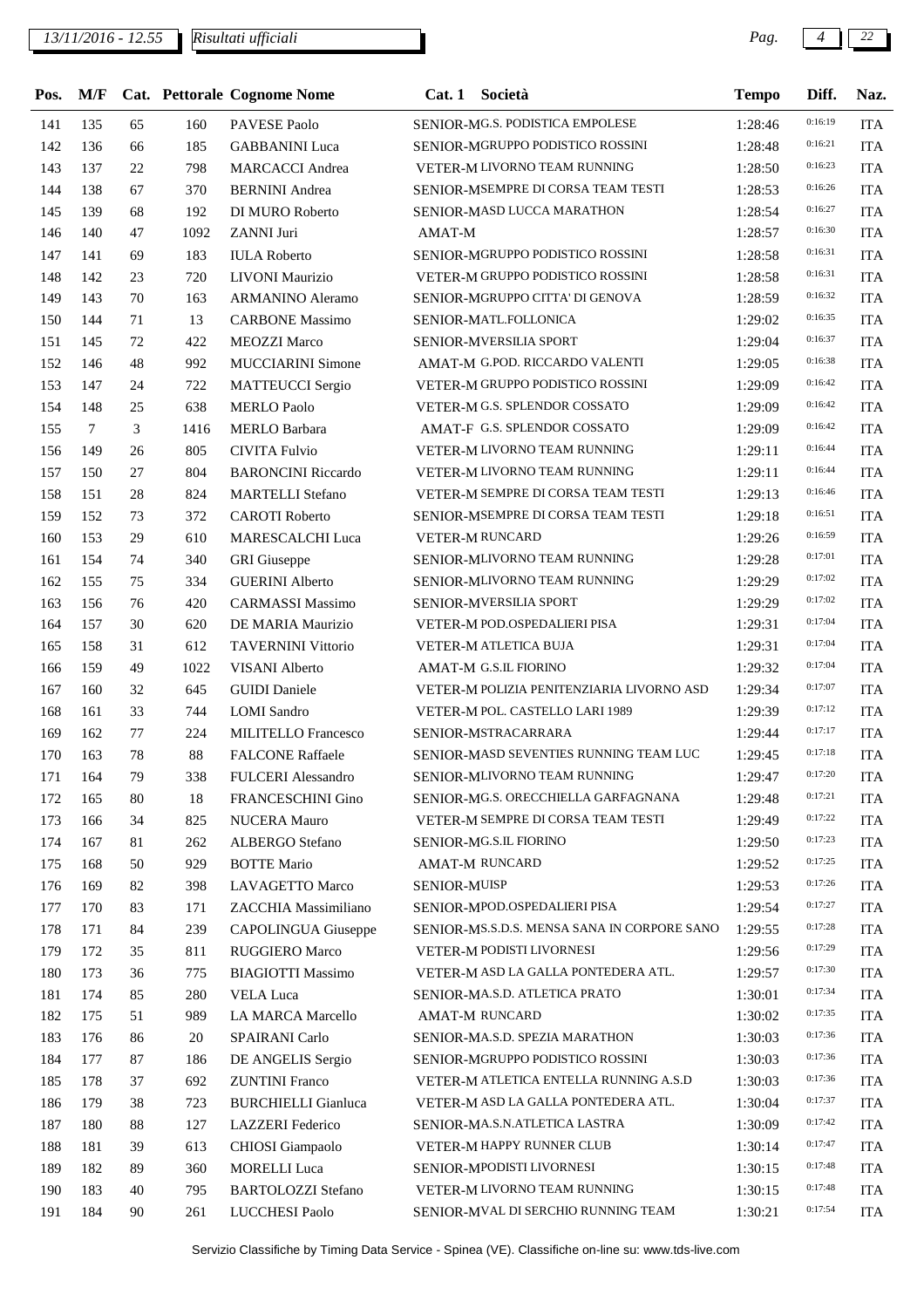*13/11/2016 - 12.55 Pag. 5 22*

| Pos. | M/F |                |      | <b>Cat. Pettorale Cognome Nome</b> | Cat.1           | Società                                    | <b>Tempo</b> | Diff.   | Naz.       |
|------|-----|----------------|------|------------------------------------|-----------------|--------------------------------------------|--------------|---------|------------|
| 192  | 185 | 41             | 762  | <b>GIGLIA</b> Andrea               |                 | VETER-M PISA ROAD RUNNERS CLUB             | 1:30:22      | 0:17:55 | <b>ITA</b> |
| 193  | 186 | 42             | 814  | <b>FALCINELLI Milco</b>            |                 | VETER-M PODISTI LIVORNESI                  | 1:30:23      | 0:17:56 | <b>ITA</b> |
| 194  | 8   | $\overline{4}$ | 1448 | <b>PERUGINI</b> Federica           |                 | <b>AMAT-F RUNCARD</b>                      | 1:30:25      | 0:17:58 | <b>ITA</b> |
| 195  | 187 | 91             | 333  | <b>BERNINI</b> Alessio             |                 | SENIOR-MLIVORNO TEAM RUNNING               | 1:30:26      | 0:17:59 | <b>ITA</b> |
| 196  | 188 | 92             | 269  | LA ROSA Simone                     |                 | SENIOR-MG.S.IL FIORINO                     | 1:30:27      | 0:18:00 | <b>ITA</b> |
| 197  | 189 | 52             | 1065 | NIGRO Giuseppe                     |                 | AMAT-M MINISTERO DELLA DIFESA              | 1:30:28      | 0:18:01 | <b>ITA</b> |
| 198  | 190 | 43             | 651  | CECCHELLI Giancarlo                |                 | VETER-M SOC. ATL. VOLTERRA                 | 1:30:30      | 0:18:03 | <b>ITA</b> |
| 199  | 191 | 93             | 393  | FERRARI Giovanni                   |                 | SENIOR-MG.S. ORECCHIELLA GARFAGNANA        | 1:30:34      | 0:18:07 | <b>ITA</b> |
| 200  | 192 | 94             | 403  | <b>LACERRA</b> Cataldo             |                 | SENIOR-MATLETICA FUCECCHIO ASD             | 1:30:37      | 0:18:10 | <b>ITA</b> |
| 201  | 193 | 95             | 61   | VANNI Massimiliano                 |                 | SENIOR-MASD G.P. ATL. VALDARNO INFERIORE   | 1:30:39      | 0:18:12 | <b>ITA</b> |
| 202  | 194 | 96             | 153  | FALASCHI Cristian                  |                 | SENIOR-MASD PODISTICA EMPOLESE 1986        | 1:30:46      | 0:18:19 | <b>ITA</b> |
| 203  | 195 | 44             | 700  | PANZANI Andrea                     |                 | VETER-M ASD PODISTICA EMPOLESE 1986        | 1:30:48      | 0:18:21 | <b>ITA</b> |
| 204  | 196 | 97             | 218  | DI GIROLAMO Michele                |                 | SENIOR-MASD ATLETICA COSTA ETRUSCA         | 1:30:50      | 0:18:23 | <b>ITA</b> |
| 205  | 197 | 98             | 429  | <b>FEDELE Nunzio</b>               |                 | SENIOR-MAMATORI ATLETICA CARRARA           | 1:30:52      | 0:18:25 | <b>ITA</b> |
| 206  | 198 | 99             | 426  | <b>TOTI</b> Marco                  | <b>SENIOR-M</b> |                                            | 1:30:53      | 0:18:26 | <b>ITA</b> |
| 207  | 199 | 45             | 706  | <b>SOLARI</b> Giovanni             |                 | VETER-M GRUPPO CITTA' DI GENOVA            | 1:30:54      | 0:18:27 | <b>ITA</b> |
| 208  | 200 | 46             | 844  | <b>BERTOLUCCI</b> Angelo           | <b>VETER-M</b>  |                                            | 1:31:00      | 0:18:33 | <b>ITA</b> |
| 209  | 201 | 53             | 1044 | PETRUZZI Giovanni                  |                 | AMAT-M A.S.D. MARCIATORI ANTRACCOLI        | 1:31:00      | 0:18:33 | <b>ITA</b> |
| 210  | 9   | 5              | 1425 | DI BIAGI Agnese                    |                 | AMAT-F G. POD. LE SBARRE                   | 1:31:03      | 0:18:36 | <b>ITA</b> |
| 211  | 202 | 100            | 214  | <b>BASILISCO</b> Andrea            | <b>SENIOR-M</b> |                                            | 1:31:03      | 0:18:36 | <b>ITA</b> |
| 212  | 203 | 101            | 267  | <b>ROSSI</b> Curzio                |                 | SENIOR-MG.S.IL FIORINO                     | 1:31:06      | 0:18:39 | <b>ITA</b> |
| 213  | 204 | 102            | 291  | <b>BONAMIGO Marco</b>              |                 | SENIOR-MPODISTICA CAPANNESEN IL GIRASOLE A | 1:31:11      | 0:18:44 | <b>ITA</b> |
| 214  | 205 | 103            | 143  | <b>GASPARRI Alessio</b>            |                 | SENIOR-MTOSCANA ATL.EMPOLI NISSAN          | 1:31:12      | 0:18:45 | <b>ITA</b> |
| 215  | 206 | 104            | 79   | PERRI Alessandro                   |                 | SENIOR-MIL PONTE SCANDICCI A.S.D.          | 1:31:21      | 0:18:54 | <b>ITA</b> |
| 216  | 10  | 6              | 1440 | DELBECCHI Stefania                 |                 | AMAT-F ASD ATLETICA VINCI                  | 1:31:21      | 0:18:54 | <b>ITA</b> |
| 217  | 207 | 105            | 146  | <b>TORINO Pietro</b>               |                 | SENIOR-MTOSCANA ATL.EMPOLI NISSAN          | 1:31:25      | 0:18:57 | <b>ITA</b> |
| 218  | 208 | 106            | 144  | SOTTANI Giacomo                    |                 | SENIOR-MTOSCANA ATL.EMPOLI NISSAN          | 1:31:29      | 0:19:02 | <b>ITA</b> |
| 219  | 209 | 54             | 984  | <b>MARCHETTI Alessandro</b>        |                 | AMAT-M GRUPPO PODISTICO ROSSINI            | 1:31:30      | 0:19:03 | <b>ITA</b> |
| 220  | 210 | 107            | 106  | MENGESHA Alemsegea Mam SENIOR-M    |                 |                                            | 1:31:37      | 0:19:10 | <b>ITA</b> |
| 221  | 211 | 108            | 253  | <b>CONTI Michele</b>               |                 | SENIOR-MUISP LA SPEZIA E VALDIMAGRA        | 1:31:38      | 0:19:11 | <b>ITA</b> |
| 222  | 212 | 109            | 226  | BILAGHI Iuri                       |                 | SENIOR-MHAPPY RUNNER CLUB                  | 1:31:38      | 0:19:11 | <b>ITA</b> |
| 223  | 213 | 110            | 402  | <b>TACCHI</b> David                |                 | SENIOR-MATLETICA FUCECCHIO ASD             | 1:31:40      | 0:19:13 | <b>ITA</b> |
| 224  | 214 | 111            | 354  | <b>MARINO Eddy</b>                 |                 | SENIOR-MATLETICA CALENZANO                 | 1:31:41      | 0:19:14 | <b>ITA</b> |
| 225  | 215 | 112            | 174  | <b>BAGGIANI Francesco</b>          |                 | SENIOR-MTOSCANA ATL.EMPOLI NISSAN          | 1:31:41      | 0:19:14 | <b>ITA</b> |
| 226  | 216 | 55             | 1045 | PIERMARINI Mauro                   |                 | AMAT-M A.S.D. MARCIATORI ANTRACCOLI        | 1:31:44      | 0:19:17 | <b>ITA</b> |
| 227  | 217 | 3              | 1561 | <b>TRAMONTI</b> Leonardo           |                 | <b>ARGENT-MPODISTI LIVORNESI</b>           | 1:31:55      | 0:19:28 | <b>ITA</b> |
| 228  | 218 | 113            | 413  | <b>GUARNIERI</b> Giovanni          | <b>SENIOR-M</b> |                                            | 1:31:58      | 0:19:31 | <b>ITA</b> |
| 229  | 219 | 114            | 54   | ROSSETI Fabrizio                   |                 | SENIOR-MASD G.S. COMUNALE SANT'OLCESE      | 1:31:59      | 0:19:32 | <b>ITA</b> |
| 230  | 220 | 56             | 1014 | CICERO Salvatore Giovanni          |                 | AMAT-M MENSANA 1871                        | 1:32:07      | 0:19:40 | <b>ITA</b> |
| 231  | 221 | 115            | 99   | <b>PUZELLA Salvatore</b>           |                 | SENIOR-MRUNCARD                            | 1:32:09      | 0:19:42 | <b>ITA</b> |
| 232  | 11  | 3              | 1232 | <b>CUSELLO Rosa</b>                |                 | SENIOR-FRUNNERS BARBERINO A.S.D.           | 1:32:10      | 0:19:43 | <b>ITA</b> |
| 233  | 222 | $\overline{4}$ | 1554 | <b>RISTORI</b> Franco              |                 | ARGENT-MASD LA GALLA PONTEDERA ATL.        | 1:32:17      | 0:19:50 | <b>ITA</b> |
| 234  | 223 | 47             | 609  | RIBERI Giovanni Battista           |                 | VETER-M GS.MELE MARCE                      | 1:32:18      | 0:19:51 | <b>ITA</b> |
| 235  | 224 | 116            | 254  | <b>ABBARCHI Raffaello</b>          |                 | SENIOR-MG.S. ORECCHIELLA GARFAGNANA        | 1:32:20      | 0:19:53 | <b>ITA</b> |
| 236  | 225 | 5              | 1565 | ROLLA Vladimiro                    |                 | ARGENT-MSEMPRE DI CORSA TEAM TESTI         | 1:32:26      | 0:19:59 | <b>ITA</b> |
| 237  | 226 | 117            | 140  | ALBANO Gerardo                     |                 | SENIOR-MTOSCANA ATL.EMPOLI NISSAN          | 1:32:27      | 0:20:00 | <b>ITA</b> |
| 238  | 227 | 118            | 255  | <b>ROSI</b> Cristian               |                 | SENIOR-MG.S. ORECCHIELLA GARFAGNANA        | 1:32:29      | 0:20:02 | <b>ITA</b> |
| 239  | 228 | 57             | 1025 | DE ROBERTIS Andrea Carlo           |                 | AMAT-M UGNANO U.S.                         | 1:32:32      | 0:20:05 | <b>ITA</b> |
| 240  | 229 | 58             | 1024 | <b>PUCCI</b> Andrea                |                 | AMAT-M IL PONTE SCANDICCI A.S.D. PODISTICA | 1:32:33      | 0:20:06 | <b>ITA</b> |
| 241  | 230 | 48             | 796  | <b>MANFRE' Antonino</b>            |                 | VETER-M LIVORNO TEAM RUNNING               | 1:32:38      | 0:20:11 | <b>ITA</b> |
| 242  | 231 | 119            | 375  | <b>MANCIOLI Marco</b>              |                 | SENIOR-MSEMPRE DI CORSA TEAM TESTI         | 1:32:38      | 0:20:11 | <b>ITA</b> |
|      |     |                |      |                                    |                 |                                            |              |         |            |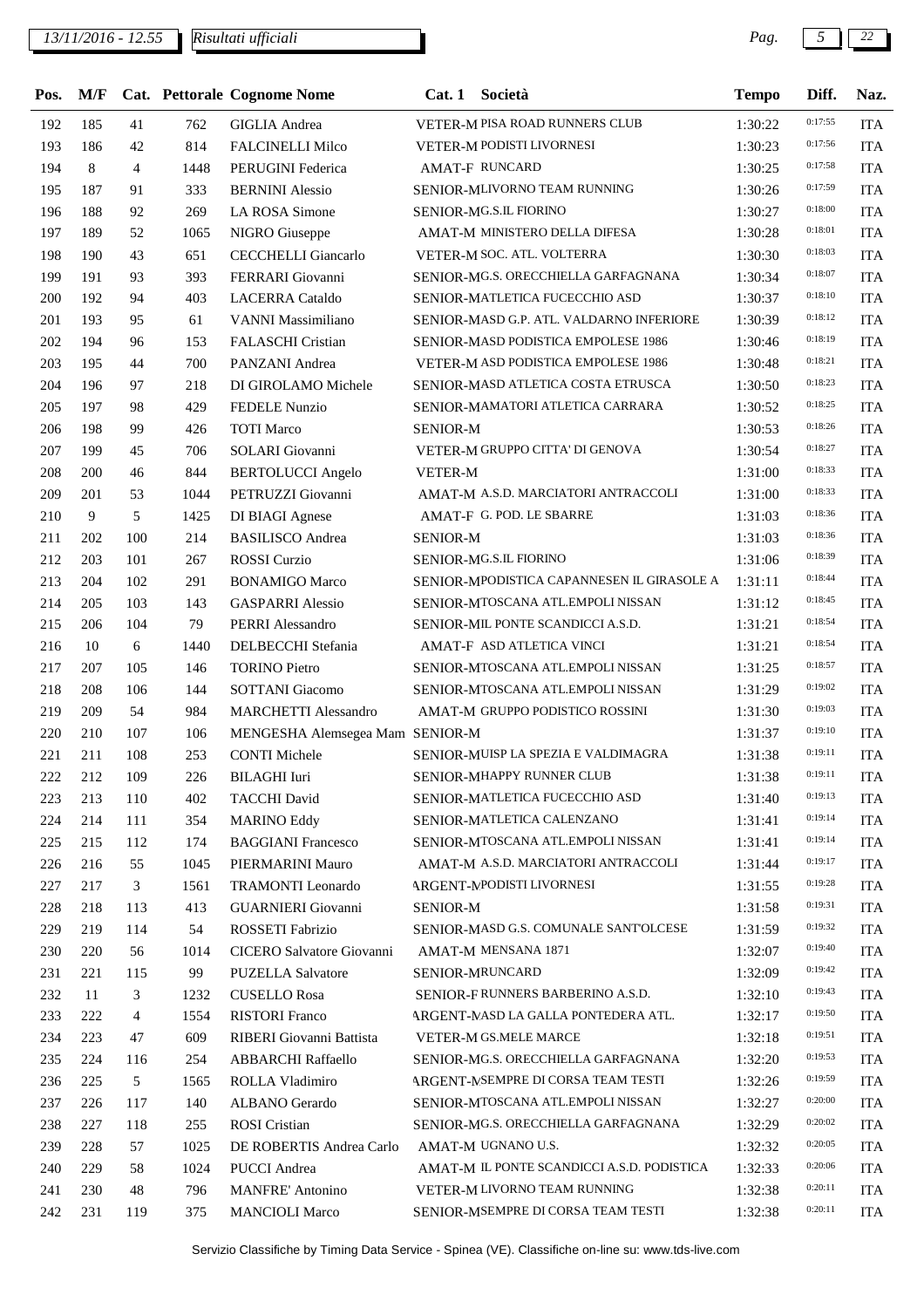*13/11/2016 - 12.55 Pag. 6 22*

| Pos. | M/F |        |      | Cat. Pettorale Cognome Nome | Cat.1           | Società                                   | <b>Tempo</b> | Diff.   | Naz.       |
|------|-----|--------|------|-----------------------------|-----------------|-------------------------------------------|--------------|---------|------------|
| 243  | 232 | 49     | 821  | <b>EATON Peter Mark</b>     |                 | VETER-M SEMPRE DI CORSA TEAM TESTI        | 1:32:39      | 0:20:12 | <b>ITA</b> |
| 244  | 233 | 120    | 151  | <b>CAPPELLI Paolo</b>       |                 | SENIOR-MASD PODISTICA EMPOLESE 1986       | 1:32:43      | 0:20:16 | <b>ITA</b> |
| 245  | 234 | 50     | 767  | <b>BRUTTINI Paolo</b>       |                 | VETER-M NAVE U.S. A.S.D.                  | 1:32:45      | 0:20:18 | <b>ITA</b> |
| 246  | 235 | 59     | 1031 | <b>BERTINI</b> Fabio        |                 | AMAT-M PISA ROAD RUNNERS A.S.D.           | 1:32:46      | 0:20:19 | <b>ITA</b> |
| 247  | 236 | 121    | 158  | <b>MARCUZZI</b> Andrea      |                 | SENIOR-MASD PODISTICA EMPOLESE 1986       | 1:32:51      | 0:20:24 | <b>ITA</b> |
| 248  | 237 | 60     | 1016 | <b>BATINI</b> Alessio       |                 | AMAT-M TERRE ETRUSCO-LABRONICHE           | 1:32:54      | 0:20:27 | <b>ITA</b> |
| 249  | 238 | 122    | 312  | DI LEMME Luigi              |                 | SENIOR-MTEAM CELLFOOD                     | 1:32:56      | 0:20:29 | <b>ITA</b> |
| 250  | 239 | 123    | 182  | CALAMAI Gabriele            |                 | SENIOR-MGRUPPO PODISTICO ROSSINI          | 1:32:58      | 0:20:31 | <b>ITA</b> |
| 251  | 240 | 124    | 122  | <b>BIAGETTI Valerio</b>     | <b>SENIOR-M</b> |                                           | 1:33:07      | 0:20:40 | <b>ITA</b> |
| 252  | 241 | 51     | 688  | LOMBARDO Luigi              |                 | VETER-M TOSCANA ATL.EMPOLI NISSAN         | 1:33:07      | 0:20:40 | <b>ITA</b> |
| 253  | 242 | 6      | 1557 | <b>GARZELLI Aldo</b>        | <b>ARGENT-M</b> |                                           | 1:33:10      | 0:20:43 | <b>ITA</b> |
| 254  | 243 | 125    | 201  | PERFETTI Gino               |                 | SENIOR-MASIA WARRIORS TEAM                | 1:33:12      | 0:20:45 | <b>ITA</b> |
| 255  | 244 | 61     | 937  | <b>NANNETTI Fabrizio</b>    |                 | <b>AMAT-M RUNCARD</b>                     | 1:33:17      | 0:20:50 | <b>ITA</b> |
| 256  | 12  | $\tau$ | 1465 | <b>RIGHINI</b> Sara         |                 | AMAT-F LIVORNO TEAM RUNNING               | 1:33:20      | 0:20:53 | <b>ITA</b> |
| 257  | 245 | 52     | 751  | <b>PASI Marco</b>           |                 | VETER-M G.S.IL FIORINO                    | 1:33:21      | 0:20:54 | <b>ITA</b> |
| 258  | 246 | 62     | 1048 | DEL VIGNA Luca              |                 | AMAT-M ASD LA GALLA PONTEDERA ATL.        | 1:33:26      | 0:20:59 | <b>ITA</b> |
| 259  | 247 | 63     | 1047 | DEL VIGNA Andrea            |                 | AMAT-M ASD LA GALLA PONTEDERA ATL.        | 1:33:26      | 0:20:59 | <b>ITA</b> |
| 260  | 248 | 126    | 304  | <b>CELANDRONI</b> Gianmarco |                 | SENIOR-MASD LA GALLA PONTEDERA ATL.       | 1:33:27      | 0:21:00 | <b>ITA</b> |
| 261  | 249 | 53     | 816  | <b>RICCI</b> Alessandro     |                 | VETER-M LIVORNO TEAM RUNNING              | 1:33:31      | 0:21:04 | <b>ITA</b> |
| 262  | 250 | 127    | 260  | RINALDELLI Riccardo         |                 | SENIOR-MRUNNERS BARBERINO A.S.D.          | 1:33:31      | 0:21:04 | <b>ITA</b> |
| 263  | 251 | 128    | 222  | DATI Pier Alessandro        |                 | SENIOR-MSTRACARRARA                       | 1:33:32      | 0:21:05 | <b>ITA</b> |
| 264  | 252 | 64     | 1095 | <b>GARIBALDI</b> Jacopo     |                 | AMAT-M ATLETICA ENTELLA RUNNING A.S.D     | 1:33:33      | 0:21:06 | <b>ITA</b> |
| 265  | 253 | $\tau$ | 1533 | CHIELLINI Maurizio          |                 | ARGENT-MGRUPPO PODISTICO LA VERRU'A ASD   | 1:33:36      | 0:21:09 | <b>ITA</b> |
| 266  | 254 | 65     | 1003 | <b>BENELLI</b> Daniele      |                 | AMAT-M UISP COMITATO TERR.LE LUCCA VERSIL | 1:33:40      | 0:21:13 | <b>ITA</b> |
| 267  | 255 | 54     | 742  | <b>BALDACCI</b> Stefano     |                 | VETER-M RUNCARD                           | 1:33:40      | 0:21:13 | <b>ITA</b> |
| 268  | 256 | 129    | 223  | DE BORTOLI Lorenzo          |                 | SENIOR-MSTRACARRARA                       | 1:33:43      | 0:21:16 | <b>ITA</b> |
| 269  | 257 | 130    | 53   | <b>LENSI</b> Federico       |                 | SENIOR-MVIGOR VIRTUS                      | 1:33:44      | 0:21:17 | <b>ITA</b> |
| 270  | 258 | 55     | 1105 | D'AMADDIO Andrea            |                 | VETER-M G.S. DILETTANTISTICO RUNDAGI      | 1:33:46      | 0:21:19 | <b>ITA</b> |
| 271  | 259 | 56     | 823  | LURIDIANA Pietro            |                 | VETER-M SEMPRE DI CORSA TEAM TESTI        | 1:33:48      | 0:21:21 | <b>ITA</b> |
| 272  | 260 | 66     | 965  | ANGELINI Giovanni           |                 | AMAT-M ASS.POD.MARCIATORI MARLIESI        | 1:33:51      | 0:21:24 | <b>ITA</b> |
| 273  | 13  | 4      | 1296 | MUZI Alessandra             |                 | SENIOR-F SEMPRE DI CORSA TEAM TESTI       | 1:33:51      | 0:21:24 | <b>ITA</b> |
| 274  | 261 | 67     | 988  | <b>GUIDI</b> Samuele        |                 | AMAT-M ASD LUCCA MARATHON                 | 1:33:51      | 0:21:24 | <b>ITA</b> |
| 275  | 14  | 5      | 1286 | <b>MARIANI</b> Simona       |                 | SENIOR-FASD LA GALLA PONTEDERA ATL.       | 1:33:52      | 0:21:24 | <b>ITA</b> |
| 276  | 262 | 131    | 64   | <b>ALBANI</b> Luca          |                 | SENIOR-MPOLISPORTIVA MADONNETTA           | 1:33:52      | 0:21:25 | <b>ITA</b> |
| 277  | 263 | 132    | 145  | <b>TONI</b> Sandro          |                 | SENIOR-MTOSCANA ATL.EMPOLI NISSAN         | 1:33:53      | 0:21:26 | <b>ITA</b> |
| 278  | 264 | 68     | 1072 | <b>GRASSI</b> Federico      |                 | AMAT-M ASD SEMPRE DI CORSA TEAM TESTI     | 1:33:56      | 0:21:29 | <b>ITA</b> |
| 279  | 265 | 133    | 279  | <b>TORRI</b> Luciano        |                 | SENIOR-MASD POLISPORTIVA MADONNETTA       | 1:33:59      | 0:21:32 | <b>ITA</b> |
| 280  | 266 | 57     | 687  | HEFFLER Ivo                 |                 | VETER-M TOSCANA ATL.EMPOLI NISSAN         | 1:34:04      | 0:21:37 | <b>ITA</b> |
| 281  | 267 | 69     | 908  | <b>BUSICCHIA Lorenzo</b>    |                 | AMAT-M RUNCARD                            | 1:34:05      | 0:21:38 | <b>ITA</b> |
| 282  | 268 | 58     | 843  | <b>MASSINI</b> Davide       |                 | VETER-M MARCIATORI MARLIESI               | 1:34:09      | 0:21:42 | <b>ITA</b> |
| 283  | 269 | 134    | 331  | <b>MORELLI Fabrizio</b>     |                 | SENIOR-MLIVORNO TEAM RUNNING              | 1:34:12      | 0:21:45 | <b>ITA</b> |
| 284  | 270 | 59     | 766  | RASPI Maurizio              |                 | VETER-M GRUPPO PODISTICO LA VERRU'A ASD   | 1:34:19      | 0:21:52 | <b>ITA</b> |
| 285  | 271 | 70     | 996  | <b>GORINI</b> Francesco     |                 | <b>AMAT-M RUNCARD</b>                     | 1:34:22      | 0:21:55 | <b>ITA</b> |
| 286  | 272 | 71     | 998  | <b>SCAGLIONE Antonio</b>    |                 | AMAT-M A.S.D. TEAM MARATHON BIKE          | 1:34:23      | 0:21:56 | <b>ITA</b> |
| 287  | 273 | 60     | 802  | <b>LOCCI Mario</b>          |                 | VETER-M LIVORNO TEAM RUNNING              | 1:34:24      | 0:21:57 | <b>ITA</b> |
| 288  | 274 | 61     | 793  | <b>BONACCHI Federico</b>    |                 | VETER-M A.S.C.D. SILVANO FEDI             | 1:34:25      | 0:21:58 | <b>ITA</b> |
| 289  | 275 | 62     | 799  | <b>CIARDI</b> Davide        |                 | VETER-M LIVORNO TEAM RUNNING              | 1:34:29      | 0:22:02 | <b>ITA</b> |
| 290  | 15  | 6      | 1258 | ANGELI Chiara               |                 | SENIOR-FG.S.IL FIORINO                    | 1:34:30      | 0:22:03 | <b>ITA</b> |
| 291  | 276 | 135    | 311  | SALANI Alessandro           |                 | SENIOR-MG.S. DILETTANTISTICO RUNDAGI      | 1:34:30      | 0:22:03 | <b>ITA</b> |
| 292  | 277 | 72     | 1111 | LORENZI Giovanni            |                 | AMAT-M ASD TRITTICI DEL SERRA             | 1:34:32      | 0:22:05 | <b>ITA</b> |
| 293  | 278 | 73     | 947  | <b>MURA Silvio</b>          |                 | AMAT-M G. POD. LE SBARRE                  | 1:34:33      | 0:22:06 | <b>ITA</b> |
|      |     |        |      |                             |                 |                                           |              |         |            |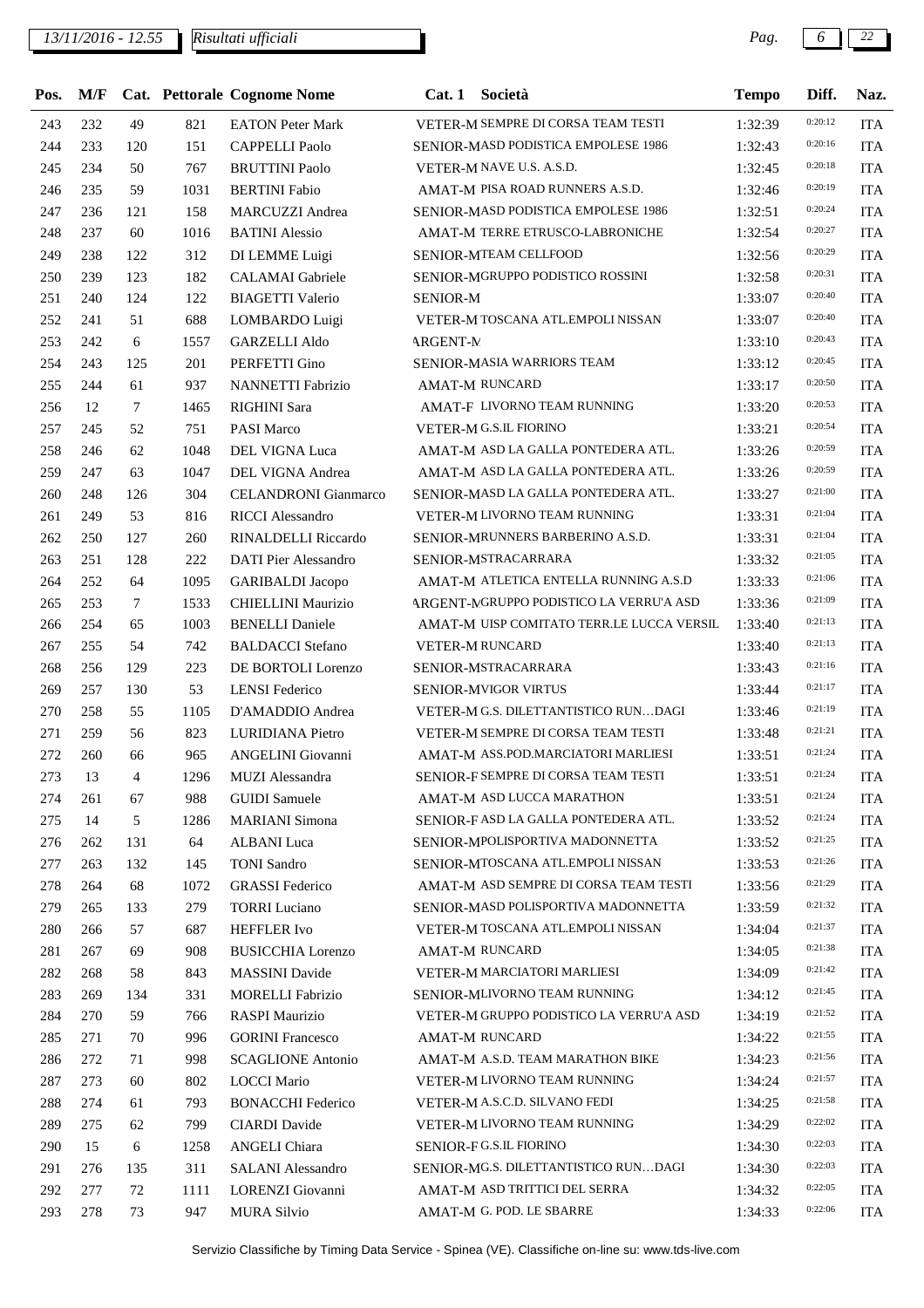### *13/11/2016 - 12.55 Pag. 7 22*

| Pos. | M/F |     |      | Cat. Pettorale Cognome Nome    |        | Cat. 1 Società                             | <b>Tempo</b> | Diff.   | Naz.       |
|------|-----|-----|------|--------------------------------|--------|--------------------------------------------|--------------|---------|------------|
| 294  | 279 | 136 | 330  | <b>BARONTINI</b> Alessandro    |        | SENIOR-MLIVORNO TEAM RUNNING               | 1:34:34      | 0:22:07 | <b>ITA</b> |
| 295  | 280 | 63  | 615  | <b>BARNABEI</b> Carlo          |        | <b>VETER-M RUNCARD</b>                     | 1:34:37      | 0:22:10 | <b>ITA</b> |
| 296  | 281 | 137 | 134  | <b>CHIARI</b> Federico         |        | SENIOR-MRUNNERS BARBERINO A.S.D.           | 1:34:37      | 0:22:10 | <b>ITA</b> |
| 297  | 282 | 74  | 983  | <b>AGRUSTI Vincenzo</b>        |        | AMAT-M GRUPPO PODISTICO LA VERRU'A ASD     | 1:34:39      | 0:22:12 | <b>ITA</b> |
| 298  | 16  | 7   | 1295 | <b>MORI</b> Claudia            |        | SENIOR-F SEMPRE DI CORSA TEAM TESTI        | 1:34:40      | 0:22:13 | <b>ITA</b> |
| 299  | 283 | 138 | 377  | <b>MOTRONI Patrizio</b>        |        | SENIOR-MSEMPRE DI CORSA TEAM TESTI         | 1:34:40      | 0:22:13 | <b>ITA</b> |
| 300  | 284 | 139 | 374  | <b>CIUCCI</b> Simone           |        | SENIOR-MSEMPRE DI CORSA TEAM TESTI         | 1:34:40      | 0:22:13 | <b>ITA</b> |
| 301  | 285 | 140 | 310  | <b>MANCIOLI Matteo</b>         |        | SENIOR-MG.S. DILETTANTISTICO RUNDAGI       | 1:34:48      | 0:22:21 | <b>ITA</b> |
| 302  | 286 | 75  | 981  | <b>GUARNACCI Riccardo</b>      |        | AMAT-M GRUPPO PODISTICO LA VERRU'A ASD     | 1:34:50      | 0:22:23 | <b>ITA</b> |
| 303  | 287 | 64  | 737  | PASERO Marco                   |        | <b>VETER-M RUNCARD</b>                     | 1:34:54      | 0:22:27 | <b>ITA</b> |
| 304  | 288 | 141 | 342  | <b>SPADONI Francesco</b>       |        | SENIOR-MLIVORNO TEAM RUNNING               | 1:34:55      | 0:22:28 | <b>ITA</b> |
| 305  | 289 | 65  | 810  | <b>BELLINI</b> Marco           |        | VETER-M PODISTI LIVORNESI                  | 1:35:01      | 0:22:34 | <b>ITA</b> |
| 306  | 290 | 76  | 916  | <b>CAPITANI</b> David          | AMAT-M |                                            | 1:35:01      | 0:22:34 | <b>ITA</b> |
| 307  | 291 | 142 | 60   | <b>LUNA Errico</b>             |        | SENIOR-MATLETICA PERIGNANO                 | 1:35:04      | 0:22:36 | <b>ITA</b> |
| 308  | 292 | 143 | 337  | PELLEGRINI Alessandro          |        | SENIOR-MLIVORNO TEAM RUNNING               | 1:35:04      | 0:22:37 | <b>ITA</b> |
| 309  | 293 | 66  | 847  | MAZZANTINI Maurizio            |        | VETER-M ASD LA GALLA PONTEDERA ATL.        | 1:35:04      | 0:22:37 | <b>ITA</b> |
| 310  | 294 | 144 | 361  | <b>BATTIMELLI Massimiliano</b> |        | SENIOR-MPODISTI LIVORNESI                  | 1:35:14      | 0:22:47 | <b>ITA</b> |
| 311  | 295 | 67  | 653  | <b>GALLIGANI Alberto</b>       |        | VETER-M ATL.BORGO A BUGGIANO               | 1:35:18      | 0:22:51 | <b>ITA</b> |
| 312  | 296 | 8   | 1560 | <b>CAMBI Fabrizio</b>          |        | ARGENT-MPODISTI LIVORNESI                  | 1:35:20      | 0:22:53 | <b>ITA</b> |
| 313  | 297 | 145 | 416  | <b>SCARDIGLI Filippo</b>       |        | SENIOR-MAVIS Zero Positivo                 | 1:35:22      | 0:22:55 |            |
| 314  | 298 | 77  | 1107 | <b>RUGLIONI</b> Giulio         | AMAT-M |                                            | 1:35:26      | 0:22:59 | <b>ITA</b> |
| 315  | 299 | 68  | 854  | <b>BRUSCHI</b> Giorgio         |        | VETER-M AMATORI ATLETICA CARRARA           | 1:35:31      | 0:23:04 | <b>ITA</b> |
| 316  | 300 | 78  | 966  | <b>ANDREOTTI Giacomo</b>       | AMAT-M |                                            | 1:35:33      | 0:23:06 | <b>ITA</b> |
| 317  | 301 | 69  | 714  | <b>SAGONA Calogero</b>         |        | <b>VETER-M RUNCARD</b>                     | 1:35:34      | 0:23:07 | <b>ITA</b> |
| 318  | 302 | 70  | 712  | DAL LAGO Ludmillo              |        | VETER-M G.P. PARCO ALPI APUANE             | 1:35:35      | 0:23:08 | <b>ITA</b> |
| 319  | 303 | 9   | 1530 | LUCCHESI Aldo                  |        | ARGENT-MPOD.OSPEDALIERI PISA               | 1:35:38      | 0:23:11 | <b>ITA</b> |
| 320  | 304 | 79  | 1019 | FABIANO Giancarlo              |        | <b>AMAT-M RUNCARD</b>                      | 1:35:40      | 0:23:13 | <b>ITA</b> |
| 321  | 305 | 80  | 1098 | <b>CAMPINOTI Carlo</b>         |        | <b>AMAT-M RUNCARD</b>                      | 1:35:40      | 0:23:13 | <b>ITA</b> |
| 322  | 306 | 81  | 1050 | <b>BARBINI</b> Alessandro      |        | AMAT-M G.S. DILETTANTISTICO RUNDAGI        | 1:35:41      | 0:23:14 | <b>ITA</b> |
| 323  | 17  | 8   | 1406 | RAFFAETA' Melania              |        | AMAT-F G.S. ORECCHIELLA GARFAGNANA         | 1:35:41      | 0:23:14 | <b>ITA</b> |
| 324  | 307 | 71  | 777  | CASADIO Stefano                |        | VETER-M G.S. DILETTANTISTICO RUNDAGI       | 1:35:43      | 0:23:16 | <b>ITA</b> |
| 325  | 308 | 146 | 240  | <b>BALDINI Maurizio</b>        |        | SENIOR-MATLETICA FUTURA A.S.D.             | 1:35:45      | 0:23:18 | <b>ITA</b> |
| 326  | 309 | 147 | 289  | STEFANINI Claudio              |        | <b>SENIOR-MPISA ROAD RUNNERS A.S.D.</b>    | 1:35:49      | 0:23:22 | <b>ITA</b> |
| 327  | 18  | 9   | 1454 | CIOLLI Giulia                  |        | AMAT-F G.S.IL FIORINO                      | 1:35:49      | 0:23:22 | <b>ITA</b> |
| 328  | 310 | 148 | 28   | <b>BALESTRI Paolo</b>          |        | SENIOR-MATL.SANGIOVANNESE 1967             | 1:35:50      | 0:23:23 | <b>ITA</b> |
| 329  | 311 | 10  | 1545 | <b>MASINI</b> Claudio          |        | <b>ARGENT-MG.S LE TORRI</b>                | 1:35:53      | 0:23:26 | <b>ITA</b> |
| 330  | 312 | 11  | 1526 | <b>DETTORI</b> Francesco       |        | <b>ARGENT-MASD PODISTICA EMPOLESE 1986</b> | 1:35:54      | 0:23:27 | <b>ITA</b> |
| 331  | 313 | 72  | 728  | <b>MARLIA</b> Fabrizio         |        | <b>VETER-M ASD LUCCA MARATHON</b>          | 1:35:56      | 0:23:29 | <b>ITA</b> |
| 332  | 314 | 149 | 227  | <b>CORRIAS Mario</b>           |        | SENIOR-MATLETICA ENTELLA RUNNING A.S.D     | 1:35:59      | 0:23:32 | <b>ITA</b> |
| 333  | 315 | 73  | 649  | <b>CASUCCI Nedo</b>            |        | VETER-M PALESTRA EQUINOX SRL               | 1:35:59      | 0:23:32 | <b>ITA</b> |
| 334  | 316 | 150 | 369  | <b>BALDESCHI</b> Leonardo      |        | SENIOR-MSEMPRE DI CORSA TEAM TESTI         | 1:36:03      | 0:23:36 | <b>ITA</b> |
| 335  | 317 | 74  | 838  | D'ORAZIO Mauro                 |        | VETER-M THE AMAZING RUNNERS                | 1:36:05      | 0:23:38 | <b>ITA</b> |
| 336  | 318 | 151 | 368  | FRONZA Gianni Junior           |        | SENIOR-MATL. ARCI FAVARO                   | 1:36:08      | 0:23:41 | <b>ITA</b> |
| 337  | 319 | 75  | 733  | PASETTO Roberto                |        | VETER-M G.S. LE PANCHE CASTELQUARTO        | 1:36:11      | 0:23:44 | <b>ITA</b> |
| 338  | 320 | 76  | 774  | <b>NIERI Paolo</b>             |        | VETER-M A.S.D. MARCIATORI ANTRACCOLI       | 1:36:11      | 0:23:44 | <b>ITA</b> |
|      | 321 |     | 957  | <b>ELISEI</b> Matteo           |        |                                            |              | 0:23:46 |            |
| 339  |     | 82  |      |                                | AMAT-M | VETER-M HAPPY RUNNER CLUB                  | 1:36:13      | 0:23:47 | <b>ITA</b> |
| 340  | 322 | 77  | 624  | <b>DREONI</b> Gianluca         |        | VETER-M A.S.D. SPEZIA MARATHON             | 1:36:14      | 0:23:50 | <b>ITA</b> |
| 341  | 323 | 78  | 785  | D'IPPOLITO Alessandro          |        |                                            | 1:36:17      | 0:23:51 | <b>ITA</b> |
| 342  | 324 | 79  | 850  | DE SANTI Manrico               |        | VETER-M VERSILIA SPORT                     | 1:36:18      | 0:23:53 | <b>ITA</b> |
| 343  | 325 | 152 | 161  | <b>RENUCCI Mirko</b>           |        | SENIOR-MTERRE ETRUSCO-LABRONICHE           | 1:36:20      | 0:23:56 | <b>ITA</b> |
| 344  | 326 | 153 | 348  | CANESSA Alessandro             |        | SENIOR-MTERRE ETRUSCO-LABRONICHE           | 1:36:23      |         | <b>ITA</b> |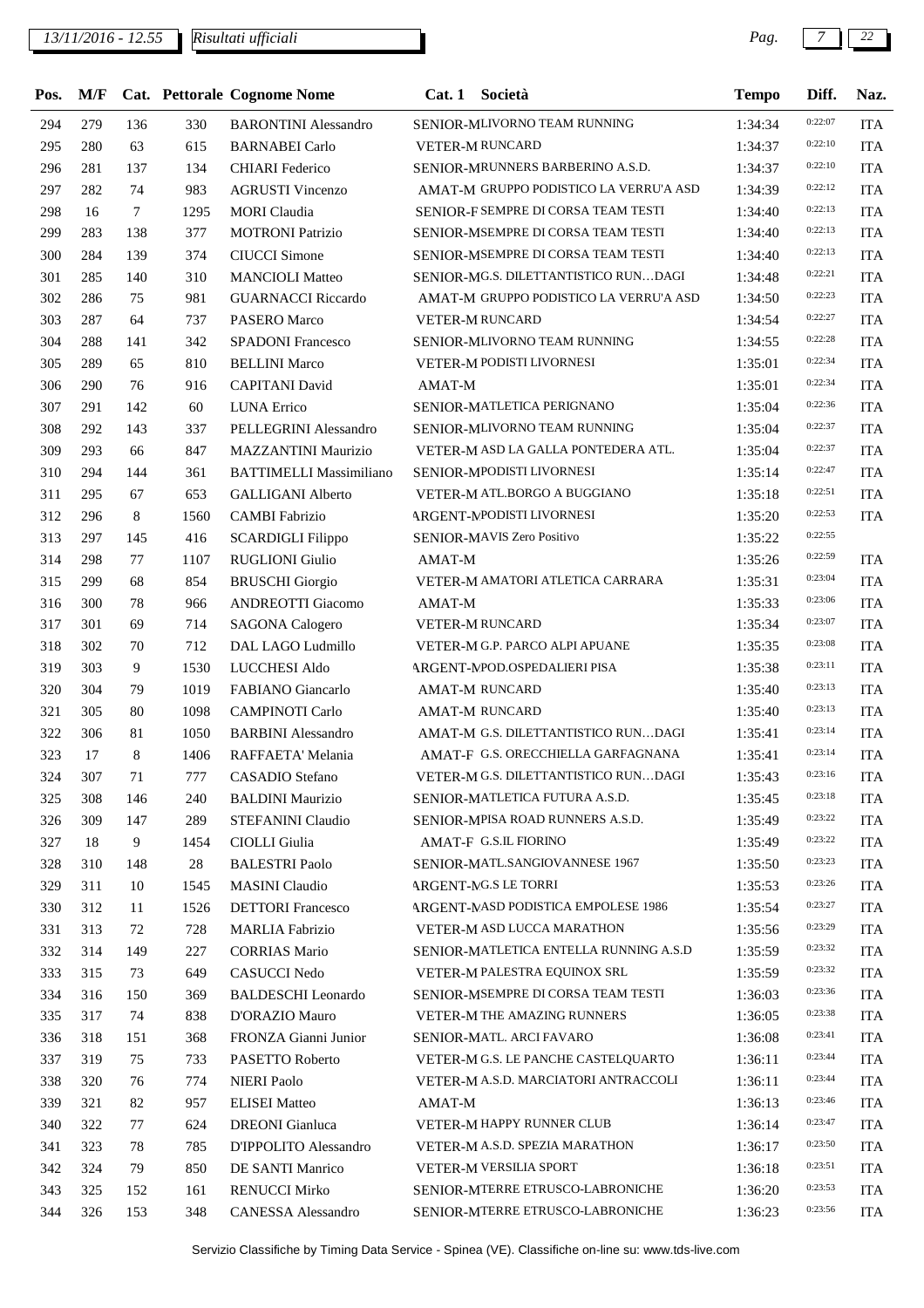*13/11/2016 - 12.55 Pag. 8 22*

| Pos.       |            |            |            | M/F Cat. Pettorale Cognome Nome       |                | Cat. 1 Società                                                      | <b>Tempo</b>       | Diff.   | Naz.                     |
|------------|------------|------------|------------|---------------------------------------|----------------|---------------------------------------------------------------------|--------------------|---------|--------------------------|
| 345        | 327        | 83         | 912        | <b>BAGGIANI Matteo</b>                |                | AMAT-M RUNCARD                                                      | 1:36:24            | 0:23:57 | <b>ITA</b>               |
| 346        | 328        | 154        | 258        | <b>GUIDI</b> Matteo                   |                | SENIOR-MATL.PESCIA                                                  | 1:36:26            | 0:23:59 | <b>ITA</b>               |
| 347        | 329        | 84         | 1015       | <b>ROSSI</b> Giacomo                  |                | AMAT-M GRUPPO POD. I RISORTI BUONCONVENT                            | 1:36:32            | 0:24:05 | <b>ITA</b>               |
| 348        | 330        | 155        | 321        | <b>SALONI</b> Andrea                  |                | SENIOR-MA.S.D. SPEZIA MARATHON                                      | 1:36:34            | 0:24:07 | <b>ITA</b>               |
| 349        | 331        | 156        | 344        | <b>BIGAZZI</b> Antonio                |                | SENIOR-MASD PODISTICA EMPOLESE 1986                                 | 1:36:34            | 0:24:07 | <b>ITA</b>               |
| 350        | 19         | 8          | 1250       | <b>BOTRINI</b> Federica               |                | SENIOR-FG.S. PIEVE A RIPOLI                                         | 1:36:34            | 0:24:07 | <b>ITA</b>               |
| 351        | 332        | 12         | 1506       | <b>CANINI</b> Emilio                  |                | ARGENT-MG.P. PARCO ALPI APUANE                                      | 1:36:37            | 0:24:10 | <b>ITA</b>               |
| 352        | 333        | 80         | 856        | <b>MUGNAI Claudio</b>                 |                | VETER-M UISP VALDERA                                                | 1:36:40            | 0:24:13 |                          |
| 353        | 334        | 81         | 668        | DE LORENZI Adriano                    |                | VETER-M ATHLETIC CLUB APICILIA                                      | 1:36:41            | 0:24:14 | <b>ITA</b>               |
| 354        | 335        | 157        | 42         | <b>ERMANNI</b> Jose David             |                | SENIOR-MATL.CASALGUIDI M.C.L.ARISTON                                | 1:36:42            | 0:24:15 | <b>ITA</b>               |
| 355        | 20         | 10         | 1427       | VICCARI Daniela                       |                | AMAT-F MONZA MARATHON TEAM - A.S.D.                                 | 1:36:48            | 0:24:21 | <b>ITA</b>               |
| 356        | 336        | 85         | 1002       | <b>DEMURO</b> Alessandro              |                | AMAT-M ASD STRACARRARA                                              | 1:36:51            | 0:24:24 | <b>ITA</b>               |
| 357        | 337        | 82         | 853        | <b>CHIARELLO Nello</b>                | <b>VETER-M</b> |                                                                     | 1:36:51            | 0:24:24 |                          |
| 358        | 338        | 158        | 246        | <b>BARSANTI</b> Stefano               |                | SENIOR-MTERRE ETRUSCO-LABRONICHE                                    | 1:36:53            | 0:24:26 | <b>ITA</b>               |
| 359        | 339        | 86         | 961        | <b>SOLDATI Maurizio Davide</b>        |                | AMAT-M RUNCARD                                                      | 1:36:54            | 0:24:27 | <b>ITA</b>               |
| 360        | 340        | 83         | 642        | <b>LANDUCCI</b> Claudio               |                | VETER-M G.P. PARCO ALPI APUANE                                      | 1:36:55            | 0:24:28 | <b>ITA</b>               |
| 361        | 341        | 159        | 107        | <b>BRONDI</b> Alessandro              |                | SENIOR-MTERRE ETRUSCO LABRONICHE 0019                               | 1:36:56            | 0:24:29 | <b>ITA</b>               |
| 362        | 342        | 87         | 1036       | <b>VANNI Matteo</b>                   |                | AMAT-M PISA ROAD RUNNERS CLUB                                       | 1:36:57            | 0:24:30 | <b>ITA</b>               |
| 363        | 21         | 9          | 1263       | <b>TONI</b> Roberta                   |                | SENIOR-FPOL DILL OMEGA                                              | 1:36:59            | 0:24:32 | <b>ITA</b>               |
| 364        | 343        | 160        | 414        | <b>SERMATTEI Daniele</b>              |                | SENIOR-MA.S.D. ATLETICA PORCARI                                     | 1:37:03            | 0:24:36 | <b>ITA</b>               |
| 365        | 344        | 84         | 808        | PISANI Marco                          |                | VETER-M TEAM CELLFOOD                                               | 1:37:05            | 0:24:38 | <b>ITA</b>               |
| 366        | 345        | 85         | 701        | <b>MALVOLTI</b> Simone                |                | VETER-M ASD PODISTICA EMPOLESE 1986                                 | 1:37:06            | 0:24:39 | <b>ITA</b>               |
| 367        | 346        | 161        | 302        | DI GIOVANNI Damiano                   |                | SENIOR-MA.S.D. MARCIATORI ANTRACCOLI                                | 1:37:10            | 0:24:43 | <b>ITA</b>               |
| 368        | 347        | 86         | 676        |                                       |                | WIRIDUHEWAGE Sisira Dha VETER-M IL PONTE SCANDICCI A.S.D. PODISTICA | 1:37:11            | 0:24:44 | SRI                      |
| 369        | 348        | 162        | 206        | <b>MUTTI</b> Stefano                  |                | SENIOR-MRUNCARD                                                     | 1:37:11            | 0:24:44 | <b>ITA</b>               |
| 370        | 349        | 163        | 395        | <b>NERI</b> Giovanni                  |                | SENIOR-MRUNCARD                                                     | 1:37:13            | 0:24:46 | <b>ITA</b>               |
| 371        | 350        | 164        | 309        | DE PIRRO Giovanni                     |                | SENIOR-MG.S. DILETTANTISTICO RUNDAGI                                | 1:37:15            | 0:24:48 | <b>ITA</b>               |
| 372        | 351        | 165        | 229        | PINELLI Andrea                        |                | SENIOR-MG.S. LE PANCHE CASTELQUARTO                                 | 1:37:17            | 0:24:50 | <b>ITA</b>               |
| 373        | 352        | 87         | 704        | MAGNANINI Alessandro                  |                | VETER-M TERRE ETRUSCO-LABRONICHE                                    | 1:37:18            | 0:24:51 | <b>ITA</b>               |
| 374        | 22         | 11         | 1453       | <b>MORETTI Silvia</b>                 |                | AMAT-F G.S. IL FIORINO A.S.D.                                       | 1:37:19            | 0:24:52 | <b>ITA</b>               |
| 375        | 353        | 166        | 336        | AMPOLA Massimiliano                   |                | SENIOR-MLIVORNO TEAM RUNNING                                        | 1:37:22            | 0:24:55 | <b>ITA</b>               |
| 376        | 354        | 88         | 1073       | <b>MARTELLONI Nicola</b>              |                | AMAT-M SEMPRE DI CORSA TEAM TESTI                                   | 1:37:22            | 0:24:55 | <b>ITA</b>               |
| 377        | 355        | 88         | 822        | <b>GIANNONI</b> Stefano               |                | VETER-M SEMPRE DI CORSA TEAM TESTI                                  | 1:37:23            | 0:24:56 | <b>ITA</b>               |
| 378        | 356        | 167        | 219        | <b>MAESTRINI Riccardo</b>             |                | SENIOR-MPODISTICA VAL DI PESA A.S.D.                                | 1:37:27            | 0:25:00 | <b>ITA</b>               |
| 379        | 357        | 89         | 973        | <b>MARINO</b> Matteo                  |                | AMAT-M MAIANO G.S.                                                  | 1:37:28            | 0:25:01 | <b>ITA</b>               |
| 380        | 23         | 10         | 1242       | DEL CESTA Carolina                    |                | SENIOR-F GRUPPO PODISTICO LA VERRU'A ASD                            | 1:37:28            | 0:25:01 | <b>ITA</b>               |
|            |            |            |            |                                       |                | SENIOR-MG.S.IL FIORINO                                              |                    | 0:25:02 |                          |
| 381        | 358        | 168        | 265        | <b>SCALELLA Simone</b>                |                | SENIOR-MRUNCARD                                                     | 1:37:29            | 0:25:10 | <b>ITA</b>               |
| 382<br>383 | 359<br>360 | 169<br>170 | 116<br>207 | <b>VELGI</b> Daniele<br>DE MARE Rocco |                | SENIOR-MATL. MASSAROSA AMICI D.MARCIA                               | 1:37:37<br>1:37:38 | 0:25:11 | <b>ITA</b><br><b>ITA</b> |
|            | 361        | 89         |            |                                       |                | <b>VETER-M CLUB AUSONIA ASD</b>                                     |                    | 0:25:12 |                          |
| 384        |            | 90         | 758        | PANTALONI Gianluca                    |                | VETER-M TOSCANA ATL.EMPOLI NISSAN                                   | 1:37:39            | 0:25:14 | <b>ITA</b>               |
| 385        | 362        |            | 685        | <b>BULLERI</b> Fausto                 |                | AMAT-M RUNNERS BARBERINO A.S.D.                                     | 1:37:41            | 0:25:21 | <b>ITA</b>               |
| 386        | 363        | 90         | 969        | <b>BONAIUTO Manuel</b>                |                |                                                                     | 1:37:48            | 0:25:24 | <b>ITA</b>               |
| 387        | 364        | 91         | 736        | RAFFELLI Alessandro                   |                | VETER-M A.S.D. LUCCA MARATHON                                       | 1:37:51            | 0:25:25 | <b>ITA</b>               |
| 388        | 365        | 91         | 928        | <b>TERRENI</b> Francesco              |                | AMAT-M ASD LA CHIOCCIOLA                                            | 1:37:52            |         | <b>ITA</b>               |
| 389        | 366        | 171        | 283        | <b>BORDIGONI Simone</b>               |                | SENIOR-MASD PRO AVIS CASTELNUOVO MAGRA                              | 1:37:54            | 0:25:27 | <b>ITA</b>               |
| 390        | 367        | 172        | 421        | <b>LORENZINI Roberto</b>              |                | SENIOR-MVERSILIA SPORT A.S.D.                                       | 1:37:55            | 0:25:28 | <b>ITA</b>               |
| 391        | 368        | 173        | 89         | DEL GRANDE Paolo                      |                | SENIOR-MA.S.D. SEVENTIES RUNNING TEAM LUCC                          | 1:37:58            | 0:25:31 | <b>ITA</b>               |
| 392        | 369        | 174        | 193        | <b>COGILLI</b> Antonello              |                | SENIOR-MASD LUCCA MARATHON                                          | 1:38:00            | 0:25:33 | <b>ITA</b>               |
| 393        | 370        | 92         | 1108       | MACELLONI Michele                     | AMAT-M         |                                                                     | 1:38:04            | 0:25:37 | <b>ITA</b>               |
| 394        | 371        | 92         | 740        | <b>GIOVANELLI Marco</b>               |                | VETER-M ATLETICA MONTECATINI                                        | 1:38:05            | 0:25:38 | <b>ITA</b>               |
| 395        | 372        | 175        | 59         | <b>ASCOLI Francesco</b>               |                | SENIOR-MA.S.D. SPEZIA MARATHON                                      | 1:38:07            | 0:25:40 | <b>ITA</b>               |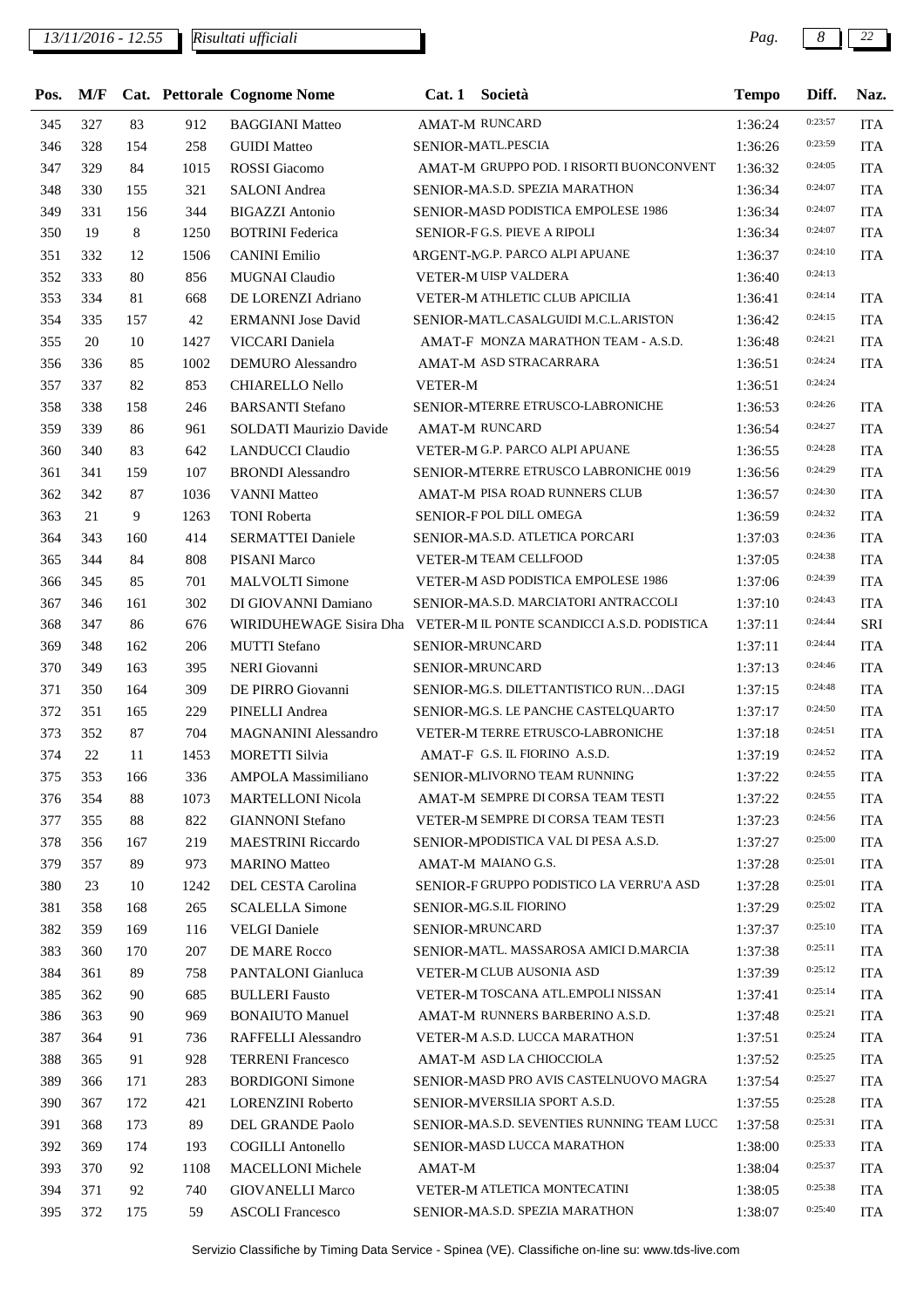## *13/11/2016 - 12.55 Pag. 9 22*

| Pos. | M/F |     |      | Cat. Pettorale Cognome Nome                | Cat.1  | Società                                   | <b>Tempo</b>       | Diff.   | Naz.       |
|------|-----|-----|------|--------------------------------------------|--------|-------------------------------------------|--------------------|---------|------------|
| 396  | 373 | 93  | 623  | <b>BONALUMI Massimo</b>                    |        | VETER-M BERGAMO STARS ATLETICA            | 1:38:07            | 0:25:40 | <b>ITA</b> |
| 397  | 374 | 176 | 75   | <b>FERRINI</b> Andrea                      |        | SENIOR-MRUNCARD                           | 1:38:08            | 0:25:41 | <b>ITA</b> |
| 398  | 375 | 177 | 69   | <b>ANDREI Benedetto</b>                    |        | SENIOR-MASD POL CHIANCIANO                | 1:38:12            | 0:25:45 | <b>ITA</b> |
| 399  | 376 | 94  | 831  | <b>CORBO</b> Giuseppe                      |        | VETER-M ATLETICA SIGNA A.S.D.             | 1:38:14            | 0:25:47 | <b>ITA</b> |
| 400  | 24  | 12  | 1443 | <b>GENEMISI</b> Elena                      |        | AMAT-F GRUPPO PODISTICO ROSSINI           | 1:38:18            | 0:25:51 | <b>ITA</b> |
| 401  | 25  | 13  | 1446 | <b>CORDONE Valentina</b>                   |        | <b>AMAT-F AVIS Zero Positivo</b>          | 1:38:23            | 0:25:56 | <b>ITA</b> |
| 402  | 377 | 178 | 435  | <b>BINI</b> Andrea                         |        | SENIOR-MTOSCANA ATL.EMPOLI NISSAN         | 1:38:29            | 0:26:02 | <b>ITA</b> |
| 403  | 26  | 2   | 1631 | <b>BERNARDINI</b> Simonetta                |        | LADIES-F LIVORNO TEAM RUNNING             | 1:38:30            | 0:26:03 | <b>ITA</b> |
| 404  | 378 | 93  | 1061 | <b>COMELLI Andrea</b>                      |        | AMAT-M LIVORNO TEAM RUNNING ASD           | 1:38:32            | 0:26:05 | <b>ITA</b> |
| 405  | 27  | 11  | 1254 | SCOPELLITI Tania                           |        | SENIOR-F POLIZIA DI STATO                 | 1:38:38            | 0:26:11 | <b>ITA</b> |
| 406  | 379 | 95  | 616  | <b>CASENTINI</b> Stefano                   |        | <b>VETER-M GS.MELE MARCE</b>              | 1:38:40            | 0:26:13 | <b>ITA</b> |
| 407  | 380 | 94  | 960  | TRAMPUZ BARNI Alessandro AMAT-M ATL.PESCIA |        |                                           | 1:38:42            | 0:26:15 | <b>ITA</b> |
| 408  | 381 | 96  | 696  | <b>DETTORI</b> Renato                      |        | VETER-M ASD PODISTICA EMPOLESE 1986       | 1:38:42            | 0:26:15 | <b>ITA</b> |
| 409  | 382 | 179 | 305  | <b>CIRIELLO Mirco</b>                      |        | SENIOR-MASD LA GALLA PONTEDERA ATL.       | 1:38:47            | 0:26:20 | <b>ITA</b> |
| 410  | 383 | 95  | 958  | <b>LANDI Francesco</b>                     | AMAT-M |                                           | 1:38:52            | 0:26:25 | <b>ITA</b> |
| 411  | 384 | 180 | 37   | <b>GRANDIS Francesco</b>                   |        | SENIOR-MRUNCARD                           | 1:38:53            | 0:26:26 | <b>ITA</b> |
| 412  | 385 | 181 | 205  | <b>NIERI</b> Gabriele                      |        | SENIOR-MTOSCANA ATLETICA FUTURA           | 1:38:56            | 0:26:29 | <b>ITA</b> |
| 413  | 386 | 182 | 242  | CAVAZZUTI Luca                             |        | SENIOR-MASD SURVIVAL TRAIL RUNNERS        | 1:38:57            | 0:26:30 | <b>ITA</b> |
| 414  | 387 | 96  | 1090 | <b>BERNI Mirko</b>                         |        | AMAT-M ATLETICA MARCIATORI MUGELLO        | 1:38:58            | 0:26:31 | <b>ITA</b> |
|      | 388 | 183 | 51   | <b>VANNUCCI</b> Tommaso                    |        | SENIOR-MGRUPPO PODISTICO F.P.G.           |                    | 0:26:32 | <b>ITA</b> |
| 415  | 389 | 184 |      |                                            |        | SENIOR-M4 MORI TRIATHLON                  | 1:38:59<br>1:39:05 | 0:26:38 | <b>ITA</b> |
| 416  |     |     | 105  | <b>BELLITI Andrea</b>                      |        |                                           |                    | 0:26:43 |            |
| 417  | 390 | 13  | 1551 | <b>BITTARELLI Natale</b>                   |        | ARGENT-MNAVE U.S. A.S.D.                  | 1:39:10            | 0:26:44 | <b>ITA</b> |
| 418  | 391 | 185 | 66   | <b>VALLARI</b> Massimo                     |        | SENIOR-MPOLIZIA PENITENZIARIA LIVORNO ASD | 1:39:11            | 0:26:50 | <b>ITA</b> |
| 419  | 392 | 186 | 166  | <b>MORANI</b> Asterone                     |        | SENIOR-MRUNCARD                           | 1:39:17            | 0:26:50 | <b>ITA</b> |
| 420  | 393 | 97  | 671  | <b>MARINEO</b> Michele                     |        | VETER-M ATLETICA VERCELLI 78              | 1:39:17            | 0:26:51 | <b>ITA</b> |
| 421  | 394 | 187 | 325  | <b>RIVA</b> Stefano                        |        | SENIOR-MUISP COMITATO TERR.LE GROSSETO    | 1:39:18            |         | <b>ITA</b> |
| 422  | 395 | 188 | 94   | <b>CHERICONI Emanuele</b>                  |        | SENIOR-MG. POD. LE SBARRE                 | 1:39:18            | 0:26:51 | <b>ITA</b> |
| 423  | 28  | 14  | 1451 | PINTORE Mariangela                         |        | AMAT-F GRUPPO POD. I RISORTI BUONCONVENT  | 1:39:20            | 0:26:53 | <b>ITA</b> |
| 424  | 396 | 97  | 1088 | <b>SERAFINI Daniele</b>                    |        | <b>AMAT-M RUNCARD</b>                     | 1:39:20            | 0:26:53 | <b>ITA</b> |
| 425  | 397 | 98  | 964  | <b>ASCIONE Pasquale</b>                    |        | AMAT-M RUNCARD                            | 1:39:21            | 0:26:54 | <b>ITA</b> |
| 426  | 398 | 99  | 955  | PICCHIOTTINO Gianluca                      |        | AMAT-M ATL LIBERTAS RUNNERS LIVORNO       | 1:39:21            | 0:26:54 | <b>ITA</b> |
| 427  | 399 | 100 | 911  | <b>SQUARCINI</b> Davide                    |        | <b>AMAT-M RUNCARD</b>                     | 1:39:24            | 0:26:57 | <b>ITA</b> |
| 428  | 400 | 98  | 686  | <b>CROCETTI Simone</b>                     |        | VETER-M TOSCANA ATL.EMPOLI NISSAN         | 1:39:26            | 0:26:59 | <b>ITA</b> |
| 429  | 401 | 1   | 1707 | <b>SALVADORI Sirio</b>                     |        | ORO-M ASD LA GALLA PONTEDERA ATL.         | 1:39:28            | 0:27:01 | <b>ITA</b> |
| 430  | 402 | 99  | 842  | <b>BAGNATORI Fabio</b>                     |        | VETER-M A.S.C.D. SILVANO FEDI             | 1:39:30            | 0:27:03 | <b>ITA</b> |
| 431  | 403 | 100 | 745  | <b>BERGAMINI Guido</b>                     |        | <b>VETER-M RUNCARD</b>                    | 1:39:34            | 0:27:07 | <b>ITA</b> |
| 432  | 404 | 101 | 682  | DI MULO Antonio                            |        | VETER-M RUNNERS BARBERINO A.S.D.          | 1:39:36            | 0:27:09 | <b>ITA</b> |
| 433  | 405 | 189 | 228  | <b>BONVINO Marco</b>                       |        | SENIOR-MASD SEVENTIES RUNNING TEAM LUC    | 1:39:39            | 0:27:12 | <b>ITA</b> |
| 434  | 406 | 190 | 237  | DAVINI Nicola                              |        | SENIOR-MASD SEVENTIES RUNNING TEAM LUC    | 1:39:40            | 0:27:13 | <b>ITA</b> |
| 435  | 407 | 191 | 210  | SPADONI Alessandro                         |        | SENIOR-MPODISTICA QUARRATA A.S.D.         | 1:39:43            | 0:27:16 | <b>ITA</b> |
| 436  | 408 | 102 | 818  | <b>AQUILINI Fabio</b>                      |        | VETER-M TERRE ETRUSCO-LABRONICHE          | 1:39:47            | 0:27:20 | <b>ITA</b> |
| 437  | 29  | 3   | 1602 | <b>MANNELLO Cristina</b>                   |        | LADIES-F ASD ATLETICA PISTOIA             | 1:39:53            | 0:27:26 | <b>ITA</b> |
| 438  | 409 | 192 | 90   | <b>MARCHETTI Matteo</b>                    |        | SENIOR-MSOC. ATL. VOLTERRA                | 1:39:55            | 0:27:28 | <b>ITA</b> |
| 439  | 410 | 193 | 378  | PAPERINI Giampaolo                         |        | SENIOR-MSEMPRE DI CORSA TEAM TESTI        | 1:39:57            | 0:27:30 | <b>ITA</b> |
| 440  | 411 | 101 | 940  | <b>VALENTI Francesco</b>                   |        | AMAT-M ASD SEVENTIES RUNNING TEAM LUC     | 1:39:58            | 0:27:31 | <b>ITA</b> |
| 441  | 412 | 102 | 999  | <b>BRUSCHI Fabio</b>                       |        | AMAT-M STRACARRARA                        | 1:39:58            | 0:27:31 | <b>ITA</b> |
| 442  | 30  | 15  | 1463 | <b>MAGNI</b> Francesca                     |        | AMAT-F MAIANO G.S.                        | 1:40:05            | 0:27:38 | <b>ITA</b> |
| 443  | 413 | 194 | 209  | <b>GUASTI</b> Gianluca                     |        | SENIOR-MASD MONTALBANO VITOLINI           | 1:40:07            | 0:27:40 | <b>ITA</b> |
| 444  | 414 | 103 | 903  | <b>CAMMARERI</b> Emanuele                  |        | <b>AMAT-M RUNCARD</b>                     | 1:40:08            | 0:27:41 | <b>ITA</b> |
| 445  | 415 | 14  | 1510 | <b>SCATENA</b> Giacomo                     |        | ARGENT-MASD G.P. LE SBARRE                | 1:40:09            | 0:27:42 | <b>ITA</b> |
| 446  | 416 | 103 | 749  | CEI Marco                                  |        | VETER-M POL. ARCI UISP VENTURINA          | 1:40:09            | 0:27:42 | <b>ITA</b> |
|      |     |     |      |                                            |        |                                           |                    |         |            |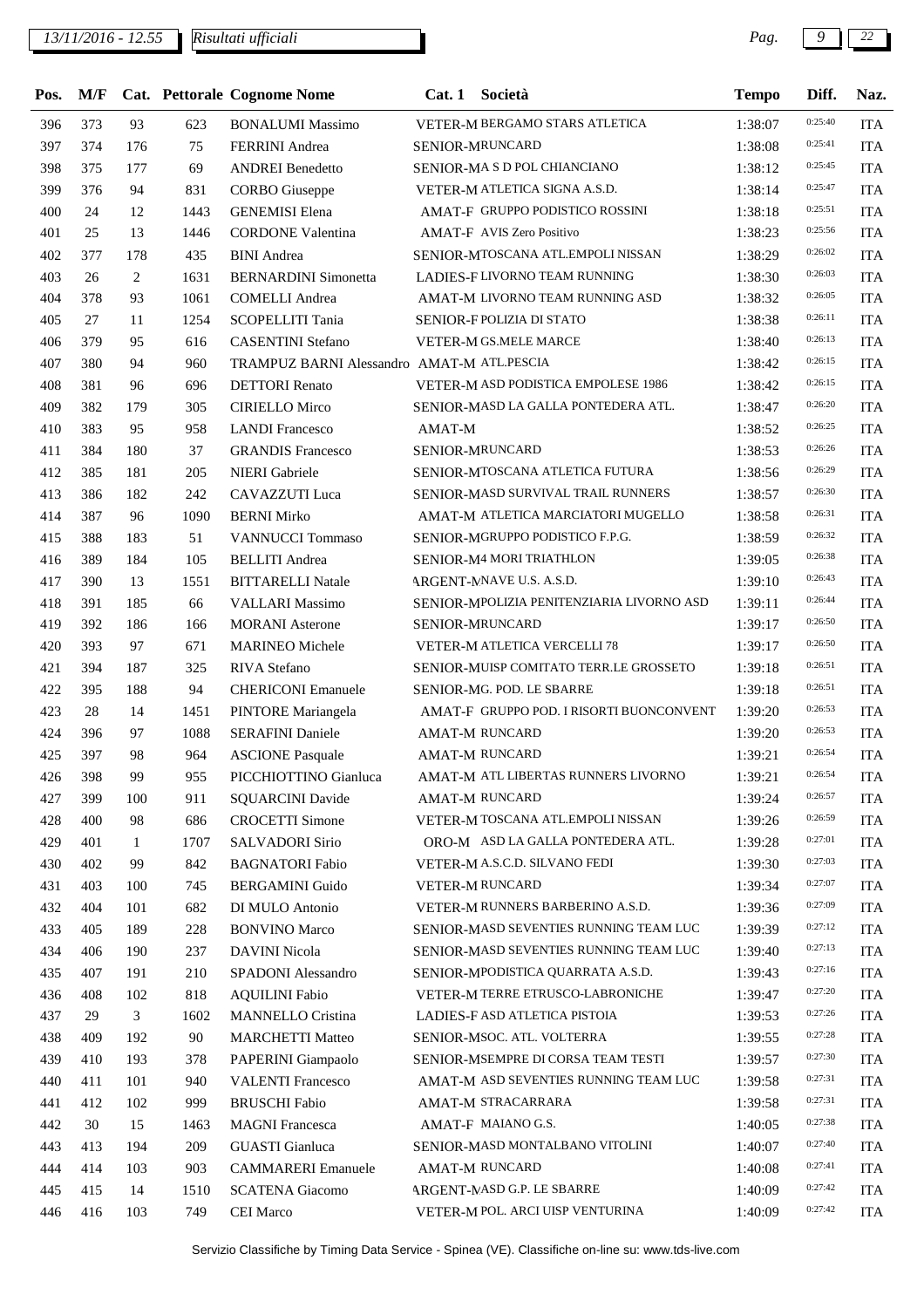*13/11/2016 - 12.55 Pag. 10 22*

| Pos. |     |     |      | M/F Cat. Pettorale Cognome Nome | Cat. 1 Società                                               | <b>Tempo</b> | Diff.              | Naz.       |
|------|-----|-----|------|---------------------------------|--------------------------------------------------------------|--------------|--------------------|------------|
| 447  | 417 | 104 | 1085 | <b>GALLI</b> Dario              | AMAT-M TERRE ETRUSCO-LABRONICHE                              | 1:40:13      | 0:27:46            | <b>ITA</b> |
| 448  | 418 | 104 | 703  | CRESSATTI LOMI Carlo            | VETER-M TERRE ETRUSCO-LABRONICHE                             | 1:40:14      | 0:27:47            | <b>ITA</b> |
| 449  | 31  | 12  | 1266 | <b>BERTUCCELLI Luciana</b>      | SENIOR-FASD PRO AVIS CASTELNUOVO MAGRA                       | 1:40:14      | 0:27:47            | <b>ITA</b> |
| 450  | 419 | 15  | 1535 | LANDINI Luigi                   | ARGENT-MGRUPPO PODISTICO LA VERRU'A ASD                      | 1:40:15      | 0:27:48            | <b>ITA</b> |
| 451  | 420 | 105 | 791  | <b>MELANI</b> Andrea            | VETER-M PISA SPORT & TURISMO ASD                             | 1:40:18      | 0:27:51            | <b>ITA</b> |
| 452  | 421 | 195 | 50   | <b>MARCHESCHI Fabio</b>         | SENIOR-MG.S.COLOGNORA DI COMPITO A.S.D                       | 1:40:18      | 0:27:51            | <b>ITA</b> |
| 453  | 422 | 196 | 27   | DEL GRANDE Francesco            | SENIOR-MASD SEVENTIES RUNNING TEAM LUC                       | 1:40:19      | 0:27:52            | <b>ITA</b> |
| 454  | 423 | 197 | 247  | FREDIANI Filippo                | SENIOR-MTERRE ETRUSCO-LABRONICHE                             | 1:40:20      | 0:27:53            | <b>ITA</b> |
| 455  | 424 | 198 | 131  | <b>IGNESTI Fabio</b>            | SENIOR-MRUNNERS BARBERINO A.S.D.                             | 1:40:21      | 0:27:54            | <b>ITA</b> |
| 456  | 425 | 106 | 743  | RIMOLDI Alfredo                 | VETER-M RUNNERS DESIO                                        | 1:40:21      | 0:27:54            | <b>ITA</b> |
| 457  | 426 | 105 | 949  | <b>RUSSO Simone</b>             | <b>AMAT-M RUNCARD</b>                                        | 1:40:29      | 0:28:02            | <b>ITA</b> |
| 458  | 427 | 107 | 717  | <b>IANNARILLI Enrico</b>        | VETER-M GRUPPO PODISTICO LA VERRU'A ASD                      | 1:40:29      | 0:28:02            | <b>ITA</b> |
| 459  | 428 | 199 | 252  | NEVOLA Emiliano                 | <b>SENIOR-M</b>                                              | 1:40:38      | 0:28:11            | <b>ITA</b> |
| 460  | 429 | 108 | 780  | <b>ANDREUCCI Nicola</b>         | VETER-M G.P. PARCO ALPI APUANE                               | 1:40:49      | 0:28:22            | <b>ITA</b> |
| 461  | 430 | 200 | 118  | ROMANO Donato                   | SENIOR-MRUNCARD                                              | 1:40:54      | 0:28:27            | <b>ITA</b> |
| 462  | 32  | 13  | 1269 | <b>BRACCINI</b> Simona          | SENIOR-FPISA ROAD RUNNERS CLUB                               | 1:40:54      | 0:28:27            | <b>ITA</b> |
| 463  | 431 | 109 | 634  | <b>RICCI</b> Andrea             | VETER-M RUNCARD                                              | 1:40:55      | 0:28:28            | <b>ITA</b> |
| 464  | 432 | 110 | 741  | <b>BRUNI</b> Marcello           | VETER-M ATLETICA MONTECATINI A.S.D                           | 1:40:56      | 0:28:29            | <b>ITA</b> |
| 465  | 433 | 201 | 364  | PESARO Guido                    | SENIOR-MPODISTI LIVORNESI                                    | 1:40:56      | 0:28:29            | <b>ITA</b> |
| 466  | 33  | 14  | 1288 | PELLEGRINI Isabella             | <b>SENIOR-F</b>                                              | 1:40:58      | 0:28:31            | <b>ITA</b> |
| 467  | 434 | 111 | 702  | <b>MATTEUCCI</b> Andrea         | VETER-M ASD PODISTICA EMPOLESE 1986                          | 1:40:58      | 0:28:31            | <b>ITA</b> |
| 468  | 34  | 15  | 1272 | LORUSSO Stefania                | SENIOR-FPISA ROAD RUNNERS CLUB                               | 1:41:01      | 0:28:34            | <b>ITA</b> |
| 469  | 435 | 112 | 797  | PANTANI Roberto                 | VETER-M LIVORNO TEAM RUNNING                                 | 1:41:01      | 0:28:34            | <b>ITA</b> |
| 470  | 35  | 16  | 1237 | <b>ROMOLI Rossella</b>          | SENIOR-FTOSCANA ATL.EMPOLI NISSAN                            | 1:41:03      | 0:28:36            | <b>ITA</b> |
| 471  | 436 | 106 | 987  | PIERONI Riccardo                | AMAT-M ASD LUCCA MARATHON                                    | 1:41:04      | 0:28:37            | <b>ITA</b> |
| 472  | 437 | 113 | 730  | <b>BALDI</b> Franco             | VETER-M ATL. MASSAROSA AMICI D.MARCIA                        | 1:41:07      | 0:28:40            | <b>ITA</b> |
| 473  | 438 | 202 | 85   | <b>BENICCHI</b> Guglielmo       | SENIOR-MASD SEVENTIES RUNNING TEAM LUC                       | 1:41:07      | 0:28:40            | <b>ITA</b> |
| 474  | 36  | 16  | 1474 | RICCOMI Elena                   | AMAT-F ASD LA GALLA PONTEDERA ATL.                           | 1:41:09      | 0:28:42            | <b>ITA</b> |
| 475  | 439 | 114 | 669  | ALTAVILLA Armando               | VETER-M RUNCARD                                              | 1:41:13      | 0:28:46            | <b>ITA</b> |
| 476  | 440 | 203 | 164  | <b>TUCCORI Fabio</b>            | SENIOR-MVAL DI SERCHIO RUNNING TEAM                          | 1:41:15      | 0:28:48            | <b>ITA</b> |
| 477  | 441 | 204 | 110  | RAFFAELLI Cristiano             | SENIOR-MG.S. ORECCHIELLA GARFAGNANA                          | 1:41:16      | 0:28:49            | <b>ITA</b> |
| 478  | 442 | 205 | 125  | <b>SEBASTIANI Francesco</b>     | <b>SENIOR-MASD TRACK &amp; FIELD MASTER GROSS</b>            | 1:41:28      | 0:29:01            | <b>ITA</b> |
| 479  | 443 | 206 | 220  | <b>AGNOLETTI Alessandro</b>     | SENIOR-MRUNCARD                                              | 1:41:29      | 0:29:02            | <b>ITA</b> |
| 480  | 37  | 17  | 1252 | <b>DAMI</b> Tiziana             | SENIOR-FA.S.C.D. SILVANO FEDI                                | 1:41:32      | 0:29:05            | <b>ITA</b> |
| 481  | 444 | 207 | 167  | <b>BIAGI</b> Stefano            | <b>SENIOR-M</b>                                              | 1:41:32      | 0:29:05            | <b>ITA</b> |
| 482  | 445 | 107 | 1005 | PIERACCI Alessio                | <b>AMAT-M RUNCARD</b>                                        | 1:41:33      | 0:29:06            | <b>ITA</b> |
| 483  | 446 | 108 | 945  | DEL MORO Filippo                | AMAT-M G. POD. LE SBARRE                                     | 1:41:34      | 0:29:07            | <b>ITA</b> |
| 484  | 447 | 16  | 1532 | <b>GELLI</b> Sergio             | ARGENT-NSILVANO FEDI A.S.D.                                  | 1:41:34      | 0:29:07            | <b>ITA</b> |
| 485  | 448 | 109 | 951  | <b>CONFORTI Federico</b>        | AMAT-M PALESTRA EQUINOX SRL                                  | 1:41:35      | 0:29:08            | <b>ITA</b> |
|      |     |     |      |                                 |                                                              |              | 0:29:10            |            |
| 486  | 449 | 110 | 1097 | VINCIO Niccolò                  | AMAT-M A.S.D TEAM MARATHON BIKE<br>VETER-M ASD LA CHIOCCIOLA | 1:41:37      | 0:29:11            | <b>ITA</b> |
| 487  | 450 | 115 | 855  | <b>BIANCHI</b> Dario            |                                                              | 1:41:38      | 0:29:12            | <b>ITA</b> |
| 488  | 451 | 208 | 264  | PARRINI Bernardo                | SENIOR-MG.S.IL FIORINO                                       | 1:41:39      | 0:29:17            | <b>ITA</b> |
| 489  | 452 | 116 | 711  | FRIGERI Alberto                 | VETER-M ATL. MASSAROSA AMICI D.MARCIA                        | 1:41:44      | 0:29:22            | <b>ITA</b> |
| 490  | 453 | 17  | 1544 | PALATRESI Enzo                  | ARGENT-MTOSCANA ATL.EMPOLI NISSAN                            | 1:41:49      | 0:29:26            | <b>ITA</b> |
| 491  | 454 | 117 | 859  | PARRELLO Federico               | VETER-M ATLETICA BOLZANO                                     | 1:41:53      |                    | <b>ITA</b> |
| 492  | 455 | 118 | 648  | <b>SARAFF Alessandro</b>        | VETER-M ASD SEVENTIES RUNNING TEAM LUC                       | 1:41:54      | 0:29:27<br>0:29:27 | <b>ITA</b> |
| 493  | 456 | 209 | 121  | <b>GRASSINI Michele</b>         | SENIOR-MASD POL. SANGIULIANESE                               | 1:41:54      |                    | <b>ITA</b> |
| 494  | 457 | 210 | 86   | PIGNATELLI Marco Maria          | SENIOR-MASD SEVENTIES RUNNING TEAM LUC                       | 1:41:54      | 0:29:27            | <b>ITA</b> |
| 495  | 38  | 18  | 1257 | <b>MAMELI Silvia</b>            | SENIOR-FG.S.IL FIORINO                                       | 1:41:55      | 0:29:28            | <b>ITA</b> |
| 496  | 39  | 17  | 1419 | MATTIUZZI Claudia               | AMAT-F ASD SEVENTIES RUNNING TEAM LUC                        | 1:41:55      | 0:29:28            | <b>ITA</b> |
| 497  | 458 | 119 | 830  |                                 | BERNARDINI Claudio Idalgo VETER-M A.S.D. AVIS STIAVA         | 1:41:56      | 0:29:29            | <b>ITA</b> |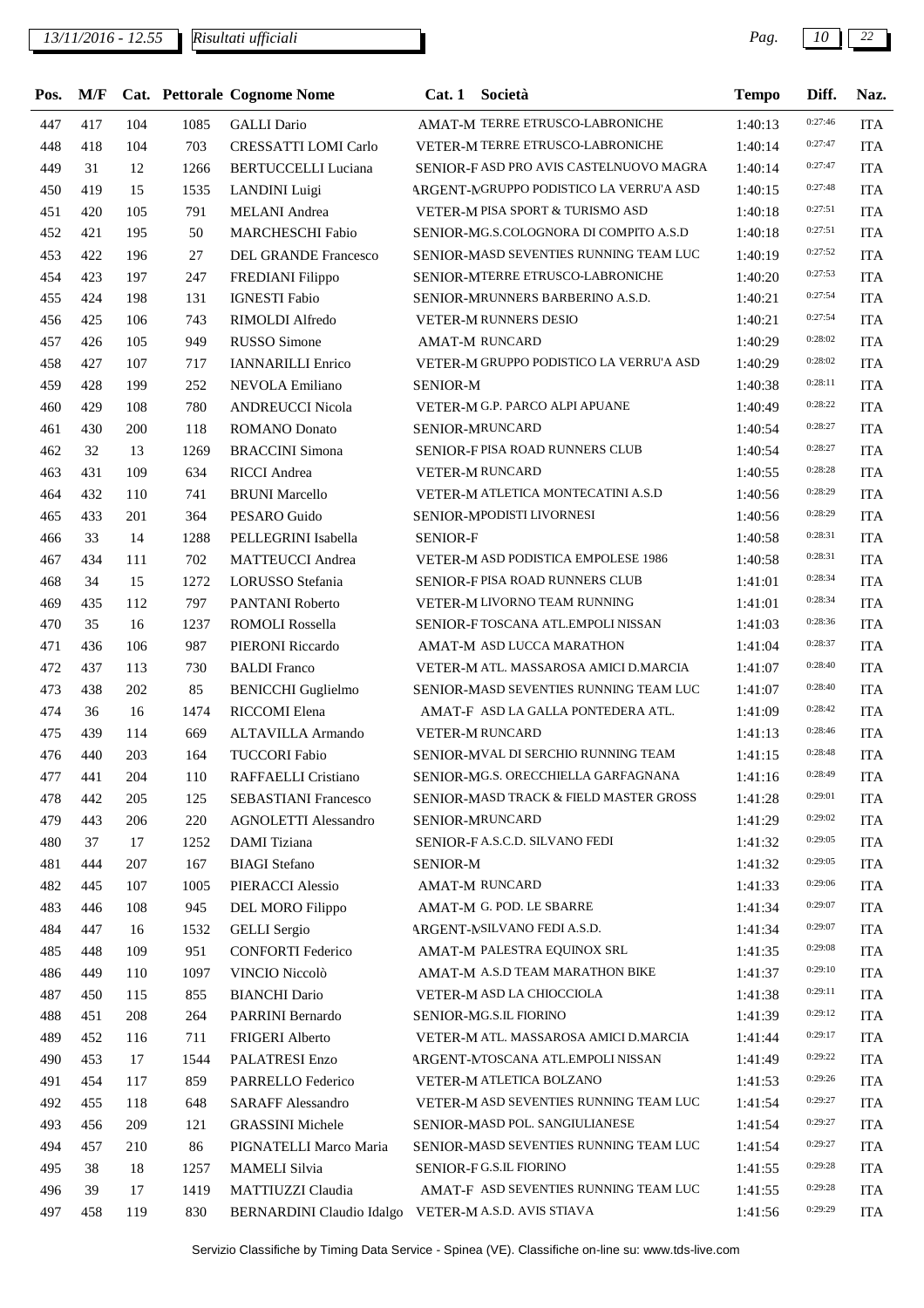*13/11/2016 - 12.55 Pag. 11 22*

| Pos. | M/F |     |      | <b>Cat. Pettorale Cognome Nome</b>       | Cat.1  | Società                                                        | <b>Tempo</b> | Diff.   | Naz.       |
|------|-----|-----|------|------------------------------------------|--------|----------------------------------------------------------------|--------------|---------|------------|
| 498  | 40  | 19  | 1290 | <b>CIACIO</b> Enza                       |        | SENIOR-FLIVORNO TEAM RUNNING ASD                               | 1:41:57      | 0:29:30 | <b>ITA</b> |
| 499  | 459 | 120 | 794  | <b>FALLENI</b> Andrea                    |        | VETER-M LIVORNO TEAM RUNNING                                   | 1:41:59      | 0:29:32 | <b>ITA</b> |
| 500  | 460 | 18  | 1562 | <b>BIASCI</b> Giorgio                    |        | ARGENT-MASD PODISTI LIVORNESI                                  | 1:42:00      | 0:29:33 | <b>ITA</b> |
| 501  | 41  | 20  | 1256 | <b>ROMAN</b> Stefania                    |        | SENIOR-F PALESTRA EQUINOX SRL                                  | 1:42:02      | 0:29:35 | <b>ITA</b> |
| 502  | 461 | 111 | 1010 | <b>RICHINI</b> Alessio                   |        | <b>AMAT-M RUNCARD</b>                                          | 1:42:03      | 0:29:36 | <b>ITA</b> |
| 503  | 462 | 112 | 1060 | <b>SILVESTRI Matteo</b>                  |        | AMAT-M TERRE ETRUSCO-LABRONICHE                                | 1:42:04      | 0:29:37 | <b>ITA</b> |
| 504  | 463 | 211 | 319  | PANICHI Marco                            |        | SENIOR-MA.S.D. SPEZIA MARATHON                                 | 1:42:06      | 0:29:39 | <b>ITA</b> |
| 505  | 464 | 212 | 199  | <b>CONZATO Mauro</b>                     |        | SENIOR-MTERRE ETRUSCO-LABRONICHE                               | 1:42:06      | 0:29:39 | <b>ITA</b> |
| 506  | 465 | 213 | 270  | <b>BALLERINI Claudio</b>                 |        | SENIOR-MG.S. IL FIORINO A.S.D.                                 | 1:42:07      | 0:29:40 | <b>ITA</b> |
| 507  | 466 | 214 | 128  | PENNISI Sebastiano Sergio                |        | SENIOR-MRUNCARD                                                | 1:42:10      | 0:29:43 | <b>ITA</b> |
| 508  | 467 | 113 | 1030 | PAOLOTTI Simone                          |        | AMAT-M CLUB AUSONIA ASD                                        | 1:42:11      | 0:29:44 | <b>ITA</b> |
| 509  | 468 | 121 | 724  | <b>SCARPELLINI Marco</b>                 |        | VETER-M GRUPPO PODISTICO ROSSINI                               | 1:42:14      | 0:29:47 | <b>FRA</b> |
| 510  | 469 | 122 | 667  | <b>ROSSI</b> Moreno                      |        | VETER-M PODISTICA CAPANNESEN IL GIRASOLE A                     | 1:42:15      | 0:29:48 | <b>ITA</b> |
| 511  | 470 | 215 | 156  | <b>LENSI</b> Cristiano                   |        | SENIOR-MASD PODISTICA EMPOLESE 1986                            | 1:42:20      | 0:29:53 | <b>ITA</b> |
| 512  | 42  | 21  | 1289 | <b>GUETTI Valentina</b>                  |        | SENIOR-F SPEZIA MARATHON DLF                                   | 1:42:20      | 0:29:53 | <b>ITA</b> |
| 513  | 471 | 216 | 138  | <b>TATTI</b> Jacopo                      |        | SENIOR-MRUNNERS BARBERINO A.S.D.                               | 1:42:20      | 0:29:53 | <b>ITA</b> |
| 514  | 472 | 217 | 409  | <b>HARTWIG Marc Arno</b>                 |        | SENIOR-MMAIANO G.S.                                            | 1:42:21      | 0:29:54 | <b>GER</b> |
| 515  | 473 | 123 | 644  | <b>CARTA</b> Ignazio                     |        | VETER-M POLIZIA PENITENZIARIA ASD                              | 1:42:25      | 0:29:58 | <b>ITA</b> |
| 516  | 474 | 19  | 1525 | FINI Luciano                             |        | ARGENT-MASD PODISTICA EMPOLESE 1986                            | 1:42:25      | 0:29:58 | <b>ITA</b> |
| 517  | 475 | 218 | 139  | <b>TOMA</b> Massimiliano                 |        | SENIOR-MRUNNERS BARBERINO A.S.D.                               | 1:42:27      | 0:30:00 | <b>ITA</b> |
| 518  | 476 | 114 | 938  | <b>MAZZI</b> Emanuele                    |        | <b>AMAT-M RUNCARD</b>                                          | 1:42:27      | 0:30:00 | <b>ITA</b> |
| 519  | 477 | 115 | 977  | <b>BIANCHI</b> Tommaso                   |        | AMAT-M MERCURIALIS POLISPORT                                   | 1:42:27      | 0:30:00 | <b>ITA</b> |
| 520  | 478 | 124 | 784  | CUCCHETTI Massimiliano                   |        | VETER-M A.S.D. SPEZIA MARATHON                                 | 1:42:27      | 0:30:00 | <b>ITA</b> |
| 521  | 479 | 219 | 318  | <b>OCCULTO</b> Marco                     |        | SENIOR-MA.S.D. SPEZIA MARATHON                                 | 1:42:28      | 0:30:01 | <b>ITA</b> |
| 522  | 480 | 125 | 839  | <b>ALIBONI Franco</b>                    |        | VETER-M ASD GOLFO DEI POETI                                    | 1:42:29      | 0:30:02 | <b>ITA</b> |
| 523  | 481 | 220 | 178  | PANNOCCHIA Fabio                         |        | SENIOR-MGRUPPO PODISTICO ROSSINI                               | 1:42:31      | 0:30:04 | <b>ITA</b> |
| 524  | 482 | 221 | 217  |                                          |        | MONTEVERDE Massimiliano SENIOR-MATLETICA ENTELLA RUNNING A.S.D | 1:42:32      | 0:30:05 | <b>ITA</b> |
| 525  | 483 | 222 | 408  | <b>BALZI</b> Cesare                      |        | SENIOR-MASD GOLFO DEI POETI                                    | 1:42:34      | 0:30:07 | <b>ITA</b> |
| 526  | 484 | 116 | 917  | <b>BERNACCHI Alessandro</b>              |        | AMAT-M A.S.D. FAST AND FURIOUS CYCLING TEA                     | 1:42:35      | 0:30:08 | <b>ITA</b> |
| 527  | 485 | 117 | 1056 | MAGGIANI Gregorio                        |        | AMAT-M A.S.D. SPEZIA MARATHON                                  | 1:42:39      | 0:30:12 | <b>ITA</b> |
| 528  | 486 | 126 | 658  | LISCHI Sandro                            |        | VETER-M G. POD. LE SBARRE                                      | 1:42:42      | 0:30:15 | <b>ITA</b> |
| 529  | 487 | 118 | 975  | <b>CAMPUS Diego</b>                      |        | AMAT-M SOC. ATL. VOLTERRA                                      | 1:42:45      | 0:30:18 | <b>ITA</b> |
| 530  | 488 | 119 | 1078 | <b>MECCA</b> Dario                       |        | AMAT-M RUNCARD                                                 | 1:42:47      | 0:30:20 | <b>ITA</b> |
| 531  | 489 | 223 | 263  | <b>MOROZZI</b> Carlo                     |        | SENIOR-MG.S.IL FIORINO                                         | 1:42:57      | 0:30:30 | <b>ITA</b> |
| 532  | 490 | 224 | 287  | <b>CHIERICI Nicola</b>                   |        | SENIOR-MPISA ROAD RUNNERS A.S.D.                               | 1:42:59      | 0:30:32 | <b>ITA</b> |
| 533  | 43  | 22  | 1233 | <b>DIMICHINO</b> Angela                  |        | SENIOR-FRUNNERS BARBERINO A.S.D.                               | 1:43:00      | 0:30:33 | <b>ITA</b> |
| 534  | 491 | 120 | 970  | CIANFERONI Giovanni                      |        | AMAT-M RUNNERS BARBERINO A.S.D.                                | 1:43:00      | 0:30:33 | <b>ITA</b> |
| 535  | 492 | 20  | 1550 | <b>SARGENTI Arturo</b>                   |        | ARGENT-MG.P. PARCO ALPI APUANE                                 | 1:43:03      | 0:30:36 | <b>ITA</b> |
| 536  | 493 | 121 | 924  | STEFANI Davide                           |        | AMAT-M RUNCARD                                                 | 1:43:10      | 0:30:43 | <b>ITA</b> |
| 537  | 494 | 225 | 63   | <b>IACARELLI Claudio</b>                 |        | SENIOR-MPOLIZIA PENITENZIARIA ASD                              | 1:43:15      | 0:30:48 | <b>ITA</b> |
| 538  | 495 | 226 | 382  | SORZANI Massimiliano                     |        | SENIOR-MRUNCARD                                                | 1:43:16      | 0:30:49 | <b>ITA</b> |
| 539  | 496 | 122 | 1094 | <b>CELLI Mario</b>                       | AMAT-M |                                                                | 1:43:18      | 0:30:51 | <b>ITA</b> |
| 540  | 44  | 23  | 1260 | <b>GROSSI</b> Silvia                     |        | SENIOR-FG.S. IL FIORINO A.S.D.                                 | 1:43:23      | 0:30:56 | <b>ITA</b> |
| 541  | 497 | 21  | 1546 | <b>BRASCHI</b> Andrea                    |        | ARGENT-NG.S. IL FIORINO A.S.D.                                 | 1:43:23      | 0:30:56 | <b>ITA</b> |
| 542  | 498 | 123 | 1093 | <b>REINA</b> Giacomo                     |        | AMAT-M C.S.I. PISA S.S.D.(41)                                  |              | 0:30:59 | <b>ITA</b> |
|      | 45  | 24  |      |                                          |        | SENIOR-FG.S. LE PANCHE CASTELQUARTO                            | 1:43:26      | 0:31:06 |            |
| 543  | 499 |     | 1299 | MATHEVON Valérie<br><b>VAIANI</b> Fausto |        | SENIOR-MGRUPPO PODISTICO LA VERRU'A ASD                        | 1:43:33      | 0:31:07 | <b>FRA</b> |
| 544  |     | 227 | 173  |                                          |        |                                                                | 1:43:34      | 0:31:08 | <b>ITA</b> |
| 545  | 500 | 228 | 404  | <b>FARINA Franco</b>                     |        | SENIOR-MPOPOLARE DI GRASSINA                                   | 1:43:35      | 0:31:10 | <b>ITA</b> |
| 546  | 501 | 229 | 394  | <b>MARIOTTI</b> Lorenzo                  |        | SENIOR-MATLETICA MASSA CARRARA                                 | 1:43:37      | 0:31:11 | <b>ITA</b> |
| 547  | 502 | 230 | 307  | <b>CALABRIA Francesco</b>                |        | SENIOR-MG.S. DILETTANTISTICO RUNDAGI                           | 1:43:38      | 0:31:12 | <b>ITA</b> |
| 548  | 503 | 231 | 308  | CHITI Giovanni                           |        | SENIOR-MG.S. DILETTANTISTICO RUNDAGI                           | 1:43:39      |         | <b>ITA</b> |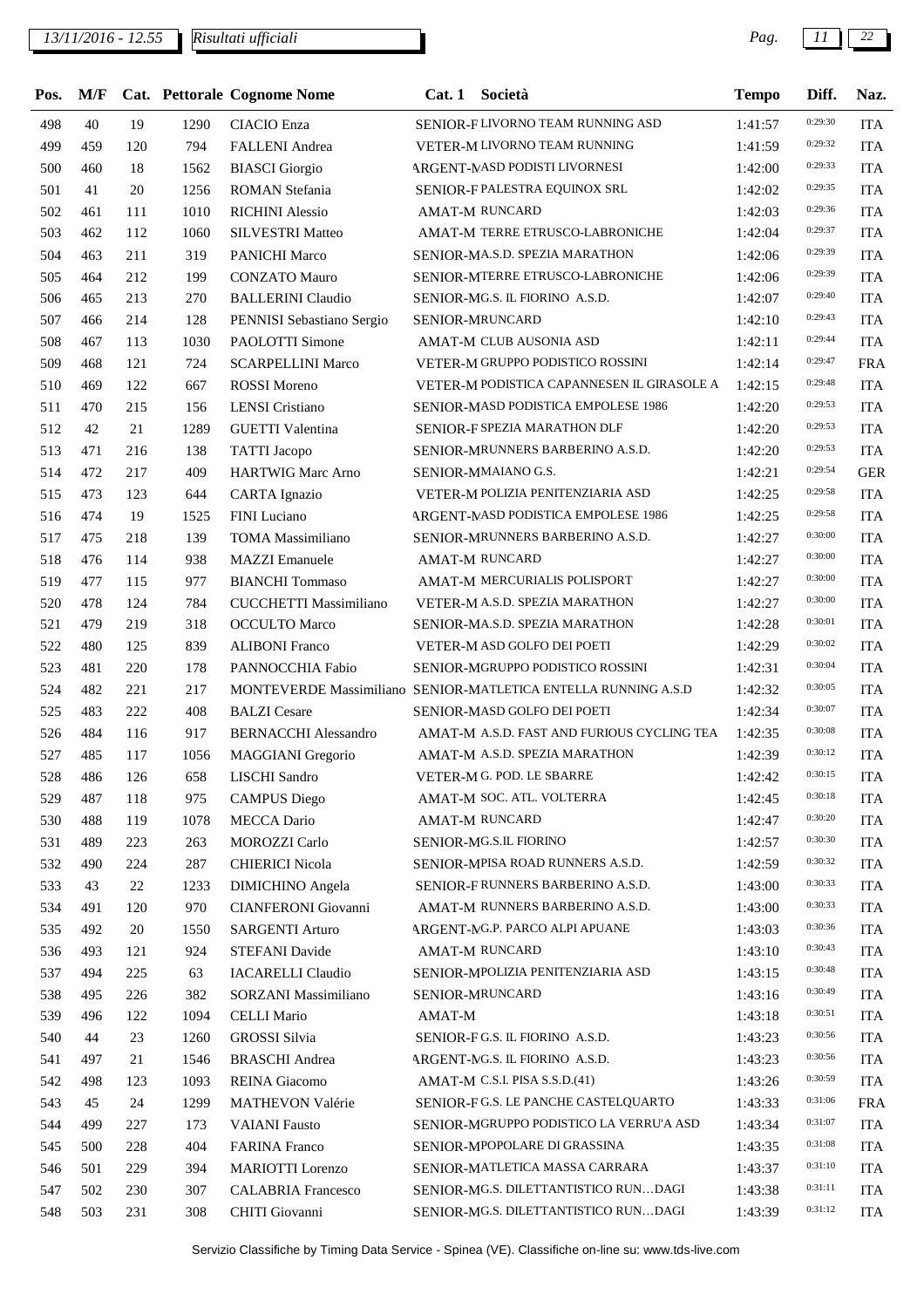| Pos. | M/F |              |      | Cat. Pettorale Cognome Nome | Cat.1  | Società                                    | <b>Tempo</b> | Diff.   | Naz.       |
|------|-----|--------------|------|-----------------------------|--------|--------------------------------------------|--------------|---------|------------|
| 549  | 504 | 232          | 62   | DELLO SBARBA Roberto        |        | SENIOR-MPOLIZIA PENITENZIARIA ASD          | 1:43:50      | 0:31:23 | <b>ITA</b> |
| 550  | 505 | 233          | 23   | <b>SCHIANCHI Michele</b>    |        | SENIOR-MRICCARDI ACADEMY ASD               | 1:43:54      | 0:31:27 | <b>ITA</b> |
| 551  | 506 | 234          | 433  | DEL TEMPORA Luca            |        | SENIOR-MATL. MARCIATORI MUGELLO            | 1:43:57      | 0:31:30 | <b>ITA</b> |
| 552  | 46  | 18           | 1441 | <b>BROTINI</b> Silvia       |        | AMAT-F ASD ATLETICA VINCI                  | 1:43:59      | 0:31:32 | <b>ITA</b> |
| 553  | 507 | 124          | 1099 | <b>RISTORI</b> Simone       | AMAT-M |                                            | 1:44:03      | 0:31:36 | <b>ITA</b> |
| 554  | 508 | 125          | 1037 | <b>SCURRIA Maurizio</b>     |        | AMAT-M ISOLOTTO A.P.D.                     | 1:44:04      | 0:31:37 | <b>ITA</b> |
| 555  | 47  | 25           | 1222 | GIACOBBE Alessandra         |        | SENIOR-F POLIZIA PENITENZIARIA LIVORNO ASD | 1:44:06      | 0:31:39 | <b>ITA</b> |
| 556  | 509 | 126          | 974  | <b>MARINO</b> Claudio       |        | AMAT-M MAIANO G.S.                         | 1:44:09      | 0:31:42 | <b>ITA</b> |
| 557  | 48  | 19           | 1450 | CICCONETTI Silvia           |        | <b>AMAT-F RUNCARD</b>                      | 1:44:13      | 0:31:46 | <b>ITA</b> |
| 558  | 510 | 235          | 273  | DEL RE Andrea               |        | SENIOR-MG.S.IL FIORINO                     | 1:44:14      | 0:31:47 | <b>ITA</b> |
| 559  | 511 | 127          | 739  | <b>CATALLO Luca</b>         |        | VETER-M MEZZANA LE LUMACHE A.S.D.          | 1:44:16      | 0:31:49 | <b>ITA</b> |
| 560  | 512 | 236          | 415  | CHIOSI Pierluigi            |        | SENIOR-MPOD.OSPEDALIERI PISA               | 1:44:17      | 0:31:50 | <b>ITA</b> |
| 561  | 513 | 237          | 49   | COGOTTI Paolo               |        | SENIOR-MRUNCARD                            | 1:44:20      | 0:31:53 | <b>ITA</b> |
| 562  | 514 | 128          | 636  | <b>BIGI</b> Adriano         |        | VETER-M ATL. SANGIOVANNESE 1967            | 1:44:21      | 0:31:54 | <b>ITA</b> |
| 563  | 515 | 129          | 635  | <b>VALCI</b> Stefano        |        | VETER-M ATL. SANGIOVANNESE 1967            | 1:44:22      | 0:31:55 | <b>ITA</b> |
| 564  | 516 | 238          | 179  | <b>BALDI</b> Francesco      |        | SENIOR-MASD GRUPPO PODISTICO ROSSINI       | 1:44:23      | 0:31:56 | <b>ITA</b> |
| 565  | 49  | 26           | 1240 | <b>MORELLI Elisa</b>        |        | SENIOR-FASD PODISTICA EMPOLESE 1986        | 1:44:23      | 0:31:56 | <b>ITA</b> |
| 566  | 50  | 20           | 1426 | PASSERAI Silvia             |        | AMAT-F G. POD. LE SBARRE                   | 1:44:27      | 0:32:00 | <b>ITA</b> |
| 567  | 517 | 239          | 130  | <b>GIOVANNETTI Marco</b>    |        | SENIOR-MRUNNERS BARBERINO A.S.D.           | 1:44:27      | 0:32:00 | <b>ITA</b> |
| 568  | 518 | $\mathbf{1}$ | 845  | PAPESCHI Andrea             |        | <b>BENINCASA - PAPESCHI</b>                | 1:44:27      | 0:32:00 | <b>ITA</b> |
| 569  | 519 | 130          | 657  | <b>LENZI Paolo</b>          |        | VETER-M ASD G.P. LE SBARRE                 | 1:44:27      | 0:32:00 | <b>ITA</b> |
| 570  | 520 | 240          | 316  | <b>MASTROMEI</b> Alessandro |        | SENIOR-MRUNCARD                            | 1:44:29      | 0:32:02 | <b>ITA</b> |
| 571  | 521 | 131          | 707  | <b>PAPILLO Raffaele</b>     |        | VETER-M GRUPPO CITTA' DI GENOVA            | 1:44:29      | 0:32:02 | <b>ITA</b> |
| 572  | 522 | 241          | 257  | <b>CARDELLI Mirko</b>       |        | SENIOR-MMONTECATIMARATHONASD               | 1:44:30      | 0:32:03 | <b>ITA</b> |
| 573  | 523 | 127          | 919  | <b>NARDI</b> Luca           |        | AMAT-M RUNCARD                             | 1:44:34      | 0:32:07 | <b>ITA</b> |
| 574  | 524 | 242          | 286  | <b>CAROLI</b> Paolo         |        | SENIOR-MPISA ROAD RUNNERS CLUB             | 1:44:37      | 0:32:10 | <b>ITA</b> |
| 575  | 525 | 132          | 772  | <b>MAGNI</b> Luca           |        | VETER-M MAIANO G.S.                        | 1:44:39      | 0:32:12 | <b>ITA</b> |
| 576  | 51  | 21           | 1472 | PIERATTINI Veronica         |        | AMAT-F POD. MISERICORDIA AGLIANESE 19      | 1:44:40      | 0:32:13 | <b>ITA</b> |
| 577  | 526 | 133          | 833  | <b>BACCINI</b> Luca         |        | VETER-M POD. MISERICORDIA AGLIANESE 19     | 1:44:40      | 0:32:13 | <b>ITA</b> |
| 578  | 527 | 134          | 647  | MAZZONCINI Maurizio         |        | VETER-M ASD SEVENTIES RUNNING TEAM LUC     | 1:44:40      | 0:32:13 | <b>ITA</b> |
| 579  | 528 | 243          | 233  | PELLI Federico              |        | SENIOR-MIL GREGGE RIBELLE                  | 1:44:43      | 0:32:16 | <b>ITA</b> |
| 580  | 52  | 4            | 1605 | <b>GEPPETTI Sonia</b>       |        | LADIES-F TEAM CELLFOOD                     | 1:44:43      | 0:32:16 | <b>ITA</b> |
| 581  | 529 | 244          | 232  | <b>COSTA Daniele</b>        |        | SENIOR-MIL GREGGE RIBELLE                  | 1:44:44      | 0:32:17 | <b>ITA</b> |
| 582  | 530 | 135          | 835  | ZANOBINI Nello Paolo        |        | VETER-M VERSILIA SPORT                     | 1:44:47      | 0:32:20 | <b>ITA</b> |
| 583  | 531 | 136          | 705  | COZZA Luigi                 |        | VETER-M GRUPPO CITTA' DI GENOVA            | 1:44:50      | 0:32:23 | <b>ITA</b> |
| 584  | 53  | 22           | 1466 | <b>MONCIATTI Elisa</b>      |        | AMAT-F TOSCANA ATL.EMPOLI NISSAN           | 1:44:50      | 0:32:23 | <b>ITA</b> |
| 585  | 532 | 245          | 358  | GIUSTI Gianluca             |        | SENIOR-MPODISTI LIVORNESI                  | 1:44:55      | 0:32:28 | <b>ITA</b> |
| 586  | 533 | 246          | 406  | <b>CARINI</b> Sergio        |        | SENIOR-MOLTRARNO POLISPORTIVA FIRENZE      | 1:44:57      | 0:32:30 | <b>ITA</b> |
| 587  | 54  | 23           | 1401 | ROLLI Raffaella             |        | AMAT-F C.R.S. VIGILI DEL FUOCO TS          | 1:44:57      | 0:32:30 | <b>ITA</b> |
| 588  | 534 | 247          | 241  | <b>FAVILLA Giulio</b>       |        | SENIOR-MBASE RUNNING                       | 1:44:58      | 0:32:31 | <b>ITA</b> |
| 589  | 535 | 128          | 1017 | <b>BLONDI</b> Antonio       |        | <b>AMAT-M RUNCARD</b>                      | 1:45:03      | 0:32:36 | <b>ITA</b> |
| 590  | 536 | 137          | 813  | <b>REPETTI Francesco</b>    |        | VETER-M PODISTI LIVORNESI                  | 1:45:04      | 0:32:37 | <b>ITA</b> |
| 591  | 537 | 138          | 841  | <b>GORI</b> Claudio         |        | VETER-M A.S.C.D. SILVANO FEDI              | 1:45:07      | 0:32:40 | <b>ITA</b> |
| 592  | 538 | 129          | 1027 | <b>CIARDI</b> Francesco     |        | AMAT-M POL DILL OMEGA                      | 1:45:08      | 0:32:41 | <b>ITA</b> |
| 593  | 55  | 24           | 1415 | <b>DANIELE Simona</b>       |        | AMAT-F VERSILIA SPORT                      | 1:45:09      | 0:32:42 | <b>ITA</b> |
| 594  | 56  | 25           | 1468 | <b>AGOSTINELLI Susanna</b>  |        | AMAT-F PODISTI LIVORNESI                   | 1:45:12      | 0:32:45 | <b>ITA</b> |
| 595  | 539 | 248          | 320  | <b>SACCO</b> Riccardo       |        | SENIOR-MA.S.D. SPEZIA MARATHON             | 1:45:13      | 0:32:46 | <b>ITA</b> |
| 596  | 57  | 26           | 1442 | <b>CHIMENTI Elisa</b>       |        | AMAT-F G.S. ORECCHIELLA GARFAGNANA         | 1:45:16      | 0:32:49 | <b>ITA</b> |
| 597  | 540 | 130          | 1013 | PORTUNATO Alessandro        |        | AMAT-M GAS RUNNERS MASSA                   | 1:45:23      | 0:32:56 | <b>ITA</b> |
| 598  | 541 | 249          | 196  | <b>NELLI</b> Luca           |        | SENIOR-MASD LUCCA MARATHON                 | 1:45:24      | 0:32:57 | <b>ITA</b> |
| 599  | 542 | 131          | 930  | <b>MORETTI Marco</b>        |        | AMAT-M UISP VALDERA                        | 1:45:27      | 0:33:00 | <b>ITA</b> |
|      |     |              |      |                             |        |                                            |              |         |            |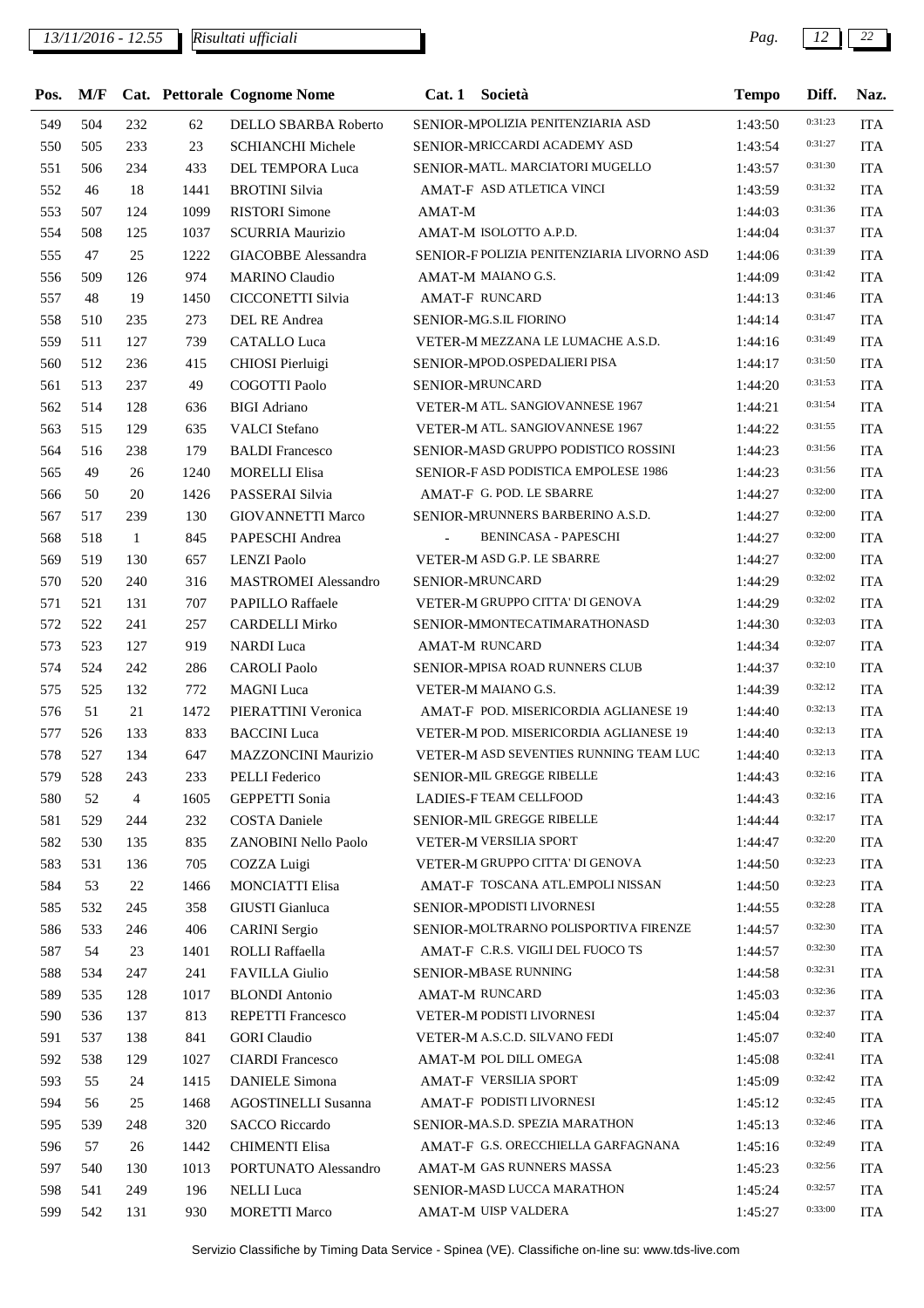| Pos. | M/F |                 |      | <b>Cat. Pettorale Cognome Nome</b> | Società<br>Cat.1                          | <b>Tempo</b> | Diff.   | Naz.       |
|------|-----|-----------------|------|------------------------------------|-------------------------------------------|--------------|---------|------------|
| 600  | 543 | 250             | 343  | <b>GHEZZANI</b> Gino               | SENIOR-MLIVORNO TEAM RUNNING              | 1:45:28      | 0:33:01 | <b>ITA</b> |
| 601  | 544 | 139             | 602  | <b>TIZI</b> Alessandro             | <b>VETER-M RUNCARD</b>                    | 1:45:34      | 0:33:07 | <b>ITA</b> |
| 602  | 545 | 251             | 410  | ANDREANI Andrea                    | <b>SENIOR-M</b>                           | 1:45:35      | 0:33:08 | <b>ITA</b> |
| 603  | 546 | 252             | 234  | <b>GUIDI</b> Stefano               | <b>SENIOR-M</b>                           | 1:45:37      | 0:33:10 | <b>ITA</b> |
| 604  | 58  | 27              | 1291 | TREMOLANTI Federica                | SENIOR-FLIVORNO TEAM RUNNING              | 1:45:37      | 0:33:10 | <b>ITA</b> |
| 605  | 547 | 253             | 248  | <b>BALOSSI</b> Luca                | SENIOR-MATLETICA ENTELLA RUNNING A.S.D    | 1:45:39      | 0:33:12 | <b>ITA</b> |
| 606  | 548 | 140             | 674  | <b>CAFISSI Nicola</b>              | <b>VETER-M RUNCARD</b>                    | 1:45:44      | 0:33:17 | <b>ITA</b> |
| 607  | 549 | 141             | 750  | <b>VALENTI Andrea</b>              | VETER-M G.S. IL FIORINO A.S.D.            | 1:45:46      | 0:33:19 | <b>ITA</b> |
| 608  | 550 | 142             | 661  | ROVINA Vinicio                     | VETER-M ASD G.P. LE SBARRE                | 1:45:47      | 0:33:20 | <b>ITA</b> |
| 609  | 551 | 143             | 619  | <b>RALVELLI</b> Ettore             | VETER-M ASD TEAM WARRIORS PISA            | 1:45:48      | 0:33:21 | <b>ITA</b> |
| 610  | 552 | 254             | 238  | <b>BARSOTTI Alberto</b>            | SENIOR-MGS.MELE MARCE                     | 1:45:49      | 0:33:22 | <b>ITA</b> |
| 611  | 553 | 132             | 1058 | <b>ZURLO</b> Francesco             | AMAT-M A.S.D. SPEZIA MARATHON             | 1:45:49      | 0:33:22 | <b>ITA</b> |
| 612  | 59  | 28              | 1302 | <b>MORINI</b> Michela              | SENIOR-FUISP COMITATO TERR.LE PISTOIA     | 1:45:51      | 0:33:24 |            |
| 613  | 554 | 133             | 915  | GLORIOSO Giovanni                  | AMAT-M LE TORRI PODISMO A.S.D.            | 1:45:53      | 0:33:26 | <b>ITA</b> |
| 614  | 555 | 255             | 200  | MICHELANGIOLI Cristiano            | SENIOR-MC. BATTISTI                       | 1:45:54      | 0:33:27 | <b>ITA</b> |
| 615  | 556 | 256             | 148  | <b>CARLUCCI Ciro</b>               | SENIOR-MTERRE ETRUSCO LABRONICHE 0019     | 1:45:55      | 0:33:28 | <b>ITA</b> |
| 616  | 557 | 134             | 994  | <b>FABBRI</b> Michele              | AMAT-M ATLETICA FUTURA A.S.D.             | 1:45:56      | 0:33:29 | <b>ITA</b> |
| 617  | 558 | 257             | 430  | <b>NARDI</b> Matteo                | <b>SENIOR-M</b>                           | 1:46:01      | 0:33:34 |            |
| 618  | 60  | 5               | 1604 | FERRONI Caterina                   | LADIES-F ASS.POD.MARCIATORI MARLIESI      | 1:46:04      | 0:33:37 | <b>ITA</b> |
| 619  | 559 | 258             | 399  | <b>TONINI</b> Giampaolo            | SENIOR-MA.S.D. GOLFO DEI POETI            | 1:46:08      | 0:33:41 | <b>ITA</b> |
| 620  | 560 | 22              | 1516 | DE FUSCO Alberto                   | ARGENT-MATLETICAISOLADELBA                | 1:46:12      | 0:33:45 | <b>ITA</b> |
| 621  | 561 | 23              | 1504 | <b>GIURCO Paolo</b>                | ARGENT-MCRAL POSTE ITALIANE TRIESTE       | 1:46:12      | 0:33:45 | <b>ITA</b> |
| 622  | 562 | 259             | 92   | <b>BETTI</b> Michelangelo          | SENIOR-MG. POD. LE SBARRE                 | 1:46:19      | 0:33:52 | <b>ITA</b> |
| 623  | 563 | 135             | 943  | CAPPELLI Gianluca                  | AMAT-M ASD G.P. LE SBARRE                 | 1:46:19      | 0:33:52 | <b>ITA</b> |
| 624  | 61  | 6               | 1615 | LOMBARDI Roberta                   | <b>LADIES-FRUNCARD</b>                    | 1:46:19      | 0:33:52 | <b>ITA</b> |
| 625  | 564 | 260             | 341  | <b>TREGGI Giovanni</b>             | SENIOR-MLIVORNO TEAM RUNNING              | 1:46:21      | 0:33:54 | <b>ITA</b> |
| 626  | 565 | 261             | 204  | LECCI Luca                         | SENIOR-MA.S.D. CENTRO SPORT               | 1:46:21      | 0:33:54 | <b>ITA</b> |
| 627  | 566 | 144             | 849  | <b>CARMASSI Fabrizio</b>           | VETER-M VERSILIA SPORT A.S.D.             | 1:46:22      | 0:33:55 | <b>ITA</b> |
| 628  | 62  | 27              | 1409 | <b>BECHERONI Elisa</b>             | <b>AMAT-F RUNCARD</b>                     | 1:46:22      | 0:33:55 | <b>ITA</b> |
| 629  | 567 | 262             | 84   | FISICARO Paolo                     | SENIOR-MASD SEVENTIES RUNNING TEAM LUC    | 1:46:22      | 0:33:55 | <b>ITA</b> |
| 630  | 63  | 29              | 1214 | ANTONACCI Ida                      | SENIOR-FASD SEVENTIES RUNNING TEAM LUC    | 1:46:22      | 0:33:55 | <b>ITA</b> |
| 631  | 568 | 263             | 412  | <b>BONICOLI Enrico</b>             | <b>SENIOR-M</b>                           | 1:46:23      | 0:33:56 | ITA        |
| 632  | 569 | 24              | 1521 | <b>MARTELLI Gianfranco</b>         | ARGENT-MRUNNERS BARBERINO A.S.D.          | 1:46:28      | 0:34:01 | <b>ITA</b> |
| 633  | 64  | $7\phantom{.0}$ | 1617 | <b>ANDORLINI</b> Cristina          | LADIES-FO.R.S.T. 2.0                      | 1:46:33      | 0:34:06 | <b>ITA</b> |
| 634  | 570 | 145             | 754  | <b>BRUNO</b> Federico              | VETER-M CLUB SPORTIVO FIRENZE POL. DIL.CA | 1:46:35      | 0:34:08 | <b>ITA</b> |
| 635  | 571 | 146             | 650  | <b>MORETTI Marco</b>               | VETER-M SOC. ATL. VOLTERRA                | 1:46:40      | 0:34:13 | <b>ITA</b> |
| 636  | 572 | 147             | 771  | <b>RICCI Fabrizio</b>              | VETER-M NAVE U.S. A.S.D.                  | 1:46:42      | 0:34:15 | <b>ITA</b> |
| 637  | 65  | 8               | 1629 | FERRETTI Nicoletta                 | LADIES-F TERRE ETRUSCO-LABRONICHE         | 1:46:50      | 0:34:23 | <b>ITA</b> |
| 638  | 573 | 264             | 45   | <b>TAITI</b> Enzo                  | SENIOR-MA.S.D. AVIS FOIANO                | 1:46:50      | 0:34:23 | <b>ITA</b> |
| 639  | 574 | 148             | 695  | SENZACQUA Marco                    | VETER-M TERRE ETRUSCO-LABRONICHE          | 1:46:51      | 0:34:24 | <b>ITA</b> |
| 640  | 575 | 25              | 1549 | <b>CECCARELLI Marco</b>            | <b>ARGENT-MPISA ROAD RUNNERS CLUB</b>     | 1:46:56      | 0:34:29 | <b>ITA</b> |
| 641  | 576 | 149             | 857  | PINGITORE Alessandro               | <b>VETER-M</b>                            | 1:46:56      | 0:34:29 | <b>ITA</b> |
| 642  | 66  | 30              | 1215 | LAZZERINI Carla                    | SENIOR-F SOC. ATL. VOLTERRA               | 1:46:59      | 0:34:32 | <b>ITA</b> |
| 643  | 577 | 136             | 1102 | MAZZOTTA Denis                     | AMAT-M                                    | 1:47:00      | 0:34:33 |            |
| 644  | 578 | 265             | 184  | <b>GINI</b> Giampaolo              | SENIOR-MGRUPPO PODISTICO ROSSINI          | 1:47:00      | 0:34:33 | <b>ITA</b> |
| 645  | 579 | 150             | 746  | <b>MAFFEI Alvaro</b>               | VETER-M RUNCARD                           | 1:47:04      | 0:34:37 | <b>ITA</b> |
| 646  | 580 | 266             | 298  | <b>MARTINI Marco</b>               | SENIOR-MNAVE U.S. A.S.D.                  | 1:47:05      | 0:34:38 | <b>ITA</b> |
| 647  | 67  | 31              | 1283 | ILIK Slagjana                      | SENIOR-FNAVE U.S. A.S.D.                  | 1:47:05      | 0:34:38 | <b>MKD</b> |
| 648  | 581 | 267             | 150  | <b>ARENA</b> Giuseppe              | SENIOR-MASD PODISTICA EMPOLESE 1986       | 1:47:06      | 0:34:39 | ITA        |
| 649  | 582 | 151             | 697  | <b>BETTARINI Massimo</b>           | VETER-M ASD PODISTICA EMPOLESE 1986       | 1:47:06      | 0:34:39 | <b>ITA</b> |
| 650  | 583 | 268             | 427  | <b>CAMPIGLI Marco</b>              | SENIOR-MASD GUMASIO                       | 1:47:12      | 0:34:45 |            |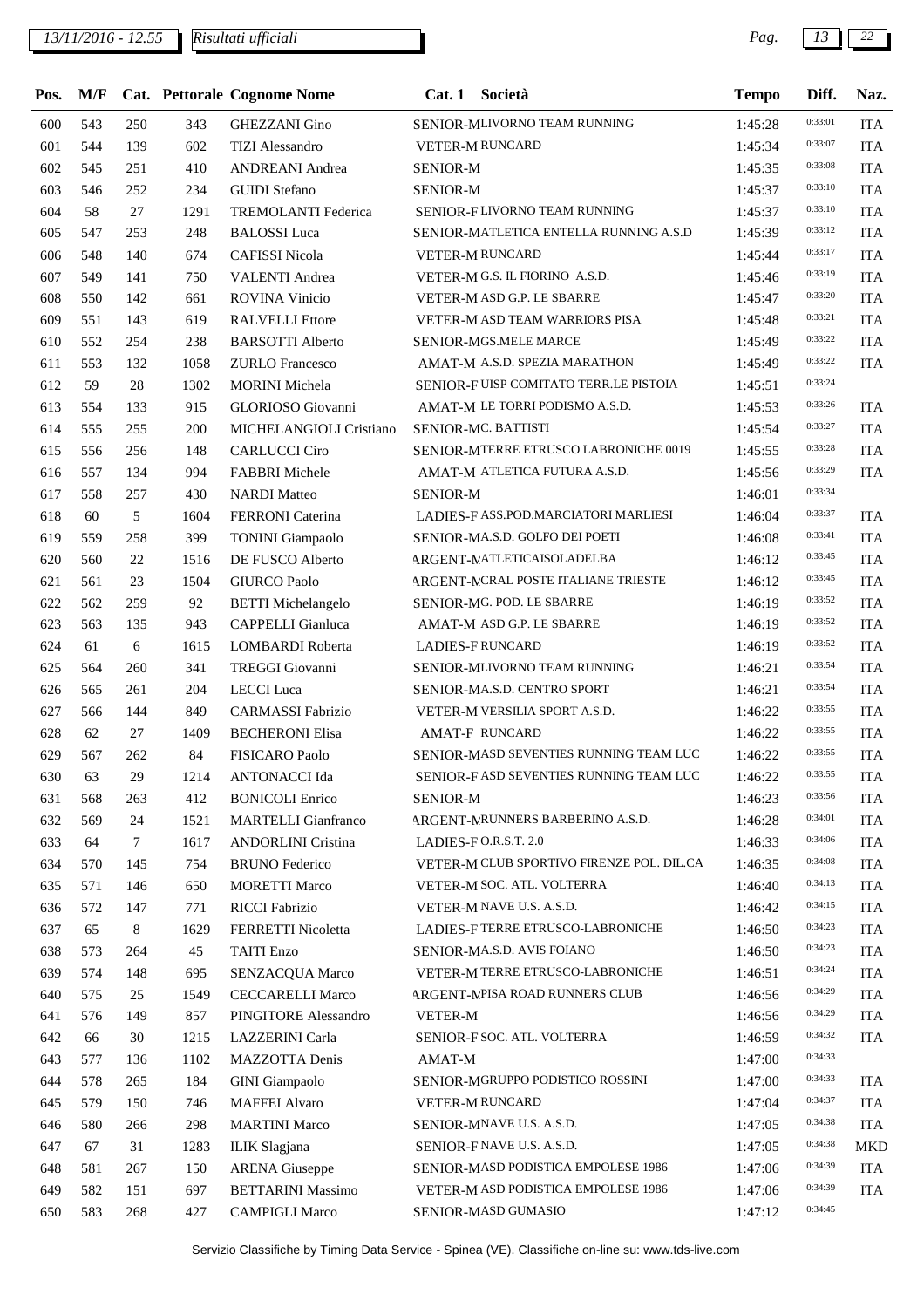*13/11/2016 - 12.55 Pag. 14 22*

| Pos. | M/F |     |      | Cat. Pettorale Cognome Nome |        | Cat. 1 Società                                                       | <b>Tempo</b> | Diff.   | Naz.       |
|------|-----|-----|------|-----------------------------|--------|----------------------------------------------------------------------|--------------|---------|------------|
| 651  | 584 | 269 | 301  | PECCHIOLI Stefano           |        | SENIOR-MNAVE U.S. A.S.D.                                             | 1:47:14      | 0:34:47 | <b>ITA</b> |
| 652  | 68  | 32  | 1203 | PEDALI Silvia               |        | SENIOR-FATL.SANGIOVANNESE 1967                                       | 1:47:15      | 0:34:48 | <b>ITA</b> |
| 653  | 585 | 270 | 326  | <b>MARCHI Mirko</b>         |        | SENIOR-MTERRE ETRUSCO-LABRONICHE                                     | 1:47:17      | 0:34:50 | <b>ITA</b> |
| 654  | 586 | 271 | 71   | PECORARI Tommaso            |        | SENIOR-MPODISTICA CASTELFRANCHESE                                    | 1:47:17      | 0:34:50 | <b>ITA</b> |
| 655  | 587 | 137 | 1080 | <b>BERTOLUCCI</b> Stefano   |        | <b>AMAT-M RUNCARD</b>                                                | 1:47:20      | 0:34:53 | <b>ITA</b> |
| 656  | 69  | 33  | 1279 | <b>FIORENTINI Laura</b>     |        | SENIOR-F PODISTI LIVORNESI                                           | 1:47:21      | 0:34:54 | <b>ITA</b> |
| 657  | 588 | 152 | 827  | <b>TOMMASINI Riccardo</b>   |        | VETER-M SEMPRE DI CORSA TEAM TESTI                                   | 1:47:21      | 0:34:54 | <b>ITA</b> |
| 658  | 589 | 153 | 663  | <b>TREDICI Lido</b>         |        | VETER-M RUNCARD                                                      | 1:47:23      | 0:34:56 | <b>ITA</b> |
| 659  | 590 | 272 | 175  | <b>GADDINI Paolo</b>        |        | SENIOR-MGRUPPO PODISTICO ROSSINI                                     | 1:47:25      | 0:34:58 | <b>ITA</b> |
| 660  | 591 | 154 | 678  | <b>BERNARDINI Alberto</b>   |        | VETER-M A.S.D. CENTRO SPORT                                          | 1:47:27      | 0:35:00 | <b>ITA</b> |
| 661  | 70  | 34  | 1247 | <b>INGENITO Antonella</b>   |        | SENIOR-FATLETICA ENTELLA RUNNING A.S.D                               | 1:47:29      | 0:35:02 | <b>ITA</b> |
| 662  | 592 | 273 | 120  | <b>CECCANTI Maurizio</b>    |        | SENIOR-MSOC. ATL. VOLTERRA                                           | 1:47:29      | 0:35:02 | <b>ITA</b> |
| 663  | 71  | 9   | 1618 | SASSOLINI Serena            |        | <b>LADIES-F CLUB AUSONIA ASD</b>                                     | 1:47:32      | 0:35:05 | <b>ITA</b> |
| 664  | 593 | 138 | 1018 | <b>MARINARI</b> Alessandro  |        | AMAT-M RUNCARD                                                       | 1:47:32      | 0:35:05 | <b>ITA</b> |
| 665  | 594 | 139 | 1042 | <b>GIULI</b> Igor           |        | AMAT-M A.S.D. MARCIATORI ANTRACCOLI                                  | 1:47:33      | 0:35:06 | <b>ITA</b> |
| 666  | 595 | 274 | 203  | <b>BURBERI Marco</b>        |        | SENIOR-MPOL.R. MURRI ELLERA                                          | 1:47:35      | 0:35:08 | <b>ITA</b> |
| 667  | 596 | 140 | 959  | <b>CANTINI</b> Simone       | AMAT-M |                                                                      | 1:47:38      | 0:35:11 | <b>ITA</b> |
| 668  | 597 | 26  | 1531 | CINI Claudio                |        | ARGENT-MESCURSIONISTI LUCCHESI                                       | 1:47:41      | 0:35:14 | <b>ITA</b> |
| 669  | 72  | 10  | 1638 | <b>ANDREOTTI Francesca</b>  |        | LADIES-F A.S.C.D. SILVANO FEDI                                       | 1:47:42      | 0:35:15 | <b>ITA</b> |
| 670  | 598 | 275 | 77   | <b>SIVIERI Simone</b>       |        | SENIOR-MRUNCARD                                                      | 1:47:45      | 0:35:18 | <b>ITA</b> |
| 671  | 599 | 141 | 968  | <b>GORETTI Francesco</b>    |        | AMAT-M VERSILIA SPORT A.S.D.                                         | 1:47:45      | 0:35:18 | <b>ITA</b> |
| 672  | 600 | 276 | 113  | VITI Marzio                 |        | SENIOR-MATL.PESCIA                                                   | 1:47:47      | 0:35:20 | <b>ITA</b> |
| 673  | 601 | 277 | 329  | DIMARZIO Guido              |        | SENIOR-MLIVORNO TEAM RUNNING                                         | 1:47:47      | 0:35:20 | <b>ITA</b> |
| 674  | 602 | 142 | 1043 | <b>MARCHI</b> Alessandro    |        | AMAT-M A.S.D. MARCIATORI ANTRACCOLI                                  | 1:47:48      | 0:35:21 | <b>ITA</b> |
| 675  | 73  | 35  | 1273 | <b>MANCINI</b> Francesca    |        | SENIOR-FPISA ROAD RUNNERS CLUB                                       | 1:47:48      | 0:35:21 | <b>ITA</b> |
| 676  | 74  | 36  | 1225 | <b>LANDI</b> Federica       |        | SENIOR-FATL.PESCIA                                                   | 1:47:49      | 0:35:22 | <b>ITA</b> |
| 677  | 603 | 155 | 628  | <b>TASCINI</b> Stefano      |        | <b>VETER-M RUNCARD</b>                                               | 1:47:50      | 0:35:23 | <b>ITA</b> |
| 678  | 604 | 27  | 1527 | PISACANE Piero              |        | ARGENT-MASD PODISTICA EMPOLESE 1986                                  | 1:47:53      | 0:35:26 | <b>ITA</b> |
| 679  | 75  | 11  | 1636 | <b>MARTINI</b> Susanna      |        | LADIES-F ATLETICA SIGNA A.S.D.                                       | 1:47:53      | 0:35:26 | <b>ITA</b> |
| 680  | 605 | 278 | 323  | <b>TORACCA Marco</b>        |        | SENIOR-MA.S.D. SPEZIA MARATHON                                       | 1:48:01      | 0:35:34 | <b>ITA</b> |
| 681  | 76  | 12  | 1632 | DI GIORGI Rossella          |        | LADIES-F SEMPRE DI CORSA TEAM TESTI                                  | 1:48:02      | 0:35:35 | <b>ITA</b> |
| 682  | 606 | 156 | 761  | <b>GAMBINI</b> Valtere      |        | VETER-M PISA ROAD RUNNERS CLUB                                       | 1:48:04      | 0:35:37 | <b>ITA</b> |
| 683  | 607 | 279 | 349  | D'AMBRA Simone              |        | <b>SENIOR-MTERRE ETRUSCO-LABRONICHE</b>                              | 1:48:08      | 0:35:41 | <b>ITA</b> |
|      | 608 |     |      | <b>MAESTRINI</b> Tiberio    |        | ARGENT-MPODISTICA VAL DI PESA A.S.D.                                 |              | 0:35:41 |            |
| 684  |     | 28  | 1542 |                             |        |                                                                      | 1:48:08      | 0:35:43 | <b>ITA</b> |
| 685  | 609 | 143 | 935  | PIAZZA Enrico               |        | <b>AMAT-M RUNCARD</b>                                                | 1:48:10      | 0:35:44 | <b>ITA</b> |
| 686  | 610 | 157 | 832  | FELLINI Alessandro          |        | VETER-M ATLETICA SIGNA A.S.D.<br><b>SENIOR-MCircolo ARCI Travale</b> | 1:48:11      | 0:35:45 | <b>ITA</b> |
| 687  | 611 | 280 | 70   | <b>BALDINI</b> Alessio      |        |                                                                      | 1:48:12      | 0:35:47 | <b>ITA</b> |
| 688  | 612 | 158 | 614  | <b>GARAMPI Alessandro</b>   |        | VETER-M CALCATERRA SPORT ASD                                         | 1:48:14      | 0:35:47 | <b>ITA</b> |
| 689  | 613 | 159 | 817  | <b>GERACE Mauro</b>         |        | VETER-M PALESTRA EQUINOX SRL                                         | 1:48:14      | 0:35:48 | <b>ITA</b> |
| 690  | 614 | 281 | 68   | PAROLAI Giacomo             |        | <b>SENIOR-MRUNCARD</b>                                               | 1:48:15      |         | <b>ITA</b> |
| 691  | 615 | 144 | 985  | <b>MATTEUCCI Mauro</b>      |        | AMAT-M GRUPPO PODISTICO ROSSINI                                      | 1:48:17      | 0:35:50 | <b>ITA</b> |
| 692  | 77  | 13  | 1606 | <b>BALLERI</b> Maria Grazia |        | LADIES-F TEAM CELLFOOD                                               | 1:48:27      | 0:36:00 | <b>ITA</b> |
| 693  | 616 | 160 | 643  | <b>MASSAI</b> Bruno         |        | VETER-M HAPPY RUNNER CLUB                                            | 1:48:27      | 0:36:00 | <b>ITA</b> |
| 694  | 617 | 145 | 997  | <b>ILARI</b> Emanuele       |        | AMAT-M A.S.D. GOLFO DEI POETI                                        | 1:48:30      | 0:36:03 | <b>ITA</b> |
| 695  | 618 | 282 | 172  | DE LAURENTIIS Davide        |        | SENIOR-MGRUPPO PODISTICO LA VERRU'A ASD                              | 1:48:33      | 0:36:06 | <b>ITA</b> |
| 696  | 619 | 283 | 366  | DI FESTA Umberto            |        | SENIOR-MGRUPPO PODISTICO LA VERRU'A ASD                              | 1:48:34      | 0:36:07 | <b>ITA</b> |
| 697  | 620 | 284 | 162  | <b>RONDINE Tito</b>         |        | SENIOR-MTERRE ETRUSCO-LABRONICHE                                     | 1:48:37      | 0:36:10 | <b>ITA</b> |
| 698  | 621 | 146 | 1033 | PACCIARDI Nicola            |        | AMAT-M PISA ROAD RUNNERS CLUB                                        | 1:48:38      | 0:36:11 | <b>ITA</b> |
| 699  | 622 | 161 | 716  | <b>SANTUCCI</b> Luca        |        | VETER-M GRUPPO PODISTICO LA VERRU'A ASD                              | 1:48:43      | 0:36:16 | <b>ITA</b> |
| 700  | 623 | 285 | 157  | MENICHETTI Roberto          |        | SENIOR-MASD PODISTICA EMPOLESE 1986                                  | 1:48:44      | 0:36:17 | <b>ITA</b> |
| 701  | 624 | 286 | 154  | <b>IACUZZO Roberto</b>      |        | SENIOR-MASD PODISTICA EMPOLESE 1986                                  | 1:48:46      | 0:36:19 | <b>ITA</b> |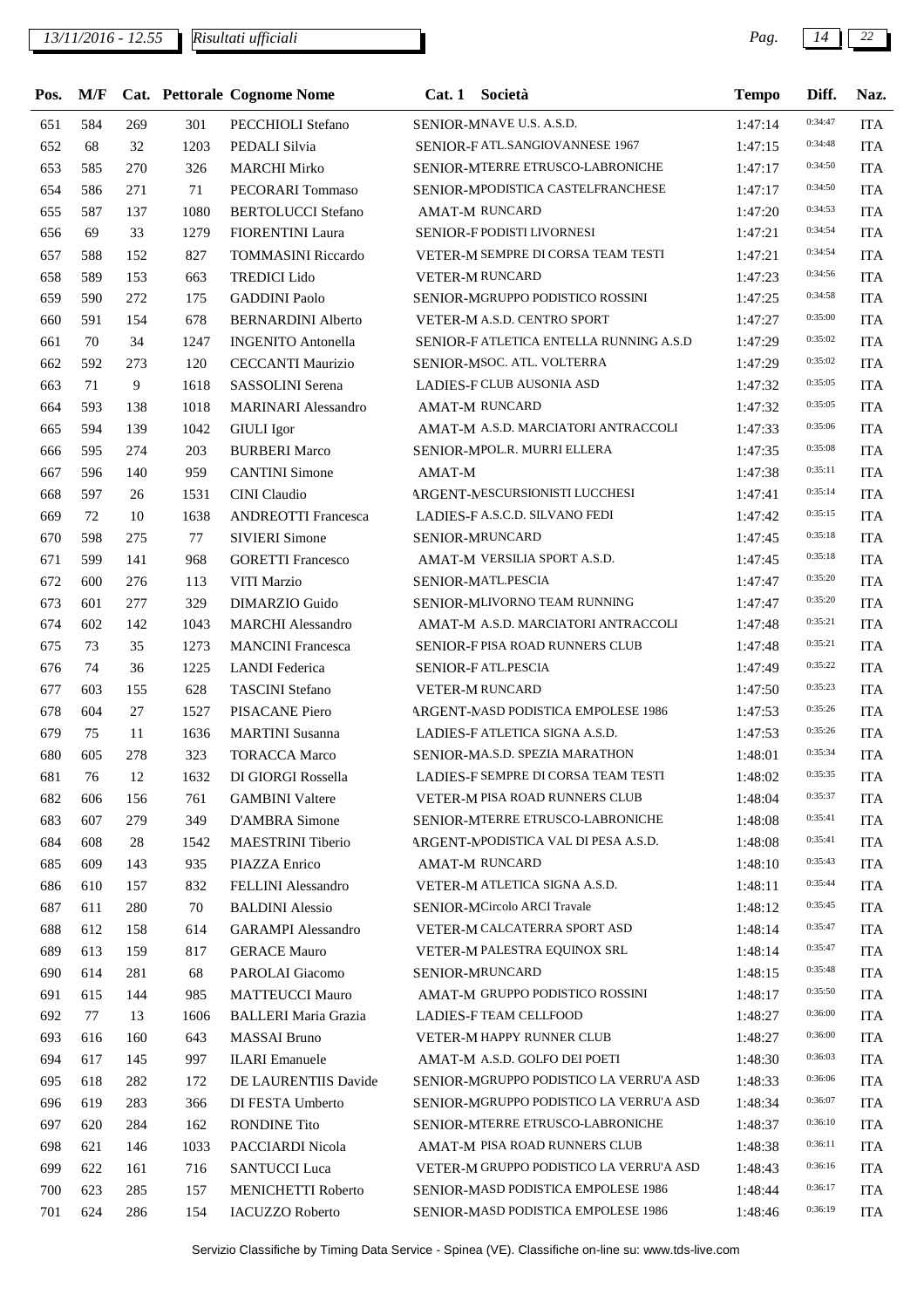## *13/11/2016 - 12.55 Pag. 15 22*

| 0:36:22<br>625<br>147<br>AMAT-M A.S.D. MARCIATORI ANTRACCOLI<br><b>ITA</b><br>702<br>1046<br>PERFETTI Daniele<br>1:48:49<br>0:36:25<br>AMAT-M GS LE PANCHE CASTELQUARTO A.S.D<br>703<br><b>ITA</b><br>626<br>148<br>1038<br><b>CITERNESI</b> Lorenzo<br>1:48:52<br>0:36:26<br>704<br>627<br>287<br>295<br>SENIOR-MNAVE U.S. A.S.D.<br><b>ITA</b><br><b>CONTICINI Alessandro</b><br>1:48:53<br>0:36:27<br>705<br>628<br>288<br><b>MASSAGLI Filippo</b><br>SENIOR-MASS.POD.MARCIATORI MARLIESI<br><b>ITA</b><br>119<br>1:48:54<br>0:36:27<br>706<br>78<br>28<br><b>AMAT-F RUNCARD</b><br><b>ITA</b><br>1431<br>FIGLIOLINO Antonella<br>1:48:54<br>0:36:29<br>707<br><b>ITA</b><br>629<br>149<br>1011<br><b>APICELLA</b> Andrea<br>AMAT-M<br>1:48:56<br>0:36:33<br>708<br>630<br>664<br>SIMONELLI Valeriano<br>VETER-M RUNCARD<br><b>ITA</b><br>162<br>1:49:00<br>0:36:34<br>709<br>SENIOR-FNAVE U.S. A.S.D.<br><b>ITA</b><br>79<br>37<br>1282<br>HAIM Mirijam Jacqueline<br>1:49:01<br>0:36:37<br>710<br><b>SANTONI</b> Leonardo<br>SENIOR-MG.S. IL FIORINO A.S.D.<br><b>ITA</b><br>631<br>289<br>271<br>1:49:04<br>0:36:44<br>711<br>632<br>290<br><b>BALDAZZI</b> Davide<br>SENIOR-MMAIANO G.S.<br><b>ITA</b><br>256<br>1:49:11<br>0:36:48<br>712<br>SENIOR-MASD PODISTICA EMPOLESE 1986<br><b>ITA</b><br>633<br>291<br>149<br><b>CECCARINI Marco</b><br>1:49:15<br>0:36:50<br>713<br>SENIOR-FTERRE ETRUSCO-LABRONICHE<br>80<br>38<br><b>FRESCHI Elisa</b><br><b>ITA</b><br>1244<br>1:49:17<br>0:36:51<br>714<br>292<br>98<br><b>MOLINARO Raffaele</b><br>SENIOR-MG. POD. LE SBARRE<br><b>ITA</b><br>634<br>1:49:18<br>0:36:52<br>715<br>MESSINA Marco<br>VETER-M BRIGATA FOLGORE<br><b>ITA</b><br>635<br>163<br>828<br>1:49:19<br>0:36:53<br>716<br>SENIOR-MATL.SANGIOVANNESE 1967<br><b>ITA</b><br>636<br>293<br>32<br><b>TRAVAGLINI Francesco</b><br>1:49:20<br>0:36:53<br>717<br>81<br>39<br>FRANCHINA Stefania<br>SENIOR-FG.A.A.C. 2007 VERONAMARATHON<br><b>ITA</b><br>1255<br>1:49:20<br>0:36:58<br>718<br><b>GENOVESI</b> Gian Luca<br><b>ITA</b><br>637<br>164<br>627<br><b>VETER-M RUNCARD</b><br>1:49:25<br>0:36:58<br>719<br>82<br>D'AMATO Elisa<br>AMAT-F ASD PODISTI LIVORNESI<br><b>ITA</b><br>29<br>1469<br>1:49:25<br>0:36:59<br>720<br>165<br>815<br><b>ANTONINI</b> Alessandro<br><b>VETER-M PODISTI LIVORNESI</b><br><b>ITA</b><br>638<br>1:49:26<br>0:37:00<br>LADIES-F PISA ROAD RUNNERS A.S.D.<br><b>ITA</b><br>721<br>83<br>14<br>1621<br>FERRETTI Franca<br>1:49:27<br>0:37:00<br>722<br>902<br><b>ITA</b><br>639<br>150<br><b>INNOCENTI Francesco</b><br><b>AMAT-M RUNCARD</b><br>1:49:27<br>0:37:10<br>723<br>640<br>151<br>DE BARTOLOMEO Valter<br>AMAT-M RUNCARD<br><b>ITA</b><br>1008<br>1:49:37<br>0:37:10<br>724<br>641<br><b>SPILLER Marco</b><br>SENIOR-MRUNCARD<br><b>ITA</b><br>294<br>202<br>1:49:37<br>0:37:11<br>SENIOR-MA.S.D. GOLFO DEI POETI<br>725<br><b>MOLARI</b> Fabrizio<br><b>ITA</b><br>642<br>295<br>431<br>1:49:38<br>0:37:13<br>726<br>643<br>152<br>DEL PISTOIA Claudio<br>AMAT-M UISP COMITATO TERR.LE PISTOIA<br><b>ITA</b><br>995<br>1:49:40<br>0:37:14<br>727<br>644<br><b>CAMPUS Marco</b><br>VETER-M TERRE ETRUSCO-LABRONICHE<br><b>ITA</b><br>166<br>809<br>1:49:41<br>0:37:16<br>728<br>SENIOR-MPALESTRA EQUINOX SRL<br><b>ITA</b><br>645<br>296<br><b>MARTELLINI</b> Giampiero<br>117<br>1:49:43<br>0:37:16<br>729<br>646<br><b>BURGALASSI</b> Giovanni<br>VETER-M ATL. ARCI FAVARO<br><b>ITA</b><br>167<br>820<br>1:49:43<br>0:37:18<br>730<br>LADIES-F SEMPRE DI CORSA TEAM TESTI<br>84<br>15<br>1633<br><b>MERLINO</b> Tiziana<br><b>ITA</b><br>1:49:45<br>0:37:21<br>731<br>85<br>40<br>SENIOR-F POL. ARCI UISP VENTURINA<br><b>ITA</b><br>1224<br>COSSAVELLA Sara<br>1:49:48<br>0:37:23<br><b>ITA</b><br>732<br>297<br>216<br><b>GIANNETTI Claudio</b><br>SENIOR-MRUNCARD<br>1:49:50<br>647<br>0:37:25<br>918<br>AMAT-M ATLETICA LIVORNO<br><b>ITA</b><br>733<br>648<br>153<br><b>LENZI</b> Lorenzo<br>1:49:52<br>0:37:26<br>734<br>SENIOR-MPOLISPORTIVA S.PIERO<br><b>ITA</b><br>649<br>298<br>436<br><b>ROSSI</b> Gabriele<br>1:49:53<br>0:37:26<br>735<br>650<br>604<br><b>BUONSANTE Alfredo</b><br><b>VETER-M RUNCARD</b><br><b>ITA</b><br>168<br>1:49:53<br>0:37:30<br>SENIOR-F COMITATO IVREA CANAVESE<br><b>ITA</b><br>736<br>41<br>1205<br>ORSOLAN Letizia Maria<br>1:49:57<br>86<br>0:37:31<br>VETER-M ISOLOTTO A.P.D.<br>737<br>651<br>169<br>639<br><b>BICCI</b> Gabriele<br><b>ITA</b><br>1:49:58<br>0:37:33<br>738<br><b>SCOPSI</b> Simone<br>AMAT-M SPEZIA MARATHON DLF<br><b>ITA</b><br>652<br>154<br>1057<br>1:50:00<br>0:37:34<br>ARGENT-MASD LA GALLA PONTEDERA ATL.<br>739<br>653<br>1511<br>ZANGARA Antonello<br>1:50:01<br><b>ITA</b><br>29<br>0:37:34<br>740<br>654<br>299<br>211<br><b>PACINI Walter</b><br>SENIOR-MPODISTICA QUARRATA A.S.D.<br><b>ITA</b><br>1:50:01<br>0:37:35<br>SENIOR-MRUNCARD<br>741<br>300<br>292<br>NOVO SELAS Juan Carlos<br><b>ESP</b><br>655<br>1:50:02<br>0:37:35<br>AMAT-M GAS RUNNERS MASSA<br>742<br>656<br>1100<br><b>MAGNI</b> Gianfranco<br>1:50:02<br><b>ITA</b><br>155<br>0:37:36<br>743<br>657<br>156<br><b>ULIVI Maurizio</b><br>AMAT-M ATL.PIETRASANTA VERSILIA<br><b>ITA</b><br>1026<br>1:50:03<br>0:37:40<br>744<br>658<br>301<br>19<br>FRIZZA Paolo<br>SENIOR-MGS.MELE MARCE<br><b>ITA</b><br>1:50:07<br>0:37:42<br>745<br>659<br>30<br>1508<br><b>GIACOMI</b> Sergio<br>ARGENT-NSOC. ATL. VOLTERRA<br>1:50:09<br><b>ITA</b><br>0:37:42<br>ARGENT-MA.S.D. GOLFO DEI POETI<br>746<br>660<br>31<br>1543<br>FOLEGNANI Giordano<br><b>ITA</b><br>1:50:09<br>0:37:45<br>AMAT-F UISP COMITATO TERRITORIALE MILANO<br>747<br>87<br>30<br>1475<br><b>SCOLA Elisa</b><br><b>ITA</b><br>1:50:12<br>0:37:46<br><b>GUELFI</b> Federica<br>SENIOR-F GRUPPO PODISTICO ROSSINI<br>748<br>88<br>42<br>1209<br>1:50:13<br><b>ITA</b><br>0:37:52<br>VETER-M G.S. DILETTANTISTICO RUNDAGI<br>749<br>FERRETTI Fernando<br><b>ITA</b><br>661<br>170<br>778<br>1:50:19<br>0:37:56<br>750<br>302<br><b>SQUILLONI Paolo</b><br>SENIOR-MPROSPORT ATL. FIRENZE<br><b>ITA</b><br>662<br>198<br>1:50:23<br>0:37:57<br>751<br>663<br>171<br>626<br><b>MAZZONI</b> Andrea<br>VETER-M RUNCARD<br>1:50:24<br><b>ITA</b> | Pos. | M/F |    |      | Cat. Pettorale Cognome Nome | Cat. 1 Società               | <b>Tempo</b> | Diff.   | Naz.       |
|------------------------------------------------------------------------------------------------------------------------------------------------------------------------------------------------------------------------------------------------------------------------------------------------------------------------------------------------------------------------------------------------------------------------------------------------------------------------------------------------------------------------------------------------------------------------------------------------------------------------------------------------------------------------------------------------------------------------------------------------------------------------------------------------------------------------------------------------------------------------------------------------------------------------------------------------------------------------------------------------------------------------------------------------------------------------------------------------------------------------------------------------------------------------------------------------------------------------------------------------------------------------------------------------------------------------------------------------------------------------------------------------------------------------------------------------------------------------------------------------------------------------------------------------------------------------------------------------------------------------------------------------------------------------------------------------------------------------------------------------------------------------------------------------------------------------------------------------------------------------------------------------------------------------------------------------------------------------------------------------------------------------------------------------------------------------------------------------------------------------------------------------------------------------------------------------------------------------------------------------------------------------------------------------------------------------------------------------------------------------------------------------------------------------------------------------------------------------------------------------------------------------------------------------------------------------------------------------------------------------------------------------------------------------------------------------------------------------------------------------------------------------------------------------------------------------------------------------------------------------------------------------------------------------------------------------------------------------------------------------------------------------------------------------------------------------------------------------------------------------------------------------------------------------------------------------------------------------------------------------------------------------------------------------------------------------------------------------------------------------------------------------------------------------------------------------------------------------------------------------------------------------------------------------------------------------------------------------------------------------------------------------------------------------------------------------------------------------------------------------------------------------------------------------------------------------------------------------------------------------------------------------------------------------------------------------------------------------------------------------------------------------------------------------------------------------------------------------------------------------------------------------------------------------------------------------------------------------------------------------------------------------------------------------------------------------------------------------------------------------------------------------------------------------------------------------------------------------------------------------------------------------------------------------------------------------------------------------------------------------------------------------------------------------------------------------------------------------------------------------------------------------------------------------------------------------------------------------------------------------------------------------------------------------------------------------------------------------------------------------------------------------------------------------------------------------------------------------------------------------------------------------------------------------------------------------------------------------------------------------------------------------------------------------------------------------------------------------------------------------------------------------------------------------------------------------------------------------------------------------------------------------------------------------------------------------------------------------------------------------------------------------------------------------------------------------------------------------------------------------------------------------------------------------------------------------------------------------------------------------------------------------------------------------------------------------------------------------------------------------------------------------------------------------------------------------------------------------------------------------------------------------------------------------------------------------------------------------------|------|-----|----|------|-----------------------------|------------------------------|--------------|---------|------------|
|                                                                                                                                                                                                                                                                                                                                                                                                                                                                                                                                                                                                                                                                                                                                                                                                                                                                                                                                                                                                                                                                                                                                                                                                                                                                                                                                                                                                                                                                                                                                                                                                                                                                                                                                                                                                                                                                                                                                                                                                                                                                                                                                                                                                                                                                                                                                                                                                                                                                                                                                                                                                                                                                                                                                                                                                                                                                                                                                                                                                                                                                                                                                                                                                                                                                                                                                                                                                                                                                                                                                                                                                                                                                                                                                                                                                                                                                                                                                                                                                                                                                                                                                                                                                                                                                                                                                                                                                                                                                                                                                                                                                                                                                                                                                                                                                                                                                                                                                                                                                                                                                                                                                                                                                                                                                                                                                                                                                                                                                                                                                                                                                                                                                                                                                                                                                                                                                                                                                                                                                                                                                                                                                                                                                                              |      |     |    |      |                             |                              |              |         |            |
|                                                                                                                                                                                                                                                                                                                                                                                                                                                                                                                                                                                                                                                                                                                                                                                                                                                                                                                                                                                                                                                                                                                                                                                                                                                                                                                                                                                                                                                                                                                                                                                                                                                                                                                                                                                                                                                                                                                                                                                                                                                                                                                                                                                                                                                                                                                                                                                                                                                                                                                                                                                                                                                                                                                                                                                                                                                                                                                                                                                                                                                                                                                                                                                                                                                                                                                                                                                                                                                                                                                                                                                                                                                                                                                                                                                                                                                                                                                                                                                                                                                                                                                                                                                                                                                                                                                                                                                                                                                                                                                                                                                                                                                                                                                                                                                                                                                                                                                                                                                                                                                                                                                                                                                                                                                                                                                                                                                                                                                                                                                                                                                                                                                                                                                                                                                                                                                                                                                                                                                                                                                                                                                                                                                                                              |      |     |    |      |                             |                              |              |         |            |
|                                                                                                                                                                                                                                                                                                                                                                                                                                                                                                                                                                                                                                                                                                                                                                                                                                                                                                                                                                                                                                                                                                                                                                                                                                                                                                                                                                                                                                                                                                                                                                                                                                                                                                                                                                                                                                                                                                                                                                                                                                                                                                                                                                                                                                                                                                                                                                                                                                                                                                                                                                                                                                                                                                                                                                                                                                                                                                                                                                                                                                                                                                                                                                                                                                                                                                                                                                                                                                                                                                                                                                                                                                                                                                                                                                                                                                                                                                                                                                                                                                                                                                                                                                                                                                                                                                                                                                                                                                                                                                                                                                                                                                                                                                                                                                                                                                                                                                                                                                                                                                                                                                                                                                                                                                                                                                                                                                                                                                                                                                                                                                                                                                                                                                                                                                                                                                                                                                                                                                                                                                                                                                                                                                                                                              |      |     |    |      |                             |                              |              |         |            |
|                                                                                                                                                                                                                                                                                                                                                                                                                                                                                                                                                                                                                                                                                                                                                                                                                                                                                                                                                                                                                                                                                                                                                                                                                                                                                                                                                                                                                                                                                                                                                                                                                                                                                                                                                                                                                                                                                                                                                                                                                                                                                                                                                                                                                                                                                                                                                                                                                                                                                                                                                                                                                                                                                                                                                                                                                                                                                                                                                                                                                                                                                                                                                                                                                                                                                                                                                                                                                                                                                                                                                                                                                                                                                                                                                                                                                                                                                                                                                                                                                                                                                                                                                                                                                                                                                                                                                                                                                                                                                                                                                                                                                                                                                                                                                                                                                                                                                                                                                                                                                                                                                                                                                                                                                                                                                                                                                                                                                                                                                                                                                                                                                                                                                                                                                                                                                                                                                                                                                                                                                                                                                                                                                                                                                              |      |     |    |      |                             |                              |              |         |            |
|                                                                                                                                                                                                                                                                                                                                                                                                                                                                                                                                                                                                                                                                                                                                                                                                                                                                                                                                                                                                                                                                                                                                                                                                                                                                                                                                                                                                                                                                                                                                                                                                                                                                                                                                                                                                                                                                                                                                                                                                                                                                                                                                                                                                                                                                                                                                                                                                                                                                                                                                                                                                                                                                                                                                                                                                                                                                                                                                                                                                                                                                                                                                                                                                                                                                                                                                                                                                                                                                                                                                                                                                                                                                                                                                                                                                                                                                                                                                                                                                                                                                                                                                                                                                                                                                                                                                                                                                                                                                                                                                                                                                                                                                                                                                                                                                                                                                                                                                                                                                                                                                                                                                                                                                                                                                                                                                                                                                                                                                                                                                                                                                                                                                                                                                                                                                                                                                                                                                                                                                                                                                                                                                                                                                                              |      |     |    |      |                             |                              |              |         |            |
|                                                                                                                                                                                                                                                                                                                                                                                                                                                                                                                                                                                                                                                                                                                                                                                                                                                                                                                                                                                                                                                                                                                                                                                                                                                                                                                                                                                                                                                                                                                                                                                                                                                                                                                                                                                                                                                                                                                                                                                                                                                                                                                                                                                                                                                                                                                                                                                                                                                                                                                                                                                                                                                                                                                                                                                                                                                                                                                                                                                                                                                                                                                                                                                                                                                                                                                                                                                                                                                                                                                                                                                                                                                                                                                                                                                                                                                                                                                                                                                                                                                                                                                                                                                                                                                                                                                                                                                                                                                                                                                                                                                                                                                                                                                                                                                                                                                                                                                                                                                                                                                                                                                                                                                                                                                                                                                                                                                                                                                                                                                                                                                                                                                                                                                                                                                                                                                                                                                                                                                                                                                                                                                                                                                                                              |      |     |    |      |                             |                              |              |         |            |
|                                                                                                                                                                                                                                                                                                                                                                                                                                                                                                                                                                                                                                                                                                                                                                                                                                                                                                                                                                                                                                                                                                                                                                                                                                                                                                                                                                                                                                                                                                                                                                                                                                                                                                                                                                                                                                                                                                                                                                                                                                                                                                                                                                                                                                                                                                                                                                                                                                                                                                                                                                                                                                                                                                                                                                                                                                                                                                                                                                                                                                                                                                                                                                                                                                                                                                                                                                                                                                                                                                                                                                                                                                                                                                                                                                                                                                                                                                                                                                                                                                                                                                                                                                                                                                                                                                                                                                                                                                                                                                                                                                                                                                                                                                                                                                                                                                                                                                                                                                                                                                                                                                                                                                                                                                                                                                                                                                                                                                                                                                                                                                                                                                                                                                                                                                                                                                                                                                                                                                                                                                                                                                                                                                                                                              |      |     |    |      |                             |                              |              |         |            |
|                                                                                                                                                                                                                                                                                                                                                                                                                                                                                                                                                                                                                                                                                                                                                                                                                                                                                                                                                                                                                                                                                                                                                                                                                                                                                                                                                                                                                                                                                                                                                                                                                                                                                                                                                                                                                                                                                                                                                                                                                                                                                                                                                                                                                                                                                                                                                                                                                                                                                                                                                                                                                                                                                                                                                                                                                                                                                                                                                                                                                                                                                                                                                                                                                                                                                                                                                                                                                                                                                                                                                                                                                                                                                                                                                                                                                                                                                                                                                                                                                                                                                                                                                                                                                                                                                                                                                                                                                                                                                                                                                                                                                                                                                                                                                                                                                                                                                                                                                                                                                                                                                                                                                                                                                                                                                                                                                                                                                                                                                                                                                                                                                                                                                                                                                                                                                                                                                                                                                                                                                                                                                                                                                                                                                              |      |     |    |      |                             |                              |              |         |            |
|                                                                                                                                                                                                                                                                                                                                                                                                                                                                                                                                                                                                                                                                                                                                                                                                                                                                                                                                                                                                                                                                                                                                                                                                                                                                                                                                                                                                                                                                                                                                                                                                                                                                                                                                                                                                                                                                                                                                                                                                                                                                                                                                                                                                                                                                                                                                                                                                                                                                                                                                                                                                                                                                                                                                                                                                                                                                                                                                                                                                                                                                                                                                                                                                                                                                                                                                                                                                                                                                                                                                                                                                                                                                                                                                                                                                                                                                                                                                                                                                                                                                                                                                                                                                                                                                                                                                                                                                                                                                                                                                                                                                                                                                                                                                                                                                                                                                                                                                                                                                                                                                                                                                                                                                                                                                                                                                                                                                                                                                                                                                                                                                                                                                                                                                                                                                                                                                                                                                                                                                                                                                                                                                                                                                                              |      |     |    |      |                             |                              |              |         |            |
|                                                                                                                                                                                                                                                                                                                                                                                                                                                                                                                                                                                                                                                                                                                                                                                                                                                                                                                                                                                                                                                                                                                                                                                                                                                                                                                                                                                                                                                                                                                                                                                                                                                                                                                                                                                                                                                                                                                                                                                                                                                                                                                                                                                                                                                                                                                                                                                                                                                                                                                                                                                                                                                                                                                                                                                                                                                                                                                                                                                                                                                                                                                                                                                                                                                                                                                                                                                                                                                                                                                                                                                                                                                                                                                                                                                                                                                                                                                                                                                                                                                                                                                                                                                                                                                                                                                                                                                                                                                                                                                                                                                                                                                                                                                                                                                                                                                                                                                                                                                                                                                                                                                                                                                                                                                                                                                                                                                                                                                                                                                                                                                                                                                                                                                                                                                                                                                                                                                                                                                                                                                                                                                                                                                                                              |      |     |    |      |                             |                              |              |         |            |
|                                                                                                                                                                                                                                                                                                                                                                                                                                                                                                                                                                                                                                                                                                                                                                                                                                                                                                                                                                                                                                                                                                                                                                                                                                                                                                                                                                                                                                                                                                                                                                                                                                                                                                                                                                                                                                                                                                                                                                                                                                                                                                                                                                                                                                                                                                                                                                                                                                                                                                                                                                                                                                                                                                                                                                                                                                                                                                                                                                                                                                                                                                                                                                                                                                                                                                                                                                                                                                                                                                                                                                                                                                                                                                                                                                                                                                                                                                                                                                                                                                                                                                                                                                                                                                                                                                                                                                                                                                                                                                                                                                                                                                                                                                                                                                                                                                                                                                                                                                                                                                                                                                                                                                                                                                                                                                                                                                                                                                                                                                                                                                                                                                                                                                                                                                                                                                                                                                                                                                                                                                                                                                                                                                                                                              |      |     |    |      |                             |                              |              |         |            |
|                                                                                                                                                                                                                                                                                                                                                                                                                                                                                                                                                                                                                                                                                                                                                                                                                                                                                                                                                                                                                                                                                                                                                                                                                                                                                                                                                                                                                                                                                                                                                                                                                                                                                                                                                                                                                                                                                                                                                                                                                                                                                                                                                                                                                                                                                                                                                                                                                                                                                                                                                                                                                                                                                                                                                                                                                                                                                                                                                                                                                                                                                                                                                                                                                                                                                                                                                                                                                                                                                                                                                                                                                                                                                                                                                                                                                                                                                                                                                                                                                                                                                                                                                                                                                                                                                                                                                                                                                                                                                                                                                                                                                                                                                                                                                                                                                                                                                                                                                                                                                                                                                                                                                                                                                                                                                                                                                                                                                                                                                                                                                                                                                                                                                                                                                                                                                                                                                                                                                                                                                                                                                                                                                                                                                              |      |     |    |      |                             |                              |              |         |            |
|                                                                                                                                                                                                                                                                                                                                                                                                                                                                                                                                                                                                                                                                                                                                                                                                                                                                                                                                                                                                                                                                                                                                                                                                                                                                                                                                                                                                                                                                                                                                                                                                                                                                                                                                                                                                                                                                                                                                                                                                                                                                                                                                                                                                                                                                                                                                                                                                                                                                                                                                                                                                                                                                                                                                                                                                                                                                                                                                                                                                                                                                                                                                                                                                                                                                                                                                                                                                                                                                                                                                                                                                                                                                                                                                                                                                                                                                                                                                                                                                                                                                                                                                                                                                                                                                                                                                                                                                                                                                                                                                                                                                                                                                                                                                                                                                                                                                                                                                                                                                                                                                                                                                                                                                                                                                                                                                                                                                                                                                                                                                                                                                                                                                                                                                                                                                                                                                                                                                                                                                                                                                                                                                                                                                                              |      |     |    |      |                             |                              |              |         |            |
|                                                                                                                                                                                                                                                                                                                                                                                                                                                                                                                                                                                                                                                                                                                                                                                                                                                                                                                                                                                                                                                                                                                                                                                                                                                                                                                                                                                                                                                                                                                                                                                                                                                                                                                                                                                                                                                                                                                                                                                                                                                                                                                                                                                                                                                                                                                                                                                                                                                                                                                                                                                                                                                                                                                                                                                                                                                                                                                                                                                                                                                                                                                                                                                                                                                                                                                                                                                                                                                                                                                                                                                                                                                                                                                                                                                                                                                                                                                                                                                                                                                                                                                                                                                                                                                                                                                                                                                                                                                                                                                                                                                                                                                                                                                                                                                                                                                                                                                                                                                                                                                                                                                                                                                                                                                                                                                                                                                                                                                                                                                                                                                                                                                                                                                                                                                                                                                                                                                                                                                                                                                                                                                                                                                                                              |      |     |    |      |                             |                              |              |         |            |
|                                                                                                                                                                                                                                                                                                                                                                                                                                                                                                                                                                                                                                                                                                                                                                                                                                                                                                                                                                                                                                                                                                                                                                                                                                                                                                                                                                                                                                                                                                                                                                                                                                                                                                                                                                                                                                                                                                                                                                                                                                                                                                                                                                                                                                                                                                                                                                                                                                                                                                                                                                                                                                                                                                                                                                                                                                                                                                                                                                                                                                                                                                                                                                                                                                                                                                                                                                                                                                                                                                                                                                                                                                                                                                                                                                                                                                                                                                                                                                                                                                                                                                                                                                                                                                                                                                                                                                                                                                                                                                                                                                                                                                                                                                                                                                                                                                                                                                                                                                                                                                                                                                                                                                                                                                                                                                                                                                                                                                                                                                                                                                                                                                                                                                                                                                                                                                                                                                                                                                                                                                                                                                                                                                                                                              |      |     |    |      |                             |                              |              |         |            |
|                                                                                                                                                                                                                                                                                                                                                                                                                                                                                                                                                                                                                                                                                                                                                                                                                                                                                                                                                                                                                                                                                                                                                                                                                                                                                                                                                                                                                                                                                                                                                                                                                                                                                                                                                                                                                                                                                                                                                                                                                                                                                                                                                                                                                                                                                                                                                                                                                                                                                                                                                                                                                                                                                                                                                                                                                                                                                                                                                                                                                                                                                                                                                                                                                                                                                                                                                                                                                                                                                                                                                                                                                                                                                                                                                                                                                                                                                                                                                                                                                                                                                                                                                                                                                                                                                                                                                                                                                                                                                                                                                                                                                                                                                                                                                                                                                                                                                                                                                                                                                                                                                                                                                                                                                                                                                                                                                                                                                                                                                                                                                                                                                                                                                                                                                                                                                                                                                                                                                                                                                                                                                                                                                                                                                              |      |     |    |      |                             |                              |              |         |            |
|                                                                                                                                                                                                                                                                                                                                                                                                                                                                                                                                                                                                                                                                                                                                                                                                                                                                                                                                                                                                                                                                                                                                                                                                                                                                                                                                                                                                                                                                                                                                                                                                                                                                                                                                                                                                                                                                                                                                                                                                                                                                                                                                                                                                                                                                                                                                                                                                                                                                                                                                                                                                                                                                                                                                                                                                                                                                                                                                                                                                                                                                                                                                                                                                                                                                                                                                                                                                                                                                                                                                                                                                                                                                                                                                                                                                                                                                                                                                                                                                                                                                                                                                                                                                                                                                                                                                                                                                                                                                                                                                                                                                                                                                                                                                                                                                                                                                                                                                                                                                                                                                                                                                                                                                                                                                                                                                                                                                                                                                                                                                                                                                                                                                                                                                                                                                                                                                                                                                                                                                                                                                                                                                                                                                                              |      |     |    |      |                             |                              |              |         |            |
|                                                                                                                                                                                                                                                                                                                                                                                                                                                                                                                                                                                                                                                                                                                                                                                                                                                                                                                                                                                                                                                                                                                                                                                                                                                                                                                                                                                                                                                                                                                                                                                                                                                                                                                                                                                                                                                                                                                                                                                                                                                                                                                                                                                                                                                                                                                                                                                                                                                                                                                                                                                                                                                                                                                                                                                                                                                                                                                                                                                                                                                                                                                                                                                                                                                                                                                                                                                                                                                                                                                                                                                                                                                                                                                                                                                                                                                                                                                                                                                                                                                                                                                                                                                                                                                                                                                                                                                                                                                                                                                                                                                                                                                                                                                                                                                                                                                                                                                                                                                                                                                                                                                                                                                                                                                                                                                                                                                                                                                                                                                                                                                                                                                                                                                                                                                                                                                                                                                                                                                                                                                                                                                                                                                                                              |      |     |    |      |                             |                              |              |         |            |
|                                                                                                                                                                                                                                                                                                                                                                                                                                                                                                                                                                                                                                                                                                                                                                                                                                                                                                                                                                                                                                                                                                                                                                                                                                                                                                                                                                                                                                                                                                                                                                                                                                                                                                                                                                                                                                                                                                                                                                                                                                                                                                                                                                                                                                                                                                                                                                                                                                                                                                                                                                                                                                                                                                                                                                                                                                                                                                                                                                                                                                                                                                                                                                                                                                                                                                                                                                                                                                                                                                                                                                                                                                                                                                                                                                                                                                                                                                                                                                                                                                                                                                                                                                                                                                                                                                                                                                                                                                                                                                                                                                                                                                                                                                                                                                                                                                                                                                                                                                                                                                                                                                                                                                                                                                                                                                                                                                                                                                                                                                                                                                                                                                                                                                                                                                                                                                                                                                                                                                                                                                                                                                                                                                                                                              |      |     |    |      |                             |                              |              |         |            |
|                                                                                                                                                                                                                                                                                                                                                                                                                                                                                                                                                                                                                                                                                                                                                                                                                                                                                                                                                                                                                                                                                                                                                                                                                                                                                                                                                                                                                                                                                                                                                                                                                                                                                                                                                                                                                                                                                                                                                                                                                                                                                                                                                                                                                                                                                                                                                                                                                                                                                                                                                                                                                                                                                                                                                                                                                                                                                                                                                                                                                                                                                                                                                                                                                                                                                                                                                                                                                                                                                                                                                                                                                                                                                                                                                                                                                                                                                                                                                                                                                                                                                                                                                                                                                                                                                                                                                                                                                                                                                                                                                                                                                                                                                                                                                                                                                                                                                                                                                                                                                                                                                                                                                                                                                                                                                                                                                                                                                                                                                                                                                                                                                                                                                                                                                                                                                                                                                                                                                                                                                                                                                                                                                                                                                              |      |     |    |      |                             |                              |              |         |            |
|                                                                                                                                                                                                                                                                                                                                                                                                                                                                                                                                                                                                                                                                                                                                                                                                                                                                                                                                                                                                                                                                                                                                                                                                                                                                                                                                                                                                                                                                                                                                                                                                                                                                                                                                                                                                                                                                                                                                                                                                                                                                                                                                                                                                                                                                                                                                                                                                                                                                                                                                                                                                                                                                                                                                                                                                                                                                                                                                                                                                                                                                                                                                                                                                                                                                                                                                                                                                                                                                                                                                                                                                                                                                                                                                                                                                                                                                                                                                                                                                                                                                                                                                                                                                                                                                                                                                                                                                                                                                                                                                                                                                                                                                                                                                                                                                                                                                                                                                                                                                                                                                                                                                                                                                                                                                                                                                                                                                                                                                                                                                                                                                                                                                                                                                                                                                                                                                                                                                                                                                                                                                                                                                                                                                                              |      |     |    |      |                             |                              |              |         |            |
|                                                                                                                                                                                                                                                                                                                                                                                                                                                                                                                                                                                                                                                                                                                                                                                                                                                                                                                                                                                                                                                                                                                                                                                                                                                                                                                                                                                                                                                                                                                                                                                                                                                                                                                                                                                                                                                                                                                                                                                                                                                                                                                                                                                                                                                                                                                                                                                                                                                                                                                                                                                                                                                                                                                                                                                                                                                                                                                                                                                                                                                                                                                                                                                                                                                                                                                                                                                                                                                                                                                                                                                                                                                                                                                                                                                                                                                                                                                                                                                                                                                                                                                                                                                                                                                                                                                                                                                                                                                                                                                                                                                                                                                                                                                                                                                                                                                                                                                                                                                                                                                                                                                                                                                                                                                                                                                                                                                                                                                                                                                                                                                                                                                                                                                                                                                                                                                                                                                                                                                                                                                                                                                                                                                                                              |      |     |    |      |                             |                              |              |         |            |
|                                                                                                                                                                                                                                                                                                                                                                                                                                                                                                                                                                                                                                                                                                                                                                                                                                                                                                                                                                                                                                                                                                                                                                                                                                                                                                                                                                                                                                                                                                                                                                                                                                                                                                                                                                                                                                                                                                                                                                                                                                                                                                                                                                                                                                                                                                                                                                                                                                                                                                                                                                                                                                                                                                                                                                                                                                                                                                                                                                                                                                                                                                                                                                                                                                                                                                                                                                                                                                                                                                                                                                                                                                                                                                                                                                                                                                                                                                                                                                                                                                                                                                                                                                                                                                                                                                                                                                                                                                                                                                                                                                                                                                                                                                                                                                                                                                                                                                                                                                                                                                                                                                                                                                                                                                                                                                                                                                                                                                                                                                                                                                                                                                                                                                                                                                                                                                                                                                                                                                                                                                                                                                                                                                                                                              |      |     |    |      |                             |                              |              |         |            |
|                                                                                                                                                                                                                                                                                                                                                                                                                                                                                                                                                                                                                                                                                                                                                                                                                                                                                                                                                                                                                                                                                                                                                                                                                                                                                                                                                                                                                                                                                                                                                                                                                                                                                                                                                                                                                                                                                                                                                                                                                                                                                                                                                                                                                                                                                                                                                                                                                                                                                                                                                                                                                                                                                                                                                                                                                                                                                                                                                                                                                                                                                                                                                                                                                                                                                                                                                                                                                                                                                                                                                                                                                                                                                                                                                                                                                                                                                                                                                                                                                                                                                                                                                                                                                                                                                                                                                                                                                                                                                                                                                                                                                                                                                                                                                                                                                                                                                                                                                                                                                                                                                                                                                                                                                                                                                                                                                                                                                                                                                                                                                                                                                                                                                                                                                                                                                                                                                                                                                                                                                                                                                                                                                                                                                              |      |     |    |      |                             |                              |              |         |            |
|                                                                                                                                                                                                                                                                                                                                                                                                                                                                                                                                                                                                                                                                                                                                                                                                                                                                                                                                                                                                                                                                                                                                                                                                                                                                                                                                                                                                                                                                                                                                                                                                                                                                                                                                                                                                                                                                                                                                                                                                                                                                                                                                                                                                                                                                                                                                                                                                                                                                                                                                                                                                                                                                                                                                                                                                                                                                                                                                                                                                                                                                                                                                                                                                                                                                                                                                                                                                                                                                                                                                                                                                                                                                                                                                                                                                                                                                                                                                                                                                                                                                                                                                                                                                                                                                                                                                                                                                                                                                                                                                                                                                                                                                                                                                                                                                                                                                                                                                                                                                                                                                                                                                                                                                                                                                                                                                                                                                                                                                                                                                                                                                                                                                                                                                                                                                                                                                                                                                                                                                                                                                                                                                                                                                                              |      |     |    |      |                             |                              |              |         |            |
|                                                                                                                                                                                                                                                                                                                                                                                                                                                                                                                                                                                                                                                                                                                                                                                                                                                                                                                                                                                                                                                                                                                                                                                                                                                                                                                                                                                                                                                                                                                                                                                                                                                                                                                                                                                                                                                                                                                                                                                                                                                                                                                                                                                                                                                                                                                                                                                                                                                                                                                                                                                                                                                                                                                                                                                                                                                                                                                                                                                                                                                                                                                                                                                                                                                                                                                                                                                                                                                                                                                                                                                                                                                                                                                                                                                                                                                                                                                                                                                                                                                                                                                                                                                                                                                                                                                                                                                                                                                                                                                                                                                                                                                                                                                                                                                                                                                                                                                                                                                                                                                                                                                                                                                                                                                                                                                                                                                                                                                                                                                                                                                                                                                                                                                                                                                                                                                                                                                                                                                                                                                                                                                                                                                                                              |      |     |    |      |                             |                              |              |         |            |
|                                                                                                                                                                                                                                                                                                                                                                                                                                                                                                                                                                                                                                                                                                                                                                                                                                                                                                                                                                                                                                                                                                                                                                                                                                                                                                                                                                                                                                                                                                                                                                                                                                                                                                                                                                                                                                                                                                                                                                                                                                                                                                                                                                                                                                                                                                                                                                                                                                                                                                                                                                                                                                                                                                                                                                                                                                                                                                                                                                                                                                                                                                                                                                                                                                                                                                                                                                                                                                                                                                                                                                                                                                                                                                                                                                                                                                                                                                                                                                                                                                                                                                                                                                                                                                                                                                                                                                                                                                                                                                                                                                                                                                                                                                                                                                                                                                                                                                                                                                                                                                                                                                                                                                                                                                                                                                                                                                                                                                                                                                                                                                                                                                                                                                                                                                                                                                                                                                                                                                                                                                                                                                                                                                                                                              |      |     |    |      |                             |                              |              |         |            |
|                                                                                                                                                                                                                                                                                                                                                                                                                                                                                                                                                                                                                                                                                                                                                                                                                                                                                                                                                                                                                                                                                                                                                                                                                                                                                                                                                                                                                                                                                                                                                                                                                                                                                                                                                                                                                                                                                                                                                                                                                                                                                                                                                                                                                                                                                                                                                                                                                                                                                                                                                                                                                                                                                                                                                                                                                                                                                                                                                                                                                                                                                                                                                                                                                                                                                                                                                                                                                                                                                                                                                                                                                                                                                                                                                                                                                                                                                                                                                                                                                                                                                                                                                                                                                                                                                                                                                                                                                                                                                                                                                                                                                                                                                                                                                                                                                                                                                                                                                                                                                                                                                                                                                                                                                                                                                                                                                                                                                                                                                                                                                                                                                                                                                                                                                                                                                                                                                                                                                                                                                                                                                                                                                                                                                              |      |     |    |      |                             |                              |              |         |            |
|                                                                                                                                                                                                                                                                                                                                                                                                                                                                                                                                                                                                                                                                                                                                                                                                                                                                                                                                                                                                                                                                                                                                                                                                                                                                                                                                                                                                                                                                                                                                                                                                                                                                                                                                                                                                                                                                                                                                                                                                                                                                                                                                                                                                                                                                                                                                                                                                                                                                                                                                                                                                                                                                                                                                                                                                                                                                                                                                                                                                                                                                                                                                                                                                                                                                                                                                                                                                                                                                                                                                                                                                                                                                                                                                                                                                                                                                                                                                                                                                                                                                                                                                                                                                                                                                                                                                                                                                                                                                                                                                                                                                                                                                                                                                                                                                                                                                                                                                                                                                                                                                                                                                                                                                                                                                                                                                                                                                                                                                                                                                                                                                                                                                                                                                                                                                                                                                                                                                                                                                                                                                                                                                                                                                                              |      |     |    |      |                             |                              |              |         |            |
|                                                                                                                                                                                                                                                                                                                                                                                                                                                                                                                                                                                                                                                                                                                                                                                                                                                                                                                                                                                                                                                                                                                                                                                                                                                                                                                                                                                                                                                                                                                                                                                                                                                                                                                                                                                                                                                                                                                                                                                                                                                                                                                                                                                                                                                                                                                                                                                                                                                                                                                                                                                                                                                                                                                                                                                                                                                                                                                                                                                                                                                                                                                                                                                                                                                                                                                                                                                                                                                                                                                                                                                                                                                                                                                                                                                                                                                                                                                                                                                                                                                                                                                                                                                                                                                                                                                                                                                                                                                                                                                                                                                                                                                                                                                                                                                                                                                                                                                                                                                                                                                                                                                                                                                                                                                                                                                                                                                                                                                                                                                                                                                                                                                                                                                                                                                                                                                                                                                                                                                                                                                                                                                                                                                                                              |      |     |    |      |                             |                              |              |         |            |
|                                                                                                                                                                                                                                                                                                                                                                                                                                                                                                                                                                                                                                                                                                                                                                                                                                                                                                                                                                                                                                                                                                                                                                                                                                                                                                                                                                                                                                                                                                                                                                                                                                                                                                                                                                                                                                                                                                                                                                                                                                                                                                                                                                                                                                                                                                                                                                                                                                                                                                                                                                                                                                                                                                                                                                                                                                                                                                                                                                                                                                                                                                                                                                                                                                                                                                                                                                                                                                                                                                                                                                                                                                                                                                                                                                                                                                                                                                                                                                                                                                                                                                                                                                                                                                                                                                                                                                                                                                                                                                                                                                                                                                                                                                                                                                                                                                                                                                                                                                                                                                                                                                                                                                                                                                                                                                                                                                                                                                                                                                                                                                                                                                                                                                                                                                                                                                                                                                                                                                                                                                                                                                                                                                                                                              |      |     |    |      |                             |                              |              |         |            |
|                                                                                                                                                                                                                                                                                                                                                                                                                                                                                                                                                                                                                                                                                                                                                                                                                                                                                                                                                                                                                                                                                                                                                                                                                                                                                                                                                                                                                                                                                                                                                                                                                                                                                                                                                                                                                                                                                                                                                                                                                                                                                                                                                                                                                                                                                                                                                                                                                                                                                                                                                                                                                                                                                                                                                                                                                                                                                                                                                                                                                                                                                                                                                                                                                                                                                                                                                                                                                                                                                                                                                                                                                                                                                                                                                                                                                                                                                                                                                                                                                                                                                                                                                                                                                                                                                                                                                                                                                                                                                                                                                                                                                                                                                                                                                                                                                                                                                                                                                                                                                                                                                                                                                                                                                                                                                                                                                                                                                                                                                                                                                                                                                                                                                                                                                                                                                                                                                                                                                                                                                                                                                                                                                                                                                              |      |     |    |      |                             |                              |              |         |            |
|                                                                                                                                                                                                                                                                                                                                                                                                                                                                                                                                                                                                                                                                                                                                                                                                                                                                                                                                                                                                                                                                                                                                                                                                                                                                                                                                                                                                                                                                                                                                                                                                                                                                                                                                                                                                                                                                                                                                                                                                                                                                                                                                                                                                                                                                                                                                                                                                                                                                                                                                                                                                                                                                                                                                                                                                                                                                                                                                                                                                                                                                                                                                                                                                                                                                                                                                                                                                                                                                                                                                                                                                                                                                                                                                                                                                                                                                                                                                                                                                                                                                                                                                                                                                                                                                                                                                                                                                                                                                                                                                                                                                                                                                                                                                                                                                                                                                                                                                                                                                                                                                                                                                                                                                                                                                                                                                                                                                                                                                                                                                                                                                                                                                                                                                                                                                                                                                                                                                                                                                                                                                                                                                                                                                                              |      |     |    |      |                             |                              |              |         |            |
|                                                                                                                                                                                                                                                                                                                                                                                                                                                                                                                                                                                                                                                                                                                                                                                                                                                                                                                                                                                                                                                                                                                                                                                                                                                                                                                                                                                                                                                                                                                                                                                                                                                                                                                                                                                                                                                                                                                                                                                                                                                                                                                                                                                                                                                                                                                                                                                                                                                                                                                                                                                                                                                                                                                                                                                                                                                                                                                                                                                                                                                                                                                                                                                                                                                                                                                                                                                                                                                                                                                                                                                                                                                                                                                                                                                                                                                                                                                                                                                                                                                                                                                                                                                                                                                                                                                                                                                                                                                                                                                                                                                                                                                                                                                                                                                                                                                                                                                                                                                                                                                                                                                                                                                                                                                                                                                                                                                                                                                                                                                                                                                                                                                                                                                                                                                                                                                                                                                                                                                                                                                                                                                                                                                                                              |      |     |    |      |                             |                              |              |         |            |
|                                                                                                                                                                                                                                                                                                                                                                                                                                                                                                                                                                                                                                                                                                                                                                                                                                                                                                                                                                                                                                                                                                                                                                                                                                                                                                                                                                                                                                                                                                                                                                                                                                                                                                                                                                                                                                                                                                                                                                                                                                                                                                                                                                                                                                                                                                                                                                                                                                                                                                                                                                                                                                                                                                                                                                                                                                                                                                                                                                                                                                                                                                                                                                                                                                                                                                                                                                                                                                                                                                                                                                                                                                                                                                                                                                                                                                                                                                                                                                                                                                                                                                                                                                                                                                                                                                                                                                                                                                                                                                                                                                                                                                                                                                                                                                                                                                                                                                                                                                                                                                                                                                                                                                                                                                                                                                                                                                                                                                                                                                                                                                                                                                                                                                                                                                                                                                                                                                                                                                                                                                                                                                                                                                                                                              |      |     |    |      |                             |                              |              |         |            |
|                                                                                                                                                                                                                                                                                                                                                                                                                                                                                                                                                                                                                                                                                                                                                                                                                                                                                                                                                                                                                                                                                                                                                                                                                                                                                                                                                                                                                                                                                                                                                                                                                                                                                                                                                                                                                                                                                                                                                                                                                                                                                                                                                                                                                                                                                                                                                                                                                                                                                                                                                                                                                                                                                                                                                                                                                                                                                                                                                                                                                                                                                                                                                                                                                                                                                                                                                                                                                                                                                                                                                                                                                                                                                                                                                                                                                                                                                                                                                                                                                                                                                                                                                                                                                                                                                                                                                                                                                                                                                                                                                                                                                                                                                                                                                                                                                                                                                                                                                                                                                                                                                                                                                                                                                                                                                                                                                                                                                                                                                                                                                                                                                                                                                                                                                                                                                                                                                                                                                                                                                                                                                                                                                                                                                              |      |     |    |      |                             |                              |              |         |            |
|                                                                                                                                                                                                                                                                                                                                                                                                                                                                                                                                                                                                                                                                                                                                                                                                                                                                                                                                                                                                                                                                                                                                                                                                                                                                                                                                                                                                                                                                                                                                                                                                                                                                                                                                                                                                                                                                                                                                                                                                                                                                                                                                                                                                                                                                                                                                                                                                                                                                                                                                                                                                                                                                                                                                                                                                                                                                                                                                                                                                                                                                                                                                                                                                                                                                                                                                                                                                                                                                                                                                                                                                                                                                                                                                                                                                                                                                                                                                                                                                                                                                                                                                                                                                                                                                                                                                                                                                                                                                                                                                                                                                                                                                                                                                                                                                                                                                                                                                                                                                                                                                                                                                                                                                                                                                                                                                                                                                                                                                                                                                                                                                                                                                                                                                                                                                                                                                                                                                                                                                                                                                                                                                                                                                                              |      |     |    |      |                             |                              |              |         |            |
|                                                                                                                                                                                                                                                                                                                                                                                                                                                                                                                                                                                                                                                                                                                                                                                                                                                                                                                                                                                                                                                                                                                                                                                                                                                                                                                                                                                                                                                                                                                                                                                                                                                                                                                                                                                                                                                                                                                                                                                                                                                                                                                                                                                                                                                                                                                                                                                                                                                                                                                                                                                                                                                                                                                                                                                                                                                                                                                                                                                                                                                                                                                                                                                                                                                                                                                                                                                                                                                                                                                                                                                                                                                                                                                                                                                                                                                                                                                                                                                                                                                                                                                                                                                                                                                                                                                                                                                                                                                                                                                                                                                                                                                                                                                                                                                                                                                                                                                                                                                                                                                                                                                                                                                                                                                                                                                                                                                                                                                                                                                                                                                                                                                                                                                                                                                                                                                                                                                                                                                                                                                                                                                                                                                                                              |      |     |    |      |                             |                              |              |         |            |
|                                                                                                                                                                                                                                                                                                                                                                                                                                                                                                                                                                                                                                                                                                                                                                                                                                                                                                                                                                                                                                                                                                                                                                                                                                                                                                                                                                                                                                                                                                                                                                                                                                                                                                                                                                                                                                                                                                                                                                                                                                                                                                                                                                                                                                                                                                                                                                                                                                                                                                                                                                                                                                                                                                                                                                                                                                                                                                                                                                                                                                                                                                                                                                                                                                                                                                                                                                                                                                                                                                                                                                                                                                                                                                                                                                                                                                                                                                                                                                                                                                                                                                                                                                                                                                                                                                                                                                                                                                                                                                                                                                                                                                                                                                                                                                                                                                                                                                                                                                                                                                                                                                                                                                                                                                                                                                                                                                                                                                                                                                                                                                                                                                                                                                                                                                                                                                                                                                                                                                                                                                                                                                                                                                                                                              |      |     |    |      |                             |                              |              |         |            |
|                                                                                                                                                                                                                                                                                                                                                                                                                                                                                                                                                                                                                                                                                                                                                                                                                                                                                                                                                                                                                                                                                                                                                                                                                                                                                                                                                                                                                                                                                                                                                                                                                                                                                                                                                                                                                                                                                                                                                                                                                                                                                                                                                                                                                                                                                                                                                                                                                                                                                                                                                                                                                                                                                                                                                                                                                                                                                                                                                                                                                                                                                                                                                                                                                                                                                                                                                                                                                                                                                                                                                                                                                                                                                                                                                                                                                                                                                                                                                                                                                                                                                                                                                                                                                                                                                                                                                                                                                                                                                                                                                                                                                                                                                                                                                                                                                                                                                                                                                                                                                                                                                                                                                                                                                                                                                                                                                                                                                                                                                                                                                                                                                                                                                                                                                                                                                                                                                                                                                                                                                                                                                                                                                                                                                              |      |     |    |      |                             |                              |              |         |            |
|                                                                                                                                                                                                                                                                                                                                                                                                                                                                                                                                                                                                                                                                                                                                                                                                                                                                                                                                                                                                                                                                                                                                                                                                                                                                                                                                                                                                                                                                                                                                                                                                                                                                                                                                                                                                                                                                                                                                                                                                                                                                                                                                                                                                                                                                                                                                                                                                                                                                                                                                                                                                                                                                                                                                                                                                                                                                                                                                                                                                                                                                                                                                                                                                                                                                                                                                                                                                                                                                                                                                                                                                                                                                                                                                                                                                                                                                                                                                                                                                                                                                                                                                                                                                                                                                                                                                                                                                                                                                                                                                                                                                                                                                                                                                                                                                                                                                                                                                                                                                                                                                                                                                                                                                                                                                                                                                                                                                                                                                                                                                                                                                                                                                                                                                                                                                                                                                                                                                                                                                                                                                                                                                                                                                                              |      |     |    |      |                             |                              |              |         |            |
|                                                                                                                                                                                                                                                                                                                                                                                                                                                                                                                                                                                                                                                                                                                                                                                                                                                                                                                                                                                                                                                                                                                                                                                                                                                                                                                                                                                                                                                                                                                                                                                                                                                                                                                                                                                                                                                                                                                                                                                                                                                                                                                                                                                                                                                                                                                                                                                                                                                                                                                                                                                                                                                                                                                                                                                                                                                                                                                                                                                                                                                                                                                                                                                                                                                                                                                                                                                                                                                                                                                                                                                                                                                                                                                                                                                                                                                                                                                                                                                                                                                                                                                                                                                                                                                                                                                                                                                                                                                                                                                                                                                                                                                                                                                                                                                                                                                                                                                                                                                                                                                                                                                                                                                                                                                                                                                                                                                                                                                                                                                                                                                                                                                                                                                                                                                                                                                                                                                                                                                                                                                                                                                                                                                                                              |      |     |    |      |                             |                              |              |         |            |
|                                                                                                                                                                                                                                                                                                                                                                                                                                                                                                                                                                                                                                                                                                                                                                                                                                                                                                                                                                                                                                                                                                                                                                                                                                                                                                                                                                                                                                                                                                                                                                                                                                                                                                                                                                                                                                                                                                                                                                                                                                                                                                                                                                                                                                                                                                                                                                                                                                                                                                                                                                                                                                                                                                                                                                                                                                                                                                                                                                                                                                                                                                                                                                                                                                                                                                                                                                                                                                                                                                                                                                                                                                                                                                                                                                                                                                                                                                                                                                                                                                                                                                                                                                                                                                                                                                                                                                                                                                                                                                                                                                                                                                                                                                                                                                                                                                                                                                                                                                                                                                                                                                                                                                                                                                                                                                                                                                                                                                                                                                                                                                                                                                                                                                                                                                                                                                                                                                                                                                                                                                                                                                                                                                                                                              |      |     |    |      |                             |                              |              |         |            |
|                                                                                                                                                                                                                                                                                                                                                                                                                                                                                                                                                                                                                                                                                                                                                                                                                                                                                                                                                                                                                                                                                                                                                                                                                                                                                                                                                                                                                                                                                                                                                                                                                                                                                                                                                                                                                                                                                                                                                                                                                                                                                                                                                                                                                                                                                                                                                                                                                                                                                                                                                                                                                                                                                                                                                                                                                                                                                                                                                                                                                                                                                                                                                                                                                                                                                                                                                                                                                                                                                                                                                                                                                                                                                                                                                                                                                                                                                                                                                                                                                                                                                                                                                                                                                                                                                                                                                                                                                                                                                                                                                                                                                                                                                                                                                                                                                                                                                                                                                                                                                                                                                                                                                                                                                                                                                                                                                                                                                                                                                                                                                                                                                                                                                                                                                                                                                                                                                                                                                                                                                                                                                                                                                                                                                              |      |     |    |      |                             |                              |              |         |            |
|                                                                                                                                                                                                                                                                                                                                                                                                                                                                                                                                                                                                                                                                                                                                                                                                                                                                                                                                                                                                                                                                                                                                                                                                                                                                                                                                                                                                                                                                                                                                                                                                                                                                                                                                                                                                                                                                                                                                                                                                                                                                                                                                                                                                                                                                                                                                                                                                                                                                                                                                                                                                                                                                                                                                                                                                                                                                                                                                                                                                                                                                                                                                                                                                                                                                                                                                                                                                                                                                                                                                                                                                                                                                                                                                                                                                                                                                                                                                                                                                                                                                                                                                                                                                                                                                                                                                                                                                                                                                                                                                                                                                                                                                                                                                                                                                                                                                                                                                                                                                                                                                                                                                                                                                                                                                                                                                                                                                                                                                                                                                                                                                                                                                                                                                                                                                                                                                                                                                                                                                                                                                                                                                                                                                                              |      |     |    |      |                             |                              |              |         |            |
|                                                                                                                                                                                                                                                                                                                                                                                                                                                                                                                                                                                                                                                                                                                                                                                                                                                                                                                                                                                                                                                                                                                                                                                                                                                                                                                                                                                                                                                                                                                                                                                                                                                                                                                                                                                                                                                                                                                                                                                                                                                                                                                                                                                                                                                                                                                                                                                                                                                                                                                                                                                                                                                                                                                                                                                                                                                                                                                                                                                                                                                                                                                                                                                                                                                                                                                                                                                                                                                                                                                                                                                                                                                                                                                                                                                                                                                                                                                                                                                                                                                                                                                                                                                                                                                                                                                                                                                                                                                                                                                                                                                                                                                                                                                                                                                                                                                                                                                                                                                                                                                                                                                                                                                                                                                                                                                                                                                                                                                                                                                                                                                                                                                                                                                                                                                                                                                                                                                                                                                                                                                                                                                                                                                                                              |      |     |    |      |                             |                              |              |         |            |
|                                                                                                                                                                                                                                                                                                                                                                                                                                                                                                                                                                                                                                                                                                                                                                                                                                                                                                                                                                                                                                                                                                                                                                                                                                                                                                                                                                                                                                                                                                                                                                                                                                                                                                                                                                                                                                                                                                                                                                                                                                                                                                                                                                                                                                                                                                                                                                                                                                                                                                                                                                                                                                                                                                                                                                                                                                                                                                                                                                                                                                                                                                                                                                                                                                                                                                                                                                                                                                                                                                                                                                                                                                                                                                                                                                                                                                                                                                                                                                                                                                                                                                                                                                                                                                                                                                                                                                                                                                                                                                                                                                                                                                                                                                                                                                                                                                                                                                                                                                                                                                                                                                                                                                                                                                                                                                                                                                                                                                                                                                                                                                                                                                                                                                                                                                                                                                                                                                                                                                                                                                                                                                                                                                                                                              |      |     |    |      |                             |                              |              |         |            |
|                                                                                                                                                                                                                                                                                                                                                                                                                                                                                                                                                                                                                                                                                                                                                                                                                                                                                                                                                                                                                                                                                                                                                                                                                                                                                                                                                                                                                                                                                                                                                                                                                                                                                                                                                                                                                                                                                                                                                                                                                                                                                                                                                                                                                                                                                                                                                                                                                                                                                                                                                                                                                                                                                                                                                                                                                                                                                                                                                                                                                                                                                                                                                                                                                                                                                                                                                                                                                                                                                                                                                                                                                                                                                                                                                                                                                                                                                                                                                                                                                                                                                                                                                                                                                                                                                                                                                                                                                                                                                                                                                                                                                                                                                                                                                                                                                                                                                                                                                                                                                                                                                                                                                                                                                                                                                                                                                                                                                                                                                                                                                                                                                                                                                                                                                                                                                                                                                                                                                                                                                                                                                                                                                                                                                              |      |     |    |      |                             |                              |              |         |            |
|                                                                                                                                                                                                                                                                                                                                                                                                                                                                                                                                                                                                                                                                                                                                                                                                                                                                                                                                                                                                                                                                                                                                                                                                                                                                                                                                                                                                                                                                                                                                                                                                                                                                                                                                                                                                                                                                                                                                                                                                                                                                                                                                                                                                                                                                                                                                                                                                                                                                                                                                                                                                                                                                                                                                                                                                                                                                                                                                                                                                                                                                                                                                                                                                                                                                                                                                                                                                                                                                                                                                                                                                                                                                                                                                                                                                                                                                                                                                                                                                                                                                                                                                                                                                                                                                                                                                                                                                                                                                                                                                                                                                                                                                                                                                                                                                                                                                                                                                                                                                                                                                                                                                                                                                                                                                                                                                                                                                                                                                                                                                                                                                                                                                                                                                                                                                                                                                                                                                                                                                                                                                                                                                                                                                                              |      |     |    |      |                             |                              |              |         |            |
|                                                                                                                                                                                                                                                                                                                                                                                                                                                                                                                                                                                                                                                                                                                                                                                                                                                                                                                                                                                                                                                                                                                                                                                                                                                                                                                                                                                                                                                                                                                                                                                                                                                                                                                                                                                                                                                                                                                                                                                                                                                                                                                                                                                                                                                                                                                                                                                                                                                                                                                                                                                                                                                                                                                                                                                                                                                                                                                                                                                                                                                                                                                                                                                                                                                                                                                                                                                                                                                                                                                                                                                                                                                                                                                                                                                                                                                                                                                                                                                                                                                                                                                                                                                                                                                                                                                                                                                                                                                                                                                                                                                                                                                                                                                                                                                                                                                                                                                                                                                                                                                                                                                                                                                                                                                                                                                                                                                                                                                                                                                                                                                                                                                                                                                                                                                                                                                                                                                                                                                                                                                                                                                                                                                                                              |      |     |    |      |                             |                              |              |         |            |
|                                                                                                                                                                                                                                                                                                                                                                                                                                                                                                                                                                                                                                                                                                                                                                                                                                                                                                                                                                                                                                                                                                                                                                                                                                                                                                                                                                                                                                                                                                                                                                                                                                                                                                                                                                                                                                                                                                                                                                                                                                                                                                                                                                                                                                                                                                                                                                                                                                                                                                                                                                                                                                                                                                                                                                                                                                                                                                                                                                                                                                                                                                                                                                                                                                                                                                                                                                                                                                                                                                                                                                                                                                                                                                                                                                                                                                                                                                                                                                                                                                                                                                                                                                                                                                                                                                                                                                                                                                                                                                                                                                                                                                                                                                                                                                                                                                                                                                                                                                                                                                                                                                                                                                                                                                                                                                                                                                                                                                                                                                                                                                                                                                                                                                                                                                                                                                                                                                                                                                                                                                                                                                                                                                                                                              | 752  | 664 | 32 | 1556 | PIERULIVO Adriano           | ARGENT-MLIVORNO TEAM RUNNING | 1:50:29      | 0:38:02 | <b>ITA</b> |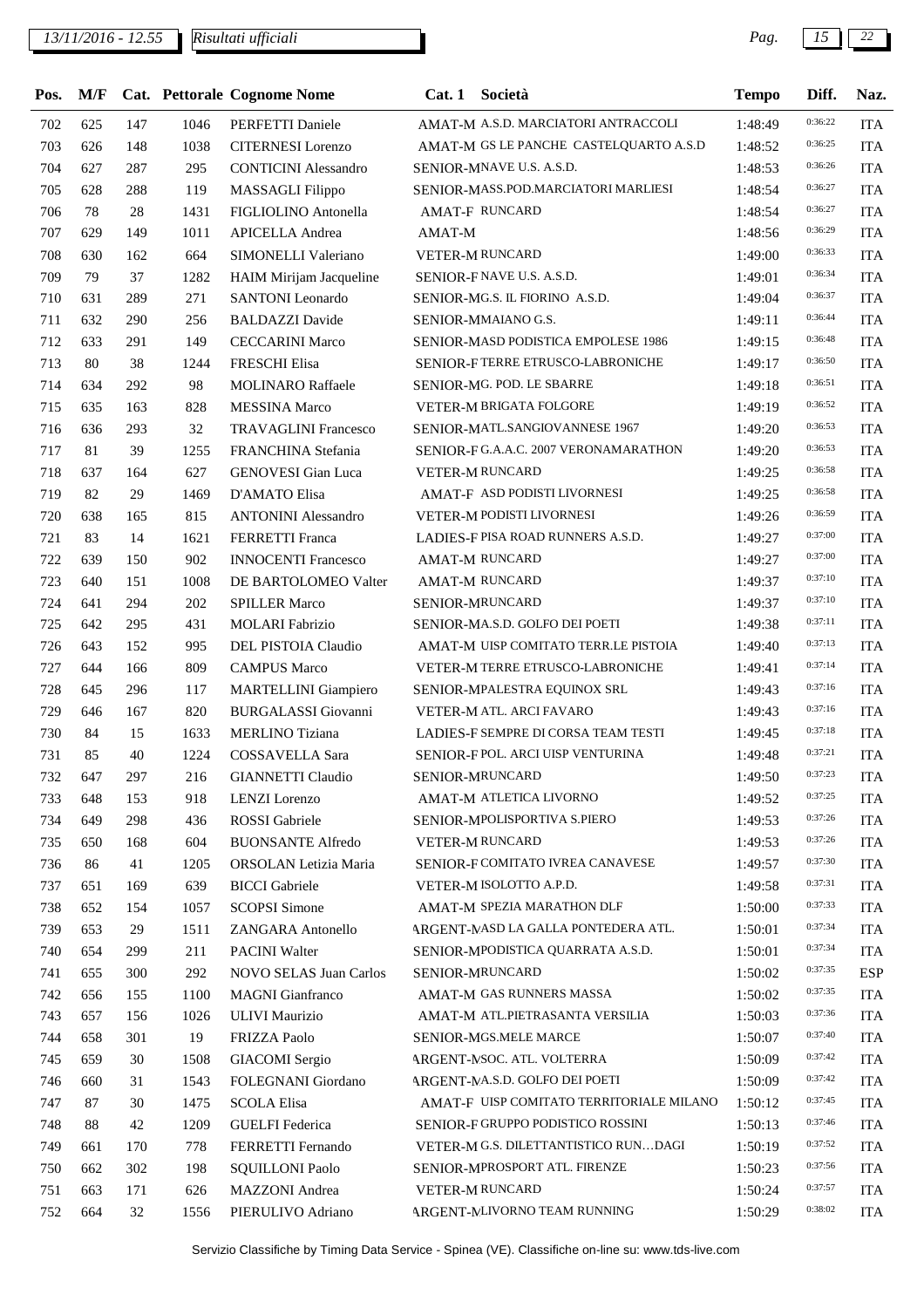| Pos. | M/F |     |      | Cat. Pettorale Cognome Nome                               | Cat.1 | Società                                 | <b>Tempo</b> | Diff.   | Naz.       |
|------|-----|-----|------|-----------------------------------------------------------|-------|-----------------------------------------|--------------|---------|------------|
| 753  | 665 | 303 | 352  | RICCIARDI Luigi                                           |       | SENIOR-MATLETICA CALENZANO              | 1:50:32      | 0:38:05 | <b>ITA</b> |
| 754  | 666 | 304 | 16   | DEGL'INNOCENTI Andrea                                     |       | SENIOR-MRUNNING SARONNO                 | 1:50:35      | 0:38:08 | <b>ITA</b> |
| 755  | 667 | 305 | 290  | <b>TACCINI</b> Luca                                       |       | SENIOR-MPISA ROAD RUNNERS CLUB          | 1:50:38      | 0:38:11 | <b>ITA</b> |
| 756  | 668 | 157 | 923  | <b>SENNI Francesco</b>                                    |       | AMAT-M ATLETICA MDS PANARIAGROUP ASD    | 1:50:40      | 0:38:13 | <b>ITA</b> |
| 757  | 89  | 43  | 1278 | <b>AZZERLINI</b> Elena                                    |       | SENIOR-FNAVE U.S. A.S.D.                | 1:50:42      | 0:38:15 | <b>ITA</b> |
| 758  | 90  | 44  | 1208 | <b>MAZZONI</b> Silvia                                     |       | SENIOR-F S.G.M. FORZA E CORAGGIO        | 1:50:42      | 0:38:15 | <b>ITA</b> |
| 759  | 91  | 16  | 1607 | STEFANI Roberta                                           |       | LADIES-F ASD LUCCA MARATHON             | 1:50:49      | 0:38:22 | <b>ITA</b> |
| 760  | 669 | 172 | 640  | <b>SALUCCI Fabrizio</b>                                   |       | VETER-M CRAL QUADRIFOGLIO               | 1:50:56      | 0:38:29 | <b>ITA</b> |
| 761  | 670 | 306 | 215  | PEZZINI Roberto                                           |       | SENIOR-MRUNCARD                         | 1:50:58      | 0:38:31 | <b>ITA</b> |
| 762  | 671 | 307 | 91   | PISTOLESI Davide                                          |       | SENIOR-MSOC. ATL. VOLTERRA              | 1:51:03      | 0:38:36 | <b>ITA</b> |
| 763  | 92  | 45  | 1245 | PARENTI Daniela                                           |       | SENIOR-FA.S.D. RUNNING EVOLUTION        | 1:51:05      | 0:38:38 | <b>ITA</b> |
| 764  | 93  | 17  | 1639 | DELLA MAGGIORE Simonett LADIES-F VERSILIA SPORT           |       |                                         | 1:51:05      | 0:38:38 | <b>ITA</b> |
| 765  | 672 | 33  | 1567 | <b>SEVERI</b> Angelo                                      |       | ARGENT-MA.S.D. AVIS STIAVA              | 1:51:05      | 0:38:38 | <b>ITA</b> |
| 766  | 673 | 308 | 250  | PANCANI Cristiano                                         |       | SENIOR-MRUNCARD                         | 1:51:07      | 0:38:40 | <b>ITA</b> |
| 767  | 674 | 309 | 87   | <b>CORTI</b> Christian                                    |       | SENIOR-MASD SEVENTIES RUNNING TEAM LUC  | 1:51:09      | 0:38:42 | <b>ITA</b> |
| 768  | 675 | 34  | 1534 | <b>CIAMPI Renzo</b>                                       |       | ARGENT-MGRUPPO PODISTICO LA VERRU'A ASD | 1:51:14      | 0:38:47 | <b>ITA</b> |
| 769  | 676 | 173 | 756  | MACCHIARINI Alfredo                                       |       | VETER-M ATL.PIETRASANTA VERSILIA        | 1:51:16      | 0:38:49 | <b>ITA</b> |
| 770  | 677 | 310 | 225  | PROFILO Alessandro                                        |       | SENIOR-MRUNCARD                         | 1:51:19      | 0:38:52 | <b>ITA</b> |
| 771  | 678 | 158 | 906  | <b>BASILIANI Alessio</b>                                  |       | <b>AMAT-M RUNCARD</b>                   | 1:51:20      | 0:38:53 | <b>ITA</b> |
| 772  | 679 | 311 | 40   | SORIANI Massimiliano                                      |       | SENIOR-MATL.GROSSETO BANCA D .MAREMMA   | 1:51:23      | 0:38:56 | <b>ITA</b> |
| 773  | 680 | 159 | 904  | REINA Giovanni                                            |       | AMAT-M FOLGORE TEAM PARACADUTISTI       | 1:51:23      | 0:38:56 | <b>ITA</b> |
| 774  | 681 | 35  | 1507 | <b>LAZZONI</b> Mauro                                      |       | ARGENT-MPOLISPORTIVA MADONNETTA         | 1:51:24      | 0:38:57 | <b>ITA</b> |
| 775  | 682 | 174 | 606  | TAVERRITI Tito Paolo Simon VETER-M BERGAMO STARS ATLETICA |       |                                         | 1:51:26      | 0:38:59 | <b>ITA</b> |
| 776  | 683 | 312 | 58   | ALTIERO Leonardo                                          |       | SENIOR-MSEZ. ATL. ORATORIO CORNAREDO    | 1:51:26      | 0:38:59 | <b>ITA</b> |
| 777  | 684 | 313 | 381  | <b>TANFERNA</b> Michele                                   |       | SENIOR-MSEMPRE DI CORSA TEAM TESTI      | 1:51:26      | 0:38:59 | <b>ITA</b> |
| 778  | 685 | 175 | 699  | <b>GALLI</b> Paolo                                        |       | VETER-M ASD PODISTICA EMPOLESE 1986     | 1:51:28      | 0:39:01 | <b>ITA</b> |
| 779  | 686 | 314 | 82   | <b>BALDASSARRI Francesco</b>                              |       | SENIOR-MASD SEVENTIES RUNNING TEAM LUC  | 1:51:33      | 0:39:06 | <b>ITA</b> |
| 780  | 687 | 176 | 806  | <b>GAMBOGI Marco</b>                                      |       | VETER-M LIVORNO TEAM RUNNING            | 1:51:34      | 0:39:07 | <b>ITA</b> |
| 781  | 688 | 315 | 44   | FRIGERIO Gianni                                           |       | SENIOR-MPOLISPORTIVA BREMESE            | 1:51:36      | 0:39:09 | <b>ITA</b> |
| 782  | 689 | 177 | 836  | <b>BUSELLI</b> Claudio                                    |       | VETER-M CENTRO ATLETICA PIOMBINO        | 1:51:42      | 0:39:15 | <b>ITA</b> |
| 783  | 94  | 46  | 1226 | <b>MEINI</b> Serena                                       |       | SENIOR-F ATLETICA RIVELLINO PIOMBINO    | 1:51:42      | 0:39:15 | <b>ITA</b> |
| 784  | 690 | 178 | 790  | <b>CECCARINI</b> Giorgio                                  |       | VETER-M PODISTI LIVORNESI               | 1:51:53      | 0:39:26 | <b>ITA</b> |
| 785  | 691 | 316 | 195  | DE LILLO Pietro                                           |       | SENIOR-MASD LUCCA MARATHON              | 1:51:54      | 0:39:27 | <b>ITA</b> |
| 786  | 95  | 31  | 1422 | <b>BALDINI</b> Sara                                       |       | AMAT-F G. POD. LE SBARRE                | 1:51:56      | 0:39:29 | <b>ITA</b> |
| 787  | 692 | 179 | 654  | FONTANELLI David                                          |       | VETER-M ASD G.P. LE SBARRE              | 1:51:56      | 0:39:29 | <b>ITA</b> |
| 788  | 693 | 317 | 93   | CAPO Gerardo                                              |       | SENIOR-MG. POD. LE SBARRE               | 1:51:56      | 0:39:29 | <b>ITA</b> |
| 789  | 694 | 160 | 950  | <b>VITALE Raffaele</b>                                    |       | AMAT-M G. POD. LE SBARRE                | 1:51:56      | 0:39:29 | <b>ITA</b> |
| 790  | 96  | 47  | 1218 | DI CESARE Daniela                                         |       | SENIOR-FG. POD. LE SBARRE               | 1:51:56      | 0:39:29 | <b>ITA</b> |
| 791  | 695 | 161 | 942  | AZZARO Tommaso                                            |       | AMAT-M G. POD. LE SBARRE                | 1:51:57      | 0:39:30 | <b>ITA</b> |
| 792  | 696 | 318 | 95   | DANI Luca                                                 |       | SENIOR-MG. POD. LE SBARRE               | 1:51:57      | 0:39:30 | <b>ITA</b> |
| 793  | 97  | 48  | 1211 | FIORENZANI Lisa                                           |       | SENIOR-FATLETICA RIVELLINO PIOMBINO     | 1:52:00      | 0:39:33 | <b>ITA</b> |
| 794  | 697 | 319 | 39   | <b>LUCII</b> Matteo                                       |       | SENIOR-MA.S.D. MARATONA MUGELLO         | 1:52:04      | 0:39:37 | <b>ITA</b> |
| 795  | 698 | 180 | 603  | <b>BARCA</b> Salvatore                                    |       | VETER-M A.S.D. CENTRO FITNESS MONTELLO  | 1:52:05      | 0:39:38 | <b>ITA</b> |
| 796  | 98  | 49  | 1229 | <b>CHESI</b> Michela                                      |       | SENIOR-FG.S. PIEVE A RIPOLI             | 1:52:06      | 0:39:39 | <b>ITA</b> |
| 797  | 699 | 320 | 419  | <b>CECCHINI</b> Enrico                                    |       | SENIOR-MPODISTI LIVORNESI               | 1:52:11      | 0:39:44 | <b>ITA</b> |
| 798  | 700 | 162 | 1040 | <b>MINUCCI</b> Emanuele                                   |       | AMAT-M NAVE U.S. A.S.D.                 | 1:52:13      | 0:39:46 | <b>ITA</b> |
| 799  | 99  | 50  | 1277 | <b>MORRONE</b> Marianna                                   |       | SENIOR-FA.S. VIGILI DEL FUOCO O. RUINI  | 1:52:17      | 0:39:50 | <b>ITA</b> |
| 800  | 701 | 181 | 769  | <b>MENSUALI Marco</b>                                     |       | VETER-M NAVE U.S. A.S.D.                | 1:52:19      | 0:39:52 | <b>ITA</b> |
| 801  | 702 | 182 | 672  | <b>LENZI</b> Stefano                                      |       | VETER-M PODISTI LIVORNESI               | 1:52:19      | 0:39:52 | <b>ITA</b> |
| 802  | 703 | 183 | 781  | <b>CASELLA Vinicio</b>                                    |       | VETER-M RUNCARD                         | 1:52:22      | 0:39:55 | <b>ITA</b> |
| 803  | 704 | 163 | 1079 | <b>LANDI</b> Michele                                      |       | AMAT-M IL DISCOBOLO VIAREGGIO           | 1:52:27      | 0:40:00 | <b>ITA</b> |
|      |     |     |      |                                                           |       |                                         |              |         |            |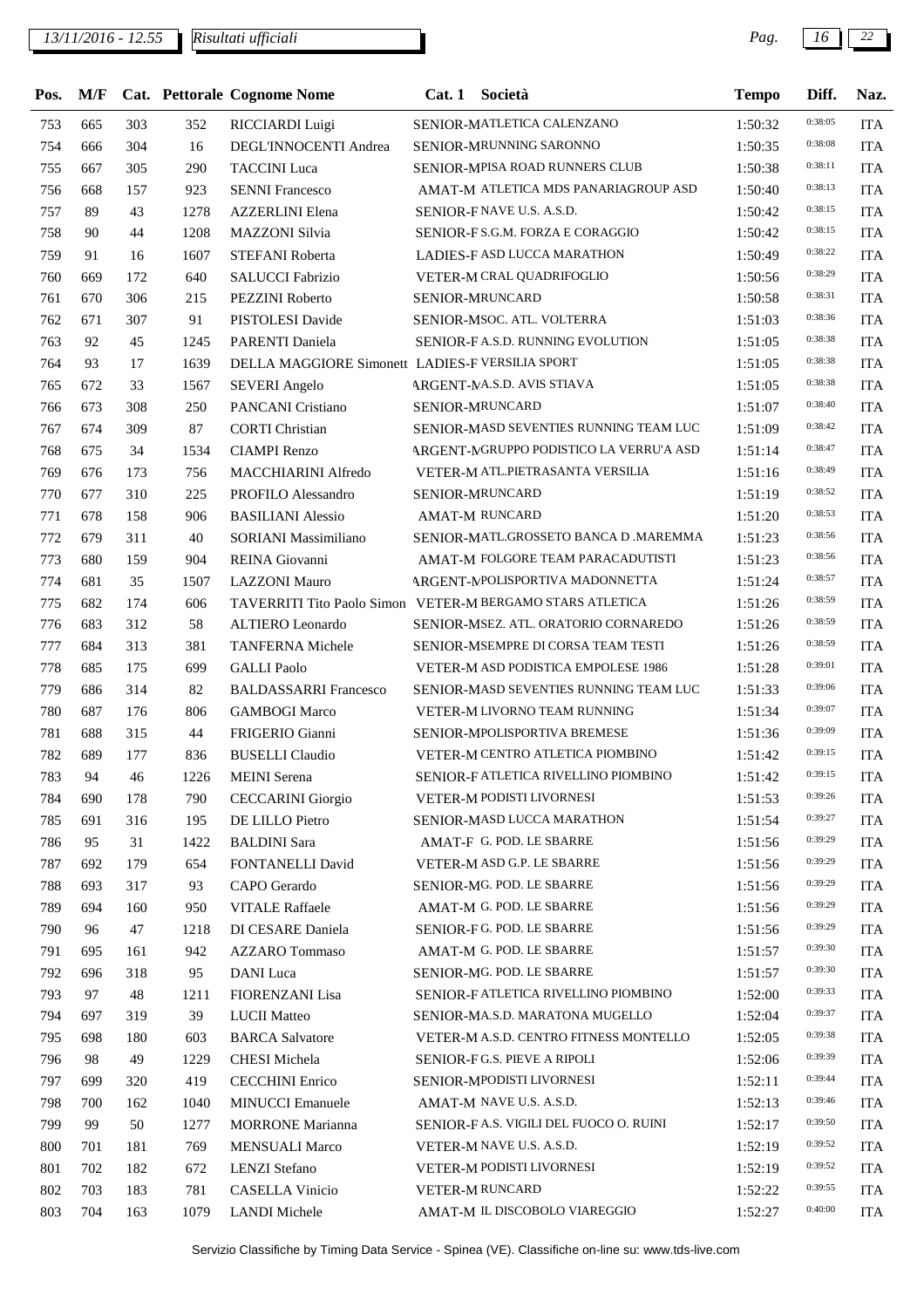## *13/11/2016 - 12.55 Pag. 17 22*

| Pos. | M/F |                |      | Cat. Pettorale Cognome Nome    | Cat.1           | Società                                | <b>Tempo</b> | Diff.   | Naz.       |
|------|-----|----------------|------|--------------------------------|-----------------|----------------------------------------|--------------|---------|------------|
| 804  | 705 | 184            | 630  | <b>ANGELI</b> Luigi            |                 | VETER-M G.S. ORECCHIELLA GARFAGNANA    | 1:52:33      | 0:40:06 | <b>ITA</b> |
| 805  | 706 | 321            | 152  | <b>BERLINCIONI Walter</b>      |                 | SENIOR-MASD PODISTICA EMPOLESE 1986    | 1:52:35      | 0:40:08 | <b>ITA</b> |
| 806  | 707 | 322            | 159  | <b>PUCCI</b> Alessandro        |                 | SENIOR-MASD PODISTICA EMPOLESE 1986    | 1:52:35      | 0:40:08 | <b>ITA</b> |
| 807  | 100 | 18             | 1603 | <b>BOLDI</b> Carla             |                 | <b>LADIES-FRUNCARD</b>                 | 1:52:38      | 0:40:11 | <b>ITA</b> |
| 808  | 708 | 164            | 1007 | TRIVISONNE Alessandro          |                 | AMAT-M C.S. ACCADEMIA NAVALE LIVORNO   | 1:52:40      | 0:40:13 | <b>ITA</b> |
| 809  | 709 | 323            | 101  | PIRRONE Riccardo               |                 | SENIOR-MG.P.PIOMBINO AVIS              | 1:52:41      | 0:40:14 | <b>ITA</b> |
| 810  | 710 | 185            | 680  | <b>NESI Rossano</b>            |                 | <b>VETER-M RUNCARD</b>                 | 1:52:43      | 0:40:16 | <b>ITA</b> |
| 811  | 711 | 324            | 65   | <b>GAMBINO</b> Massimiliano    |                 | SENIOR-MPOLISPORTIVA MADONNETTA        | 1:52:44      | 0:40:17 | <b>ITA</b> |
| 812  | 712 | $\overline{c}$ | 1710 | <b>MANNARI</b> Piero           |                 | ORO-M PODISTI LIVORNESI                | 1:52:48      | 0:40:21 | <b>ITA</b> |
| 813  | 713 | 186            | 694  | <b>CORSI Fabio</b>             |                 | VETER-M RUNCARD                        | 1:52:53      | 0:40:26 | <b>ITA</b> |
| 814  | 714 | 3              | 1708 | MARRA Giovanni                 |                 | ORO-M PODISTI LIVORNESI                | 1:52:53      | 0:40:26 | <b>ITA</b> |
| 815  | 101 | 51             | 1287 | <b>DAMIANI</b> Mery            |                 | SENIOR-FG.S. DILETTANTISTICO RUNDAGI   | 1:52:54      | 0:40:27 | <b>ITA</b> |
| 816  | 715 | 325            | 142  | DAMBROSIO Nicola               |                 | SENIOR-MTOSCANA ATL.EMPOLI NISSAN      | 1:52:56      | 0:40:29 | <b>ITA</b> |
| 817  | 102 | 32             | 1420 | DEL TESTA Romina               |                 | AMAT-F SOC. ATL. VOLTERRA              | 1:52:58      | 0:40:31 | <b>ITA</b> |
| 818  | 716 | 326            | 81   | <b>BERTOLACCINI Alessandro</b> |                 | SENIOR-MASD SEVENTIES RUNNING TEAM LUC | 1:53:00      | 0:40:33 | <b>ITA</b> |
| 819  | 717 | 187            | 725  | <b>FERRANDO Roberto</b>        |                 | VETER-M GRUPPO PODISTICO ROSSINI       | 1:53:01      | 0:40:34 | <b>ITA</b> |
| 820  | 718 | 36             | 1515 | <b>TINAGLI Giancarlo</b>       |                 | ARGENT-MA.S.D. CENTRO SPORT            | 1:53:05      | 0:40:38 | <b>ITA</b> |
| 821  | 103 | 19             | 1623 | <b>GIUDICI</b> Paola           |                 | LADIES-F PISA ROAD RUNNERS A.S.D.      | 1:53:05      | 0:40:38 | <b>ITA</b> |
| 822  | 719 | 327            | 96   | <b>GIMELLI</b> Giovanni        |                 | SENIOR-MG. POD. LE SBARRE              | 1:53:11      | 0:40:44 | <b>ITA</b> |
| 823  | 720 | 37             | 1519 | ZAFFINO Giampaolo              |                 | ARGENT-MRUNNERS BARBERINO A.S.D.       | 1:53:14      | 0:40:47 | <b>ITA</b> |
| 824  | 104 | 33             | 1445 | <b>BIAGINI</b> Cristina        |                 | AMAT-F TOSCANA ATL.EMPOLI NISSAN       | 1:53:17      | 0:40:50 | <b>ITA</b> |
| 825  | 721 | 188            | 684  | VALLETTI Luciano               |                 | VETER-M RUNNERS BARBERINO A.S.D.       | 1:53:18      | 0:40:51 | <b>ITA</b> |
| 826  | 722 | 328            | 272  | OTTANTINI Giovanni             |                 | SENIOR-MG.S.IL FIORINO                 | 1:53:21      | 0:40:54 | <b>ITA</b> |
| 827  | 105 | 52             | 1204 | <b>LUPI Katy</b>               |                 | SENIOR-FASD ELBA RUNNERS               | 1:53:21      | 0:40:54 | <b>ITA</b> |
| 828  | 723 | 165            | 1006 | <b>GIACHETTI Cristian</b>      |                 | <b>AMAT-M RUNCARD</b>                  | 1:53:29      | 0:41:02 | <b>ITA</b> |
| 829  | 724 | $\overline{4}$ | 1704 | <b>BERNARDINI Arturo</b>       |                 | ORO-M TERRE ETRUSCO-LABRONICHE         | 1:53:31      | 0:41:04 | <b>ITA</b> |
| 830  | 106 | 34             | 1464 | DODERO Arianna                 |                 | AMAT-F A.S.D. SPEZIA MARATHON          | 1:53:31      | 0:41:04 | <b>ITA</b> |
| 831  | 725 | 189            | 670  | <b>TONERINI Michele</b>        |                 | VETER-M A.S.D. CENTRO SPORT            | 1:53:32      | 0:41:05 | <b>ITA</b> |
| 832  | 726 | 166            | 1023 | <b>CICALI</b> Alessio          |                 | AMAT-M G.S.IL FIORINO                  | 1:53:34      | 0:41:07 | <b>ITA</b> |
| 833  | 727 | 329            | 423  | PELLEGRINI Andrea              |                 | SENIOR-MVERSILIA SPORT                 | 1:53:37      | 0:41:10 | <b>ITA</b> |
| 834  | 728 | 38             | 1522 | <b>SPINELLI Mauro</b>          |                 | ARGENT-NSOC. ATL. VOLTERRA             | 1:53:39      | 0:41:12 | <b>ITA</b> |
| 835  | 729 | 330            | 339  | <b>CARMASSI Emanuele</b>       | <b>SENIOR-M</b> |                                        | 1:53:48      | 0:41:21 | <b>ITA</b> |
| 836  | 730 | 39             | 1528 | <b>SANTINI</b> Luciano         |                 | ARGENT-MASD PODISTICA EMPOLESE 1986    | 1:53:50      | 0:41:23 | <b>ITA</b> |
| 837  | 731 | 167            | 971  | TONA Vincenzo                  |                 | AMAT-M RUNNERS BARBERINO A.S.D.        | 1:53:51      | 0:41:24 | <b>ITA</b> |
| 838  | 732 | 168            | 1086 | <b>MARTELLACCI Rico</b>        |                 | <b>AMAT-M RUNCARD</b>                  | 1:53:51      | 0:41:24 | <b>ITA</b> |
| 839  | 733 | 190            | 858  | ZODA Giuseppe                  |                 | VETER-M PALESTRA EQUINOX SRL           | 1:54:06      | 0:41:39 |            |
| 840  | 734 | 191            | 789  | <b>MASONI</b> Stefano          | <b>VETER-M</b>  |                                        | 1:54:12      | 0:41:45 | <b>ITA</b> |
| 841  | 107 | 53             | 1265 | <b>TAMBURINI</b> Elisabetta    |                 | SENIOR-FA.P.A. CROCE VERDE VIAREGGIO   | 1:54:18      | 0:41:51 | <b>ITA</b> |
| 842  | 108 | $20\,$         | 1616 | <b>VILLETTI Cloe</b>           |                 | LADIES-F ASD PODISTICA PERALTO GENOVA  | 1:54:18      | 0:41:51 | <b>ITA</b> |
| 843  | 109 | 54             | 1304 | VANNOZZI Elisa                 |                 | SENIOR-FIL PONTE SCANDICCI             | 1:54:23      | 0:41:56 | <b>ITA</b> |
| 844  | 735 | 331            | 168  | MASSARO Giacomo                |                 | SENIOR-MUISP COMITATO TERR.LE PISTOIA  | 1:54:30      | 0:42:03 | <b>ITA</b> |
| 845  | 736 | 2              | 1039 | $\sim$ $\sim$                  |                 |                                        | 1:54:39      | 0:42:12 | <b>ITA</b> |
| 846  | 110 | 55             | 1281 | FARNE' Federica                |                 | SENIOR-FNAVE U.S. A.S.D.               | 1:54:40      | 0:42:13 | <b>ITA</b> |
| 847  | 737 | 169            | 952  | <b>GUGLIELMI</b> Giacomo       |                 | AMAT-M ATLETICA LIVORNO                | 1:54:45      | 0:42:18 | <b>ITA</b> |
| 848  | 738 | 170            | 1054 | <b>BIAGIOTTI Riccardo</b>      |                 | AMAT-M RUNCARD                         | 1:54:51      | 0:42:24 | <b>ITA</b> |
| 849  | 111 | 56             | 1206 | <b>MORI Marie Angelique</b>    |                 | SENIOR-FATLETICA LIVORNO               | 1:54:52      | 0:42:25 | <b>ITA</b> |
| 850  | 739 | 40             | 1517 | ROSELLINI Enrico               |                 | <b>ARGENT-MRUNCARD</b>                 | 1:54:52      | 0:42:25 | <b>ITA</b> |
| 851  | 112 | 35             | 1407 | <b>BARDI</b> Francesca         |                 | AMAT-F RUNCARD                         | 1:54:56      | 0:42:29 | <b>ITA</b> |
| 852  | 113 | 57             | 1292 | RUGGIERO Frida                 |                 | SENIOR-FLIVORNO TEAM RUNNING           | 1:54:58      | 0:42:31 | <b>ITA</b> |
| 853  | 740 | 332            | 388  | <b>BACCASSINO Enrico</b>       |                 | SENIOR-MTERRE ETRUSCO-LABRONICHE       | 1:55:00      | 0:42:33 | <b>ITA</b> |
| 854  | 741 | 333            | 137  | <b>DURANTINI</b> Stefano       |                 | SENIOR-MRUNNERS BARBERINO A.S.D.       | 1:55:00      | 0:42:33 | <b>ITA</b> |
|      |     |                |      |                                |                 |                                        |              |         |            |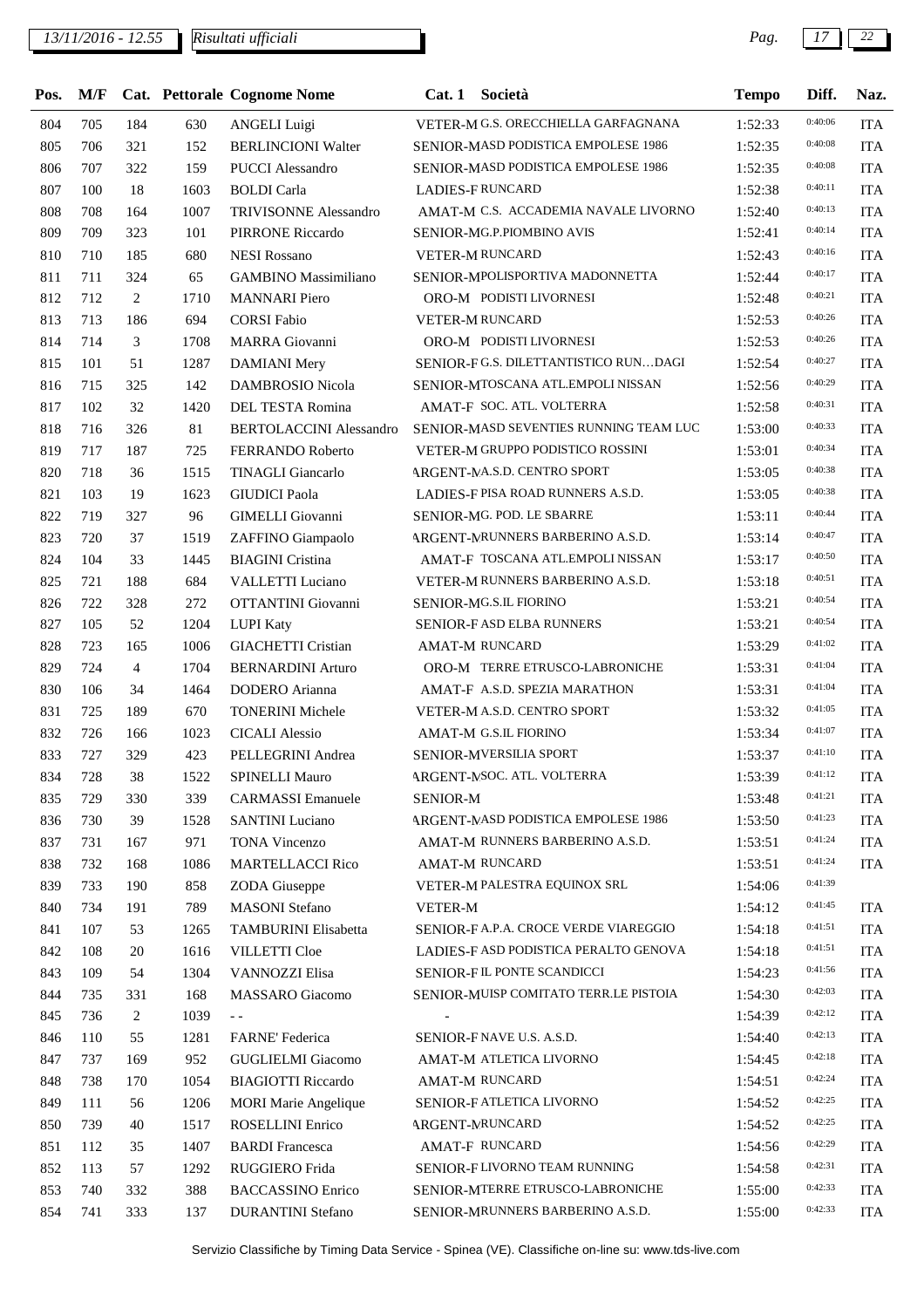| Pos. |     |            |      | M/F Cat. Pettorale Cognome Nome                         | Cat.1           | Società                                | <b>Tempo</b> | Diff.   | Naz.       |
|------|-----|------------|------|---------------------------------------------------------|-----------------|----------------------------------------|--------------|---------|------------|
| 855  | 742 | 192        | 622  | <b>GOZZINI</b> Paolo                                    |                 | VETER-M RUNCARD                        | 1:55:03      | 0:42:36 | <b>ITA</b> |
| 856  | 743 | 5          | 1702 | <b>SORO</b> Grazietto                                   |                 | ORO-M ASD G.P. ATL. VALDARNO INFERIORE | 1:55:03      | 0:42:36 | <b>ITA</b> |
| 857  | 744 | 171        | 1009 | PICASSO Eugenio                                         |                 | AMAT-M ASD TOP RUNNERS CASTELLI        | 1:55:16      | 0:42:49 | <b>ITA</b> |
| 858  | 745 | 193        | 787  | <b>MARTINI</b> Fabrizio                                 |                 | VETER-M RUNCARD                        | 1:55:19      | 0:42:52 | <b>ITA</b> |
| 859  | 114 | 58         | 1236 | <b>FATTORI</b> Francesca                                |                 | SENIOR-FTOSCANA ATL.EMPOLI NISSAN      | 1:55:20      | 0:42:53 | <b>ITA</b> |
| 860  | 746 | 334        | 57   | <b>GERBI</b> Marco                                      |                 | SENIOR-MRUNCARD                        | 1:55:23      | 0:42:56 | <b>ITA</b> |
| 861  | 747 | 172        | 1087 | ORCIUOLO Enrico                                         |                 | <b>AMAT-M GS I PASSI</b>               | 1:55:24      | 0:42:57 | <b>ITA</b> |
| 862  | 115 | 21         | 1627 | <b>CIANFANELLI Angela</b>                               |                 | LADIES-F GRUPPO PODISTICO F.P.G.       | 1:55:26      | 0:42:59 | <b>ITA</b> |
| 863  | 748 | 335        | 109  | <b>MARTENS Marco</b>                                    |                 | SENIOR-MRUNCARD                        | 1:55:29      | 0:43:02 | <b>ITA</b> |
| 864  | 749 | 194        | 747  | STEFANINI Paolo                                         |                 | VETER-M ASD ATLETICA FOLLONICA         | 1:55:30      | 0:43:03 | <b>ITA</b> |
| 865  | 750 | 336        | 434  | CALVELLI Raimondo                                       |                 | SENIOR-MLUIVAN SETTIGNANO              | 1:55:35      | 0:43:08 |            |
| 866  | 116 | 36         | 1434 | <b>KESTELOOT Caroline</b>                               |                 | AMAT-F RUNCARD                         | 1:55:40      | 0:43:13 | <b>ITA</b> |
| 867  | 751 | 195        | 665  | PACIFICO Pasquale                                       |                 | VETER-M RUNCARD                        | 1:55:42      | 0:43:15 | <b>ITA</b> |
| 868  | 752 | 173        | 913  | <b>BIANCHI Nicola</b>                                   |                 | <b>AMAT-M RUNCARD</b>                  | 1:55:44      | 0:43:17 | <b>ITA</b> |
| 869  | 753 | 337        | 297  | <b>MARTELLI Riccardo</b>                                |                 | SENIOR-MNAVE U.S. A.S.D.               | 1:55:44      | 0:43:17 | <b>ITA</b> |
| 870  | 754 | 338        | 300  | <b>MEUCCI</b> Giorgio                                   |                 | SENIOR-MNAVE U.S. A.S.D.               | 1:55:44      | 0:43:17 | <b>ITA</b> |
| 871  | 755 | 41         | 1520 | <b>FIESOLI Bruno</b>                                    |                 | ARGENT-MRUNNERS BARBERINO A.S.D.       | 1:55:47      | 0:43:20 | <b>ITA</b> |
| 872  | 117 | 59         | 1234 | FIESOLI Arianna                                         |                 | SENIOR-FRUNNERS BARBERINO A.S.D.       | 1:55:47      | 0:43:20 | <b>ITA</b> |
| 873  | 756 | 174        | 956  | <b>BOSCAGLI</b> Lorenzo                                 |                 | AMAT-M RUNCARD                         | 1:55:48      | 0:43:21 | <b>ITA</b> |
| 874  |     | 339        | 417  | <b>MARMUGI Claudio</b>                                  | <b>SENIOR-M</b> |                                        |              | 0:43:28 |            |
|      | 757 |            |      |                                                         |                 | VETER-M ATL.PIETRASANTA VERSILIA       | 1:55:55      | 0:43:30 | <b>ITA</b> |
| 875  | 758 | 196        | 757  | <b>MARCUCCETTI Riccardo</b>                             |                 |                                        | 1:55:57      | 0:43:42 | <b>ITA</b> |
| 876  | 759 | 340        | 129  | FIESOLI Patrizio                                        |                 | SENIOR-MRUNNERS BARBERINO A.S.D.       | 1:56:09      | 0:43:43 | <b>ITA</b> |
| 877  | 118 | 60         | 1231 | CINI Elena                                              |                 | SENIOR-FRUNNERS BARBERINO A.S.D.       | 1:56:10      | 0:43:52 | <b>ITA</b> |
| 878  | 760 | 197        | 829  | <b>BARONCINI Valerio</b>                                | <b>VETER-M</b>  |                                        | 1:56:19      |         | <b>ITA</b> |
| 879  | 761 | 341        | 136  | DI MAGGIO Ciro                                          |                 | SENIOR-MRUNNERS BARBERINO A.S.D.       | 1:56:22      | 0:43:55 | <b>ITA</b> |
| 880  | 119 | 61         | 1213 | <b>GRISERI</b> Maria Pia                                |                 | SENIOR-FRUNCARD                        | 1:56:23      | 0:43:56 | <b>ITA</b> |
| 881  | 120 | 22         | 1601 | FILIPPI Dorina                                          |                 | LADIES-F ASD ATLETICA PISTOIA          | 1:56:26      | 0:43:59 | <b>ITA</b> |
| 882  | 762 | 42         | 1518 | <b>AGOSTINELLI Luca</b>                                 |                 | ARGENT-MERRE ETRUSCO-LABRONICHE        | 1:56:27      | 0:44:00 | <b>ITA</b> |
| 883  | 763 | 198        | 693  | PIATTELLI Lido                                          |                 | VETER-M TERRE ETRUSCO-LABRONICHE       | 1:56:28      | 0:44:01 | <b>ITA</b> |
| 884  | 764 | 342        | 389  | <b>SOFFI Francesco</b>                                  |                 | SENIOR-MCESARE BATTISTI VERNIO         | 1:56:30      | 0:44:03 | <b>ITA</b> |
| 885  | 765 | 343        | 251  | <b>CARDOSI</b> Roberto                                  | <b>SENIOR-M</b> |                                        | 1:56:31      | 0:44:04 | <b>ITA</b> |
| 886  | 766 | 175        | 905  | <b>MASINI</b> Alessio                                   |                 | <b>AMAT-M RUNCARD</b>                  | 1:56:32      | 0:44:05 | <b>ITA</b> |
| 887  | 767 | 344        | 97   | LUCII Nicola                                            |                 | SENIOR-MG. POD. LE SBARRE              | 1:56:32      | 0:44:05 | <b>ITA</b> |
| 888  | 121 | 62         | 1268 | <b>ANTONI</b> Valeria                                   |                 | SENIOR-FPISA ROAD RUNNERS A.S.D.       | 1:56:39      | 0:44:12 | <b>ITA</b> |
| 889  | 768 | 176        | 1032 | DE LUCA PICIONE Sebastian AMAT-M PISA ROAD RUNNERS CLUB |                 |                                        | 1:56:39      | 0:44:12 | <b>ITA</b> |
| 890  | 769 | 345        | 212  | <b>ALFIERI Paolo</b>                                    |                 | SENIOR-MRUNCARD                        | 1:56:40      | 0:44:13 | <b>ITA</b> |
| 891  | 122 | 23         | 1635 | <b>MENICACCI Valentina</b>                              |                 | LADIES-F GAS RUNNERS MASSA             | 1:56:45      | 0:44:18 | <b>ITA</b> |
| 892  | 770 | 199        | 764  | <b>MAZZINGHI Marcello</b>                               |                 | VETER-M PISA ROAD RUNNERS CLUB         | 1:56:48      | 0:44:21 | <b>ITA</b> |
| 893  | 771 | 346        | 176  | <b>BRACCIOTTI Federico</b>                              |                 | SENIOR-MASD GRUPPO PODISTICO ROSSINI   | 1:56:58      | 0:44:31 | <b>ITA</b> |
| 894  | 772 | 200        | 659  | <b>MARGHERI Paolo</b>                                   |                 | VETER-M ASD G.P. LE SBARRE             | 1:57:08      | 0:44:41 | <b>ITA</b> |
| 895  | 773 | 347        | 132  | MONGATTI Gilberto                                       |                 | SENIOR-MRUNNERS BARBERINO A.S.D.       | 1:57:11      | 0:44:44 | <b>ITA</b> |
| 896  | 774 | 177        | 1089 | DI DOMENICANTONIO Andr AMAT-M NAVE U.S. A.S.D.          |                 |                                        | 1:57:12      | 0:44:45 | <b>ITA</b> |
| 897  | 775 | 201        | 768  | DEGL'INNOCENTI Marco                                    |                 | VETER-M NAVE U.S. A.S.D.               | 1:57:13      | 0:44:46 | <b>ITA</b> |
| 898  | 123 | 37         | 1461 | <b>ALAMANNI</b> Agnese                                  |                 | AMAT-F NAVE U.S. A.S.D.                | 1:57:13      | 0:44:46 | <b>ITA</b> |
| 899  | 776 | 202        | 681  | FRANCHI Carlo                                           |                 | VETER-M RUNNERS BARBERINO A.S.D.       | 1:57:17      | 0:44:50 | <b>ITA</b> |
| 900  | 777 | $\sqrt{6}$ | 1705 | <b>MASINI</b> Ivo                                       |                 | ORO-M GRUPPO PODISTICO ROSSINI         | 1:57:18      | 0:44:51 | <b>ITA</b> |
| 901  | 778 | 348        | 102  | <b>BALDASSARRI Francesco</b>                            |                 | SENIOR-MG.P.PIOMBINO AVIS              | 1:57:22      | 0:44:55 | <b>ITA</b> |
| 902  | 779 | 203        | 834  | ROSETTI Maurizio                                        | <b>VETER-M</b>  |                                        | 1:57:25      | 0:44:58 | <b>ITA</b> |
| 903  | 780 | 204        | 776  | <b>MATTIELLO Stefano</b>                                |                 | VETER-M ASD LA GALLA PONTEDERA ATL.    | 1:57:29      | 0:45:02 | <b>ITA</b> |
| 904  | 781 | 349        | 357  | <b>MAINARDI</b> Federico                                |                 | SENIOR-MPOLIZIA PENITENZIARIA LIVORNO  | 1:57:32      | 0:45:05 | <b>ITA</b> |
| 905  | 782 | 205        | 792  | PANCACCINI Davide                                       |                 | VETER-M TERRE ETRUSCO-LABRONICHE       | 1:57:32      | 0:45:05 | <b>ITA</b> |
|      |     |            |      |                                                         |                 |                                        |              |         |            |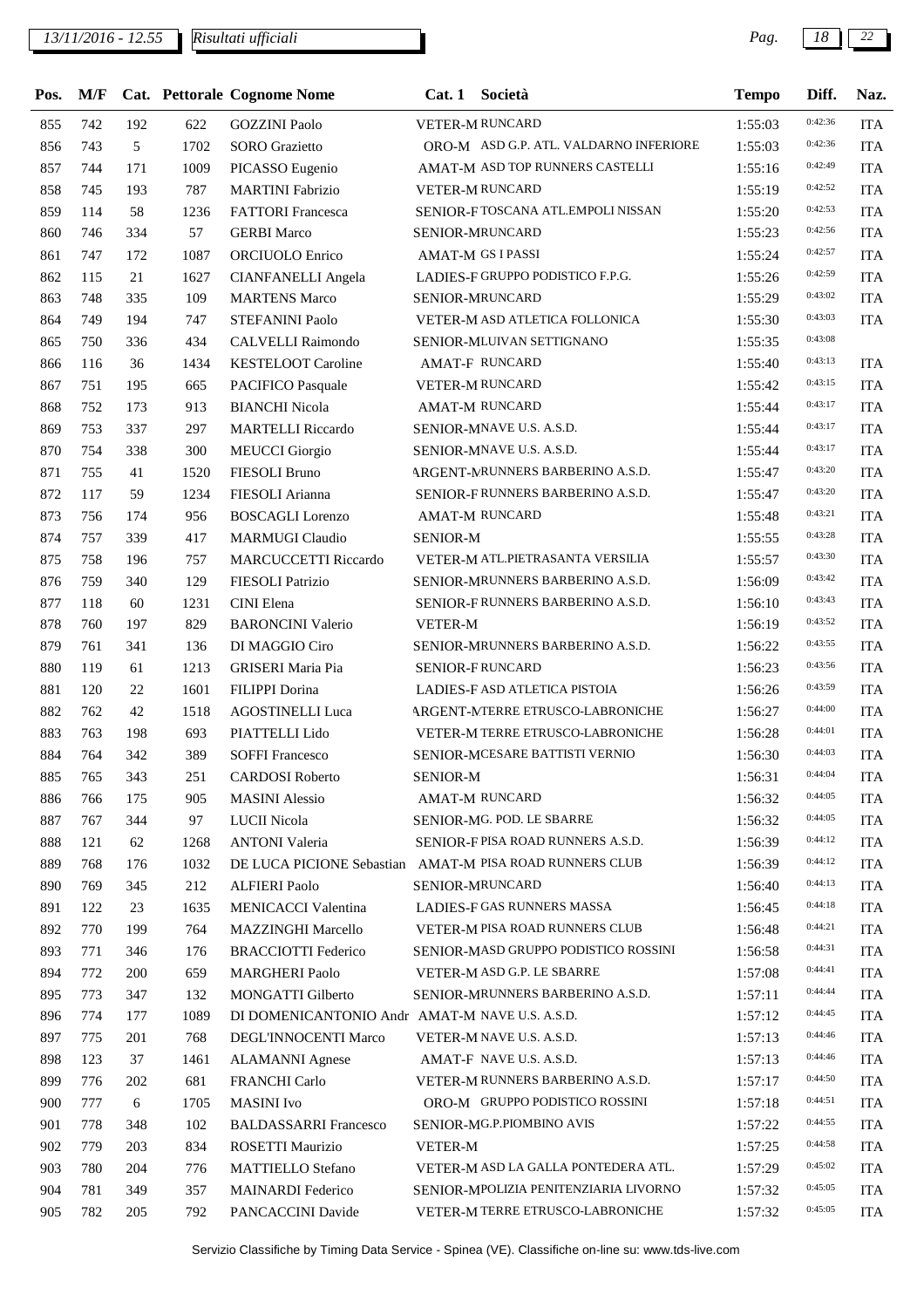## *13/11/2016 - 12.55 Pag. 19 22*

| Pos. | M/F |     |      | Cat. Pettorale Cognome Nome  | Cat.1           | Società                             | <b>Tempo</b> | Diff.   | Naz.       |
|------|-----|-----|------|------------------------------|-----------------|-------------------------------------|--------------|---------|------------|
| 906  | 783 | 206 | 677  | <b>SALVADORI Marco</b>       |                 | VETER-M RUNCARD                     | 1:57:34      | 0:45:07 | <b>ITA</b> |
| 907  | 124 | 63  | 1227 | <b>COLUCCI</b> Veronica      |                 | SENIOR-FRUNCARD                     | 1:57:35      | 0:45:08 | <b>ITA</b> |
| 908  | 784 | 43  | 1514 | PAOLI Valerio                |                 | ARGENT-MCENTRO ATLETICA PIOMBINO    | 1:57:39      | 0:45:12 | <b>ITA</b> |
| 909  | 785 | 44  | 1502 | <b>GENTILE Filippo</b>       |                 | ARGENT-NS.S. LAZIO ATLETICA LEGGERA | 1:57:45      | 0:45:18 | <b>ITA</b> |
| 910  | 786 | 45  | 1568 | <b>CATONI</b> Luciano        |                 | ARGENT-MA.S.C.D. SILVANO FEDI       | 1:57:47      | 0:45:20 | <b>ITA</b> |
| 911  | 125 | 64  | 1284 | <b>LANDI</b> Barbara         |                 | SENIOR-FNAVE U.S. A.S.D.            | 1:57:50      | 0:45:23 | <b>ITA</b> |
| 912  | 787 | 178 | 1041 | POLVANESI Antonio            |                 | AMAT-M NAVE U.S. A.S.D.             | 1:57:50      | 0:45:23 | <b>ITA</b> |
| 913  | 788 | 207 | 738  | <b>AVIO Luciano</b>          |                 | VETER-M RUNCARD                     | 1:57:52      | 0:45:25 | <b>ITA</b> |
| 914  | 789 | 208 | 608  | <b>MORICONI Paolo</b>        |                 | VETER-M A. ATL. CAMAIORE            | 1:57:54      | 0:45:27 | <b>ITA</b> |
| 915  | 126 | 65  | 1223 | <b>BELLI</b> Barbara         |                 | SENIOR-FG.S. ORECCHIELLA GARFAGNANA | 1:57:54      | 0:45:27 | <b>ITA</b> |
| 916  | 790 | 179 | 944  | <b>CASALINI</b> Cristiano    |                 | AMAT-M UISP VALDERA                 | 1:57:57      | 0:45:30 | <b>ITA</b> |
| 917  | 791 | 209 | 709  | <b>CRISTOFANI Massimo</b>    |                 | VETER-M VAL DI SERCHIO RUNNING TEAM | 1:57:59      | 0:45:32 | <b>ITA</b> |
| 918  | 792 | 180 | 936  | <b>NUZZO Federico</b>        |                 | <b>AMAT-M RUNCARD</b>               | 1:58:04      | 0:45:37 | <b>ITA</b> |
| 919  | 793 | 350 | 73   | <b>GAETA</b> Simone          |                 | SENIOR-MASS.POD.MARCIATORI MARLIESI | 1:58:10      | 0:45:43 | <b>ITA</b> |
| 920  | 794 | 210 | 683  | <b>TREDICI</b> Simone        |                 | VETER-M RUNNERS BARBERINO A.S.D.    | 1:58:14      | 0:45:47 | <b>ITA</b> |
| 921  | 795 | 181 | 954  | <b>GANDOLFO</b> Antonino     |                 | <b>AMAT-M RUNCARD</b>               | 1:58:28      | 0:46:01 | <b>ITA</b> |
| 922  | 796 | 46  | 1552 | <b>VANNUCCI</b> Antonio      |                 | ARGENT-MAAIANO G.S.                 | 1:58:28      | 0:46:01 | <b>ITA</b> |
| 923  | 127 | 24  | 1611 | MURANO Bombina               |                 | LADIES-F TOSCANA ATL.EMPOLI NISSAN  | 1:58:28      | 0:46:01 | <b>ITA</b> |
| 924  | 797 | 211 | 621  | <b>BENTIVOGLIO Claudio</b>   |                 | VETER-M S.S. LAZIO ATLETICA LEGGERA | 1:58:29      | 0:46:02 | <b>ITA</b> |
| 925  | 798 | 212 | 770  | <b>RAGGI Davide</b>          |                 | VETER-M NAVE U.S. A.S.D.            | 1:58:39      | 0:46:12 | <b>ITA</b> |
| 926  | 128 | 66  | 1297 | <b>NOCE Patrizia</b>         |                 | SENIOR-FTERRE ETRUSCO-LABRONICHE    | 1:58:47      | 0:46:20 | <b>ITA</b> |
| 927  | 799 | 351 | 303  | <b>CAROSI</b> Dino           |                 | SENIOR-MASD LA GALLA PONTEDERA ATL. | 1:59:00      | 0:46:33 | <b>ITA</b> |
| 928  | 129 | 38  | 1424 | <b>BRIGNOCCOLI Annalisa</b>  |                 | AMAT-F G. POD. LE SBARRE            | 1:59:07      | 0:46:40 | <b>ITA</b> |
| 929  | 800 | 352 | 76   | <b>GRANDIS</b> Lorenzo       | <b>SENIOR-M</b> |                                     | 1:59:08      | 0:46:41 | <b>ITA</b> |
| 930  | 130 | 39  | 1452 | POCHESCI Valentina           |                 | AMAT-F G.S. IL FIORINO A.S.D.       | 1:59:13      | 0:46:46 | <b>ITA</b> |
| 931  | 801 | 213 | 732  | <b>IADEVAIA</b> Giacomo      |                 | VETER-M PODISTICA QUARRATA A.S.D.   | 1:59:16      | 0:46:49 | <b>ITA</b> |
| 932  | 131 | 40  | 1436 | <b>AIAZZI</b> Elisa          |                 | AMAT-F RUNNERS BARBERINO A.S.D.     | 1:59:30      | 0:47:03 | <b>ITA</b> |
| 933  | 802 | 353 | 133  | <b>NUTINI</b> Michele        |                 | SENIOR-MRUNNERS BARBERINO A.S.D.    | 1:59:30      | 0:47:03 | <b>ITA</b> |
|      |     |     |      |                              |                 | <b>SENIOR-FRUNCARD</b>              |              | 0:47:08 |            |
| 934  | 132 | 67  | 1228 | DI MARI Federica             |                 | LADIES-F GRUPPO PODISTICO F.P.G.    | 1:59:35      | 0:47:08 | <b>ITA</b> |
| 935  | 133 | 25  | 1628 | <b>RONCONI Rossana</b>       |                 |                                     | 1:59:35      | 0:47:28 | <b>ITA</b> |
| 936  | 134 | 68  |      | 1220 VELLA Serafina          |                 | SENIOR-FASD G.P. LE SBARRE          | 1:59:55      | 0:47:31 | <b>ITA</b> |
| 937  | 803 | 354 | 35   | <b>BENAZZI Fabrizio</b>      |                 | SENIOR-MRUNCARD                     | 1:59:58      | 0:47:32 | <b>ITA</b> |
| 938  | 135 | 69  | 1217 | DEL MORO Federica            |                 | SENIOR-FG. POD. LE SBARRE           | 1:59:59      | 0:47:45 | <b>ITA</b> |
| 939  | 804 | 47  | 1566 | <b>VERLEZZA Claudio</b>      |                 | ARGENT-MCENTRO ATLETICA PIOMBINO    | 2:00:12      | 0:47:46 | <b>ITA</b> |
| 940  | 805 | 355 | 317  | DELLA PERUTA Damiano         |                 | SENIOR-MA.S.D. SPEZIA MARATHON      | 2:00:13      | 0:47:51 | <b>ITA</b> |
| 941  | 806 | 356 | 315  | <b>BASTA Donato</b>          |                 | SENIOR-MA.S.D. GOLFO DEI POETI      | 2:00:18      |         | <b>ITA</b> |
| 942  | 136 | 70  | 1305 | <b>ONOYIVWE Doris</b>        |                 | SENIOR-FCLUB AUSONIA ASD            | 2:00:19      | 0:47:52 | <b>NGR</b> |
| 943  | 137 | 71  | 1216 | CEI Ramona                   |                 | SENIOR-FG. POD. LE SBARRE           | 2:00:21      | 0:47:54 | <b>ITA</b> |
| 944  | 807 | 357 | 100  | <b>STUMPO Raffaele</b>       |                 | SENIOR-MG. POD. LE SBARRE           | 2:00:21      | 0:47:54 | <b>ITA</b> |
| 945  | 808 | 48  | 1512 | PELLETTI Roberto             |                 | ARGENT-MASD LA GALLA PONTEDERA ATL. | 2:00:27      | 0:48:00 | <b>ITA</b> |
| 946  | 138 | 72  | 1270 | CARIELLO Claudia             |                 | SENIOR-FPISA ROAD RUNNERS CLUB      | 2:00:29      | 0:48:02 | <b>ITA</b> |
| 947  | 139 | 26  | 1608 | <b>GRANZA Maria Concetta</b> |                 | LADIES-F RUNNERS BARBERINO A.S.D.   | 2:00:32      | 0:48:05 | <b>ITA</b> |
| 948  | 140 | 27  | 1609 | <b>BERARDI</b> Vittoria      |                 | LADIES-F RUNNERS BARBERINO A.S.D.   | 2:00:32      | 0:48:05 | <b>ITA</b> |
| 949  | 809 | 182 | 1077 | <b>MONNO</b> Alessio         |                 | AMAT-M MINISTERO DELLA DIFESA       | 2:00:42      | 0:48:14 | <b>ITA</b> |
| 950  | 810 | 49  | 1564 | D'AMATO Mauro                |                 | ARGENT-MASD PODISTI LIVORNESI       | 2:00:42      | 0:48:15 | <b>ITA</b> |
| 951  | 141 | 28  | 1626 | <b>VALENTINI Marisa</b>      |                 | LADIES-F MAIANO G.S.                | 2:00:43      | 0:48:16 | <b>ITA</b> |
| 952  | 142 | 73  | 1248 | DI SACCO Elena               |                 | SENIOR-FRUNCARD                     | 2:00:47      | 0:48:20 | <b>ITA</b> |
| 953  | 811 | 358 | 22   | CHIAREI Gianni               |                 | SENIOR-MATLETICA PERIGNANO          | 2:00:49      | 0:48:22 | <b>ITA</b> |
| 954  | 143 | 41  | 1410 | CAPPELLETTI Chiara           |                 | AMAT-F ATLETICA RIVELLINO PIOMBINO  | 2:01:03      | 0:48:36 | <b>ITA</b> |
| 955  | 144 | 42  | 1403 | KATARZYNA Rudzka             |                 | AMAT-F RUNCARD                      | 2:01:11      | 0:48:44 | POL        |
| 956  | 812 | 214 | 605  | <b>WALDEMAR Dolgopol</b>     |                 | VETER-M RUNCARD                     | 2:01:11      | 0:48:44 | POL        |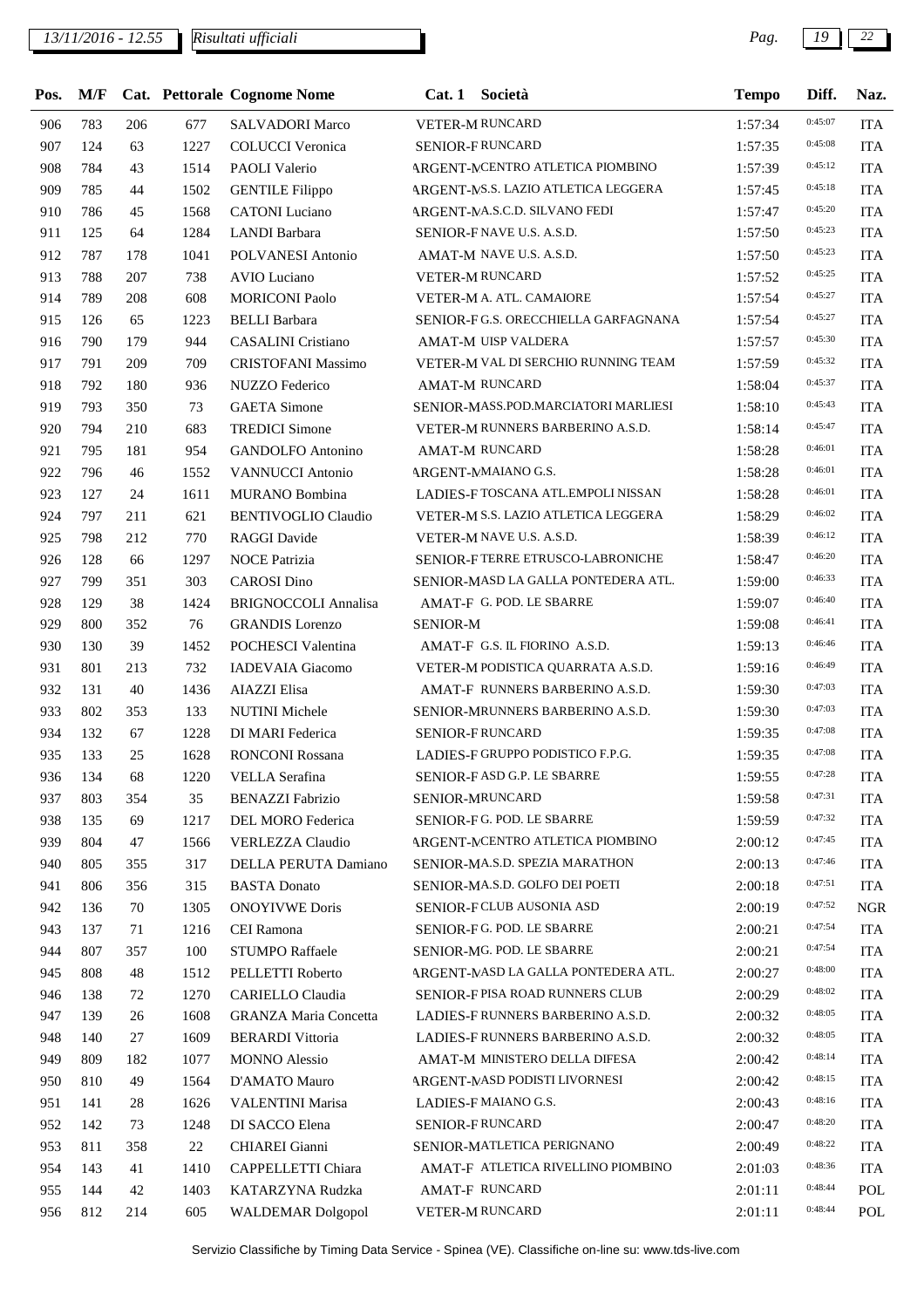*13/11/2016 - 12.55 Pag. 20 22*

| Pos. |     |                |       | M/F Cat. Pettorale Cognome Nome | Cat. 1 Società                              | <b>Tempo</b>       | Diff.   | Naz.       |
|------|-----|----------------|-------|---------------------------------|---------------------------------------------|--------------------|---------|------------|
| 957  | 813 | 215            | 760   | <b>CIPOLLI Michele</b>          | VETER-M PISA ROAD RUNNERS CLUB              | 2:01:27            | 0:49:00 | <b>ITA</b> |
| 958  | 145 | 74             | 1276  | STAGNARI Elena                  | SENIOR-FPISA ROAD RUNNERS CLUB              | 2:01:27            | 0:49:00 | <b>ITA</b> |
| 959  | 814 | $\overline{2}$ | 1804  | <b>FELLA</b> Gabriele           | DISM ATHLETIC TERNI                         | 2:01:41            | 0:49:14 | <b>ITA</b> |
| 960  | 815 | 183            | 1069  | <b>MUCCI</b> Riccardo           | AMAT-M TERRE ETRUSCO-LABRONICHE             | 2:02:21            | 0:49:54 | <b>ITA</b> |
| 961  | 146 | 29             | 1614  | CIOMMO Antonella                | LADIES-F A.S.D. AURORA ARCI RAVACCIANO 1948 | 2:02:22            | 0:49:55 | <b>ITA</b> |
| 962  | 816 | 359            | 147   | <b>BANTI Massimiliano</b>       | <b>SENIOR-M</b>                             | 2:02:38            | 0:50:11 | <b>ITA</b> |
| 963  | 817 | 50             | 1563  | TATTANELLI Fabrizio             | <b>ARGENT-MPODISTI LIVORNESI</b>            | 2:02:48            | 0:50:21 | <b>ITA</b> |
| 964  | 147 | 75             | 1300  | HURYK Gabriella                 | SENIOR-F ASD SEVENTIES RUNNING TEAM LUC     | 2:02:51            | 0:50:24 | <b>ITA</b> |
| 965  | 148 | 3              | 110/2 | QUAGLIOTTI Silvia               | <b>QUAGLIOTTI</b>                           | 2:02:55            | 0:50:28 |            |
| 966  | 818 | 360            | 213   | <b>CIAMPINI Nicola</b>          | SENIOR-MRUNCARD                             | 2:02:58            | 0:50:31 | <b>ITA</b> |
| 967  | 149 | 76             | 1207  | FULIGNI Melania                 | SENIOR-FRUNCARD                             | 2:03:02            | 0:50:35 | <b>ITA</b> |
| 968  | 150 | 77             | 1271  | CILIBERTO Ylenia                | SENIOR-FPISA ROAD RUNNERS CLUB              | 2:03:06            | 0:50:39 | <b>ITA</b> |
| 969  | 819 | $\overline{4}$ | 112/2 | <b>CAPONE Maurizio</b>          |                                             | 2:03:14            | 0:50:47 |            |
| 970  | 820 | 361            | 83    | <b>GIAMBASTIANI</b> Alessandro  | SENIOR-MASD SEVENTIES RUNNING TEAM LUC      | 2:03:16            | 0:50:49 | <b>ITA</b> |
| 971  | 821 | 216            | 786   | <b>ESPOSITO</b> Lorenzo         | VETER-M A.S.D. SPEZIA MARATHON              | 2:03:16            | 0:50:49 | <b>ITA</b> |
| 972  | 822 | 51             | 1529  | <b>VIGLIONE Gennaro</b>         | ARGENT-MASD PODISTICA EMPOLESE 1986         | 2:03:31            | 0:51:04 | <b>ITA</b> |
| 973  | 823 | 362            | 34    | GIORGETTI Stefano               | SENIOR-MASD LUCCA MARATHON                  | 2:03:36            | 0:51:09 | <b>ITA</b> |
| 974  | 824 | 217            | 666   | <b>CUCCHIARINI Massimo</b>      | VETER-M RUNNERS FOR EMERGENCY               | 2:03:42            | 0:51:15 | <b>ITA</b> |
| 975  | 825 | 363            | 285   | <b>CACIALLI Marco</b>           | SENIOR-MPISA ROAD RUNNERS CLUB              | 2:03:48            | 0:51:21 | <b>ITA</b> |
| 976  | 151 | 43             | 1402  | WIOLETA Chamulak                | AMAT-F RUNCARD                              | 2:03:53            | 0:51:26 | <b>POL</b> |
| 977  | 826 | 364            | 11    | <b>MARCIN</b> Hrymajlo          | SENIOR-MRUNCARD                             | 2:03:54            | 0:51:27 | POL        |
| 978  | 827 | 365            | 25    | <b>BRUGNOLA Matteo</b>          | SENIOR-MRUNCARD                             | 2:03:59            | 0:51:32 | <b>ITA</b> |
| 979  | 828 | 366            | 275   | <b>BRUNO</b> Andrea             | SENIOR-MFREESTYLE TRIATHLON VALDINIEVOLE    | 2:04:00            | 0:51:33 | <b>ITA</b> |
| 980  | 152 | 78             | 1275  | <b>SANTORO Paola</b>            | SENIOR-FPISA ROAD RUNNERS CLUB              | 2:04:08            | 0:51:41 | <b>ITA</b> |
| 981  | 829 | 218            | 718   | <b>SCE Simone Francesco</b>     | VETER-M GRUPPO PODISTICO LA VERRU'A ASD     | 2:04:12            | 0:51:45 | <b>ITA</b> |
| 982  | 153 | 30             | 1634  | DISPERATI Valentina             | LADIES-F TERRE ETRUSCO-LABRONICHE           | 2:04:19            | 0:51:52 | <b>ITA</b> |
| 983  | 830 | 219            | 631   | <b>ROSSI Mauro</b>              | <b>VETER-M RUNCARD</b>                      | 2:04:21            | 0:51:54 | <b>ITA</b> |
| 984  | 831 | 220            | 629   | <b>BENEDETTI</b> Angelo         | <b>VETER-M RUNCARD</b>                      | 2:04:22            | 0:51:55 | <b>ITA</b> |
| 985  | 154 | 79             | 1259  | FRATINI Nicoletta               | SENIOR-FG.S.IL FIORINO                      | 2:04:22            | 0:51:55 | <b>ITA</b> |
| 986  | 832 | 367            | 266   | CASCINO Giovanni                | SENIOR-MG.S.IL FIORINO                      | 2:04:22            | 0:51:55 | <b>ITA</b> |
| 987  | 833 | 368            | 55    | <b>GUADAGNI Salvatore</b>       | SENIOR-MRUNCARD                             | 2:04:25            | 0:51:58 | <b>ITA</b> |
|      |     |                |       |                                 | AMAT-F TOSCANA ATL.EMPOLI NISSAN            |                    | 0:52:05 |            |
| 988  | 155 | 44             | 1438  | PERRONE Erika                   | AMAT-F ASD G.P. LE SBARRE                   | 2:04:32<br>2:04:36 | 0:52:09 | <b>ITA</b> |
| 989  | 156 | 45             | 1413  | <b>CANNONE</b> Germana          | ARGENT-MTERRE ETRUSCO LABRONICHE 0019       |                    | 0:52:18 | <b>ITA</b> |
| 990  | 834 | 52             | 1513  | <b>BORGHESAN Franco</b>         | ARGENT-MASD PODISTICA EMPOLESE 1986         | 2:04:45            | 0:52:20 | <b>ITA</b> |
| 991  | 835 | 53             | 1523  | <b>CASELLA Nicola</b>           |                                             | 2:04:47            | 0:52:27 | <b>ITA</b> |
| 992  | 836 | 221            | 840   | <b>QUIRICONI</b> Andrea         | <b>VETER-M RUNCARD</b>                      | 2:04:54            | 0:52:27 | <b>ITA</b> |
| 993  | 157 | 46             | 1457  | <b>DONATI</b> Cristina          | AMAT-F ATL.PIETRASANTA VERSILIA             | 2:04:54            | 0:52:31 | <b>ITA</b> |
| 994  | 837 | 54             | 1524  | <b>BOLOGNI Silvano</b>          | <b>ARGENT-MASD PODISTICA EMPOLESE 1986</b>  | 2:04:58            | 0:52:44 | <b>ITA</b> |
| 995  | 838 | 184            | 1021  | <b>PAOLI</b> Enrico             | AMAT-M ATLETICA MARCIATORI MUGELLO A.S.D    | 2:05:11            | 0:52:59 | <b>ITA</b> |
| 996  | 839 | 222            | 710   | <b>CHIAPPA</b> Francesco        | VETER-M VAL DI SERCHIO RUNNING TEAM         | 2:05:26            | 0:53:03 | <b>ITA</b> |
| 997  | 158 | 80             | 1307  | CODA Loredana                   | SENIOR-FCAT SPORT                           | 2:05:30            |         | <b>ITA</b> |
| 998  | 159 | 81             | 1235  | SUGGELLI Romina                 | SENIOR-FRUNNERS BARBERINO A.S.D.            | 2:05:43            | 0:53:16 | <b>ITA</b> |
| 999  | 160 | 82             | 1246  | CINQUEGRANA Elisabetta          | SENIOR-F ATLETICA MARCIATORI MUGELLO A.S.D  | 2:05:44            | 0:53:17 | <b>ITA</b> |
| 1000 | 840 | 369            | 235   | <b>SESTINI Maurizio</b>         | SENIOR-MPODISTICA OLTRARNO                  | 2:05:53            | 0:53:26 | <b>ITA</b> |
| 1001 | 161 | 83             | 1253  | RIGACCI Maia                    | SENIOR-F PODISTICA OLTRARNO                 | 2:05:53            | 0:53:26 | <b>ITA</b> |
| 1002 | 841 | 370            | 108   | <b>BAGNOLI</b> Tiziano          | SENIOR-MTERRE ETRUSCO LABRONICHE 0019       | 2:06:00            | 0:53:33 | <b>ITA</b> |
| 1003 | 842 | 223            | 637   | <b>BORSELLI</b> Guido           | VETER-M G.P.PIOMBINO AVIS                   | 2:06:09            | 0:53:42 | <b>ITA</b> |
| 1004 | 843 | $\tau$         | 1709  | <b>CONTI Rodolfo</b>            | ORO-M PODISTI LIVORNESI                     | 2:06:19            | 0:53:52 | <b>ITA</b> |
| 1005 | 844 | 371            | 221   | ROSSI Tiziano                   | SENIOR-MA.S.D. TEAM MARATHON BIKE           | 2:06:21            | 0:53:54 | <b>ITA</b> |
| 1006 | 162 | 47             | 1428  | <b>TURRINI Sara</b>             | <b>AMAT-F RUNCARD</b>                       | 2:06:30            | 0:54:03 | <b>ITA</b> |
| 1007 | 163 | 84             | 1267  | ALDERIGHI Elisabetta            | SENIOR-FPISA ROAD RUNNERS CLUB              | 2:06:33            | 0:54:06 | <b>ITA</b> |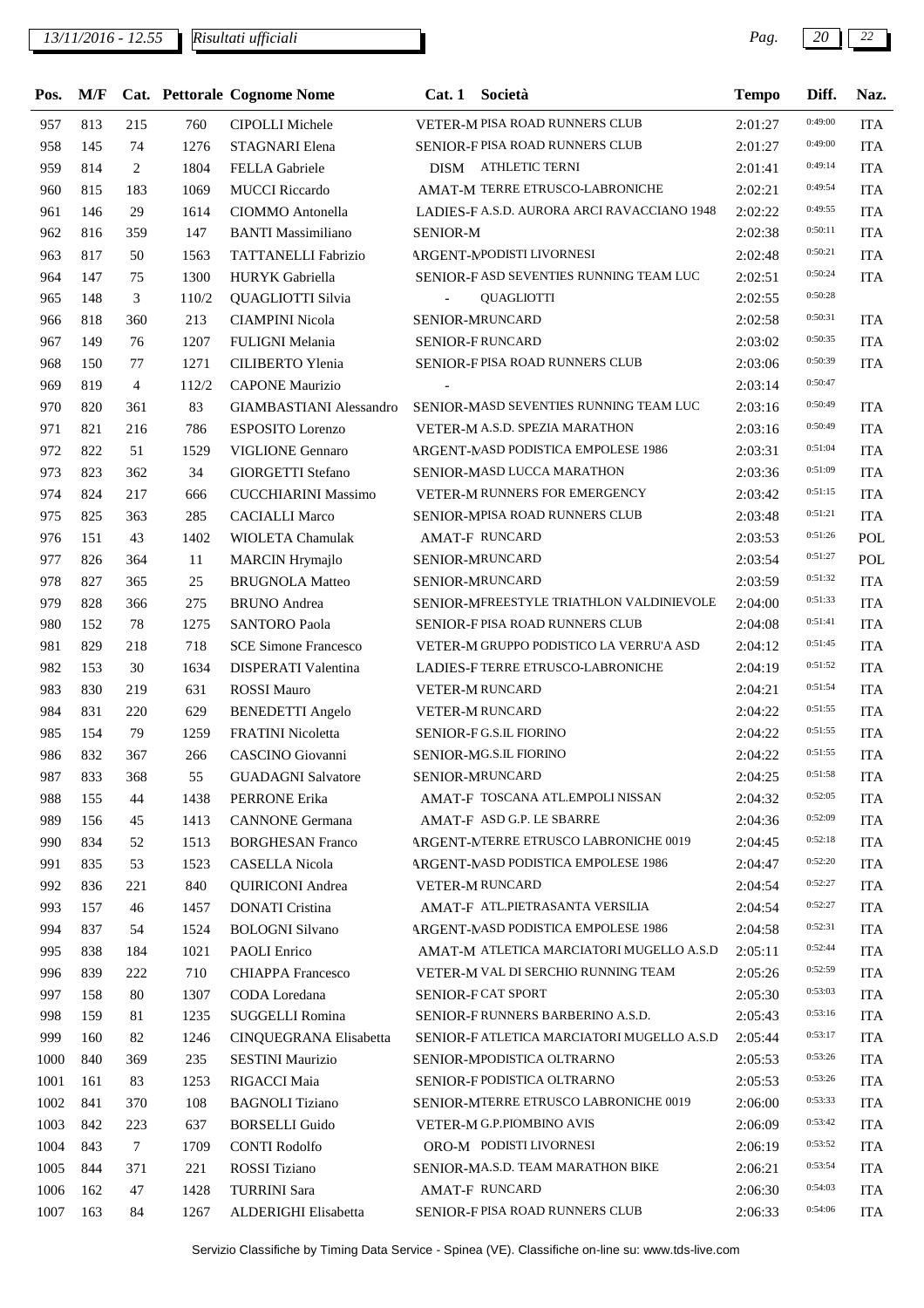*13/11/2016 - 12.55 Pag. 21 22*

| Pos.         |            |                |             | M/F Cat. Pettorale Cognome Nome                      |             | Cat. 1 Società                                              | <b>Tempo</b>       | Diff.   | Naz.                     |
|--------------|------------|----------------|-------------|------------------------------------------------------|-------------|-------------------------------------------------------------|--------------------|---------|--------------------------|
| 1008         | 164        | 85             | 1298        | <b>BONO</b> Jessica                                  |             | SENIOR-FMARATONABILI ASD                                    | 2:06:33            | 0:54:06 | <b>ITA</b>               |
| 1009         | 845        | 372            | 424         | <b>GIUSTI</b> Giacomo                                |             | SENIOR-MUISP PONTEDERA                                      | 2:06:39            | 0:54:12 | <b>ITA</b>               |
| 1010         | 165        | 31             | 1619        | <b>BATTAGLIA</b> Francesca                           |             | <b>LADIES-F PISA ROAD RUNNERS CLUB</b>                      | 2:06:43            | 0:54:16 | <b>ITA</b>               |
| 1011         | 846        | 373            | 74          | <b>ROMEO</b> Stefano                                 |             | <b>SENIOR-MRUNCARD</b>                                      | 2:06:48            | 0:54:21 | <b>ITA</b>               |
| 1012         | 166        | 86             | 1251        | <b>MANCINI</b> Lucilla                               |             | SENIOR-F ATLETICA ENTELLA RUNNING A.S.D                     | 2:07:04            | 0:54:37 | <b>ITA</b>               |
| 1013         | 167        | 48             | 1433        | MANTELLASSI Valeria                                  |             | AMAT-F ASD EMPOLI TRIATHLON                                 | 2:07:05            | 0:54:38 | <b>ITA</b>               |
| 1014         | 847        | 55             | 1541        | SCANNADINARI Michele                                 |             | ARGENT-MA.S.C.D. SILVANO FEDI                               | 2:07:08            | 0:54:41 | <b>ITA</b>               |
| 1015         | 168        | 87             | 1210        | <b>COSTA Laura</b>                                   |             | SENIOR-FRUNCARD                                             | 2:07:29            | 0:55:02 | <b>ITA</b>               |
| 1016         | 848        | 224            | 625         | <b>COX Patrick</b>                                   |             | VETER-M S.G.M. FORZA E CORAGGIO                             | 2:07:29            | 0:55:02 | <b>ITA</b>               |
| 1017         | 169        | 49             | 1471        | VINCIGUERRA Alessandra                               |             | AMAT-F TERRE ETRUSCO-LABRONICHE                             | 2:07:30            | 0:55:03 | <b>ITA</b>               |
| 1018         | 849        | 56             | 1501        | PUCCI Carlo                                          |             | <b>ARGENT-MRUNCARD</b>                                      | 2:07:41            | 0:55:14 | <b>ITA</b>               |
| 1019         | 850        | 225            | 788         | <b>CAPECCHI Roberto</b>                              |             | VETER-M ATL.BORGO A BUGGIANO                                | 2:07:53            | 0:55:26 | <b>ITA</b>               |
| 1020         | 851        | 185            | 1059        | <b>ERCOLINI</b> Iacopo                               |             | AMAT-M TERRE ETRUSCO-LABRONICHE                             | 2:07:54            | 0:55:27 | <b>ITA</b>               |
| 1021         | 852        | 226            | 675         | <b>TONARELLI Massimo</b>                             |             | <b>VETER-MGS I PASSI</b>                                    | 2:08:30            | 0:56:03 | <b>ITA</b>               |
| 1022         | 853        | 374            | 405         | <b>MOLINI</b> Davide                                 |             | SENIOR-MUISP COM.TO TERR LA SPEZIA E VAL DI                 | 2:08:32            | 0:56:05 | <b>ITA</b>               |
| 1023         | 854        | 375            | 407         | <b>CARAFA Nicola</b>                                 |             | SENIOR-MASD SEVENTIES RUNNING TEAM LUC                      | 2:08:34            | 0:56:07 | <b>ITA</b>               |
| 1024         | 170        | 32             | 1622        | <b>FORNAI Maria</b>                                  |             | <b>LADIES-F PISA ROAD RUNNERS CLUB</b>                      | 2:08:43            | 0:56:16 | <b>ITA</b>               |
| 1025         | 171        | 50             | 1467        | FARAGALLI Chiara                                     |             | AMAT-F DYNAMIC SYSTEM                                       | 2:08:48            | 0:56:21 | <b>ITA</b>               |
| 1026         | 172        | 88             | 1294        | PRIVITERA Monica                                     |             | SENIOR-F DYNAMIC SYSTEM                                     | 2:08:49            | 0:56:22 | <b>ITA</b>               |
| 1027         | 855        | 8              | 1701        | LORGNA Gianluigi                                     |             | ORO-M A.S.D. SPEZIA MARATHON                                | 2:09:04            | 0:56:37 | <b>ITA</b>               |
| 1028         | 856        | 227            | 641         | <b>GUALANDI Luca</b>                                 |             | VETER-M A.S.D. TEAM MARATHON BIKE                           | 2:09:06            | 0:56:39 | <b>ITA</b>               |
| 1029         | 857        | 57             | 1558        | CECCONI Leonardo                                     |             | ARGENT-MC.R.A.L. ASL 3                                      | 2:09:17            | 0:56:50 | <b>ITA</b>               |
| 1030         | 173        | 89             | 1249        | <b>NARDI</b> Teresa                                  |             | SENIOR-F POD OSPEDALIERI PISA                               | 2:09:30            | 0:57:02 | <b>ITA</b>               |
| 1031         | 174        | 51             | 1459        | <b>BRACCI</b> Monica                                 |             | AMAT-F PISA ROAD RUNNERS CLUB                               | 2:09:44            | 0:57:17 | <b>ITA</b>               |
| 1032         | 858        | 58             | 1548        | <b>BRACCI</b> Edoardo                                |             | ARGENT-MPISA ROAD RUNNERS CLUB                              | 2:09:44            | 0:57:17 | <b>ITA</b>               |
| 1033         | 175        | 52             | 1460        | <b>FERRI</b> Denise                                  |             | AMAT-F PISA ROAD RUNNERS CLUB                               | 2:09:47            | 0:57:20 | <b>ITA</b>               |
| 1034         | 176        | 90             | 1238        | <b>SBRACI</b> Eleonora                               |             | SENIOR-FTOSCANA ATL.EMPOLI NISSAN                           | 2:10:01            | 0:57:34 | <b>ITA</b>               |
| 1035         | 177        | 53             | 1439        | PAGNI Laura                                          |             | AMAT-F TOSCANA ATL.EMPOLI NISSAN                            | 2:10:02            | 0:57:34 | <b>ITA</b>               |
| 1036         | 859        | 59             | 1538        | D'AMANZO Augusto                                     |             | ARGENT-MGRUPPO PODISTICO ROSSINI                            | 2:10:22            | 0:57:55 | <b>ITA</b>               |
| 1037         | 860        | 376            | 259         | <b>BERNARDESCHI Luigi</b>                            |             | SENIOR-MASD LUCCA MARATHON                                  | 2:10:26            | 0:57:59 | <b>ITA</b>               |
| 1038         | 861        | 60             | 1505        | <b>GARAMPI</b> Riccardo                              |             | ARGENT-MOLTRARNO POLISPORTIVA A.S.D.                        | 2:10:38            | 0:58:10 | <b>ITA</b>               |
|              |            |                |             |                                                      |             | VETER-M PISA ROAD RUNNERS CLUB                              |                    | 0:58:23 |                          |
| 1039<br>1040 | 862<br>178 | 228<br>33      | 763<br>1624 | <b>LORITO Antonio</b><br><b>BENVENUTI Alessandra</b> |             | LADIES-F ASD MONTELUPO RUNNERS                              | 2:10:50<br>2:11:04 | 0:58:36 | <b>ITA</b><br><b>ITA</b> |
|              | 179        | 54             |             | <b>BALLONI</b> Stefania                              |             | AMAT-F LIBURNIA SOFTBALL                                    |                    | 0:59:02 |                          |
| 1041         |            |                | 1470        |                                                      |             | SENIOR-FTOSCANA ATL.EMPOLI NISSAN                           | 2:11:30            | 0:59:07 | <b>ITA</b>               |
| 1042         | 180        | 91             | 1239        | PISTOLESI Paola                                      |             |                                                             | 2:11:34            | 0:59:40 | <b>ITA</b>               |
| 1043         | 181        | 55             | 1418        | <b>BALDI</b> Krizia                                  | AMAT-F      |                                                             | 2:12:07            | 0:59:40 | <b>ITA</b>               |
| 1044         | 863        | 377            | 299         | <b>MATERASSI Filippo</b>                             |             | SENIOR-MNAVE U.S. A.S.D.<br>AMAT-F RUNNERS BARBERINO A.S.D. | 2:12:08            | 0:59:43 | <b>ITA</b>               |
| 1045         | 182        | 56             | 1435        | ZAFFINO Simona                                       |             |                                                             | 2:12:10            | 0:59:43 | <b>ITA</b>               |
| 1046         | 864        | 378            | 294         | <b>BIGOZZI Francesco</b>                             |             | SENIOR-MNAVE U.S. A.S.D.                                    | 2:12:10            | 1:00:02 | <b>ITA</b>               |
| 1047         | 865        | 186            | 1035        | TRILLO Emiliano                                      |             | AMAT-M PISA ROAD RUNNERS CLUB                               | 2:12:29            |         | <b>ITA</b>               |
| 1048         | 866        | 187            | 1012        | <b>MARINI</b> Christian                              |             | <b>AMAT-M RUNCARD</b>                                       | 2:13:07            | 1:00:40 | <b>ITA</b>               |
| 1049         | 183        | 57             | 1421        | RODBELL Julia                                        | AMAT-F      |                                                             | 2:13:12            | 1:00:45 | <b>USA</b>               |
| 1050         | 867        | 379            | 400         | TEI Gabriele                                         |             | SENIOR-MPOL. CASTELLO LARI 1989                             | 2:13:37            | 1:01:10 | <b>ITA</b>               |
| 1051         | 868        | 229            | 632         | <b>CATTANEO Paolo</b>                                |             | VETER-M RUNCARD                                             | 2:13:46            | 1:01:19 | ITA                      |
| 1052         | 184        | 58             | 1408        | <b>SIMON Manon</b>                                   |             | AMAT-F RUNCARD                                              | 2:14:06            | 1:01:38 | <b>BEL</b>               |
| 1053         | 869        | 3              | 1802        | <b>ENGHER SAMUEL Garinei</b>                         | <b>DISM</b> |                                                             | 2:14:08            | 1:01:41 | <b>DOM</b>               |
| 1054         | 185        | 92             | 1243        | CASAROSA Michela                                     |             | SENIOR-F GRUPPO PODISTICO ROSSINI                           | 2:14:09            | 1:01:41 | ITA                      |
| 1055         | 870        | $\overline{4}$ | 1803        | <b>MATTEUCCI Maurizio</b>                            |             | DISM GRUPPO PODISTICO ROSSINI                               | 2:14:09            | 1:01:42 | <b>ITA</b>               |
| 1056         | 871        | 230            | 721         | <b>BALLANTINI Valter</b>                             |             | VETER-M GRUPPO PODISTICO ROSSINI                            | 2:14:09            | 1:01:42 | <b>ITA</b>               |
| 1057         | 872        | 380            | 180         | <b>BARTALINI</b> Leonardo                            |             | SENIOR-MGRUPPO PODISTICO ROSSINI                            | 2:14:09            | 1:01:42 | <b>ITA</b>               |
| 1058         | 873        | 231            | 726         | DEL CARLO Corrado                                    |             | VETER-M GRUPPO PODISTICO ROSSINI                            | 2:14:09            | 1:01:42 | <b>ITA</b>               |